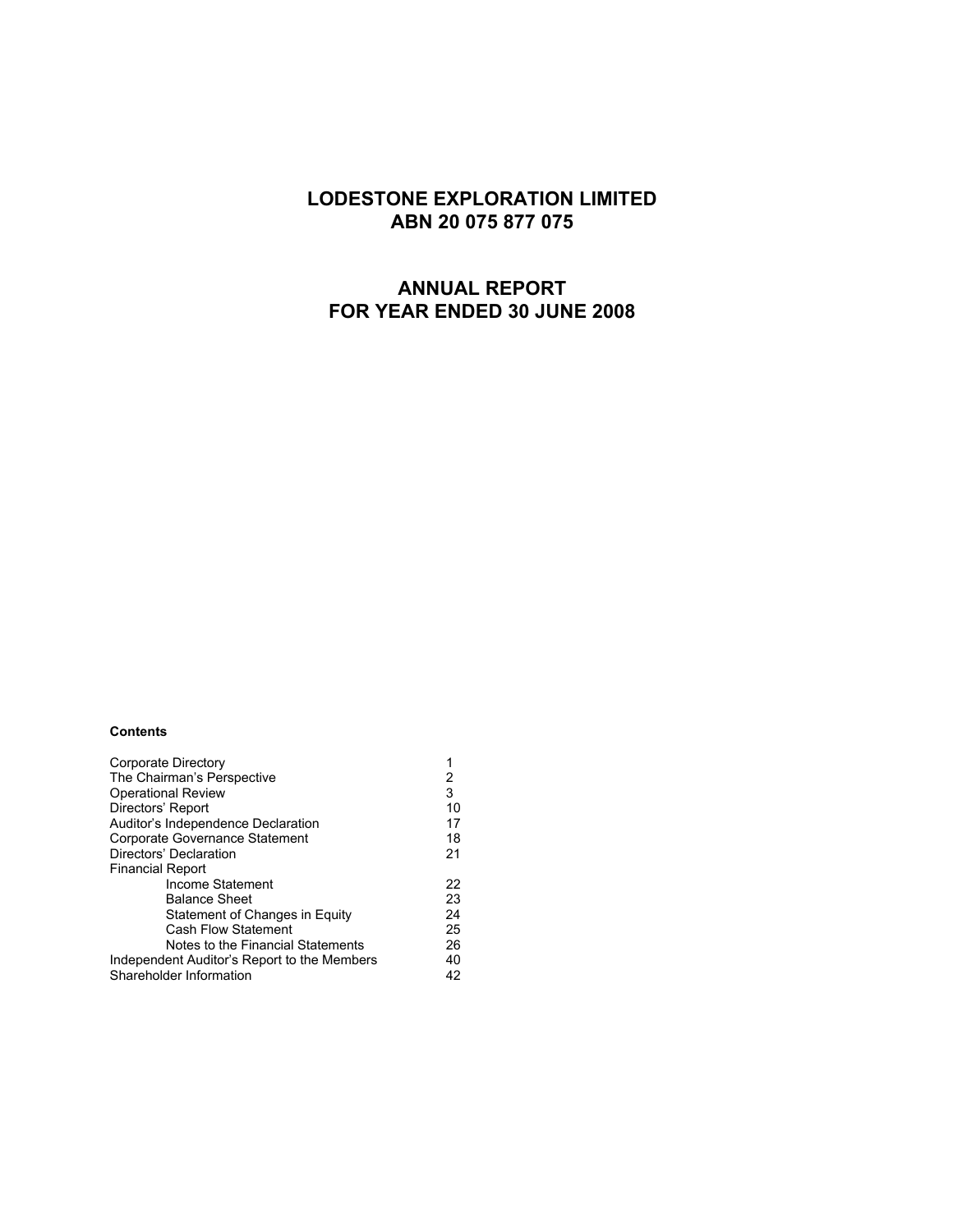# **LODESTONE EXPLORATION LIMITED ABN 20 075 877 075**

# **CORPORATE DIRECTORY**

| <b>Directors</b>                         | Martin Ackland (Chairman)<br>Greg Baynton<br>Lance Grimstone<br>John McCawley<br><b>Bill Stubbs</b> |
|------------------------------------------|-----------------------------------------------------------------------------------------------------|
| <b>Secretary</b>                         | Leni Stanley                                                                                        |
| Principal registered office in Australia | Level 1, 101 Edward Street<br>Brisbane QLD 4000<br>$(07)$ 3229 6606                                 |
| Share register                           | Link Market Services Limited<br>Level 12, 300 Queen Street<br>Brisbane QLD 4000<br>(02) 8280 7454   |
| <b>Auditor</b>                           | <b>Pitcher Partners</b><br>Level 21, 300 Queen Street<br>Brisbane QLD 4000<br>(07) 3228 4000        |
| <b>Solicitors</b>                        | Corrs Chambers Westgarth<br>1 Eagle Street<br>Brisbane QLD 4000<br>(07) 3228 9424                   |
| <b>Bankers</b>                           | <b>Westpac Banking Corporation</b><br>388 Queen Eagle Street<br>Brisbane QLD 4000                   |
| <b>Stock exchange listing</b>            | Lodestone Exploration Limited shares are listed on the Australian<br>Securities Exchange.           |
| <b>Website address</b>                   | www.lodestonex.com                                                                                  |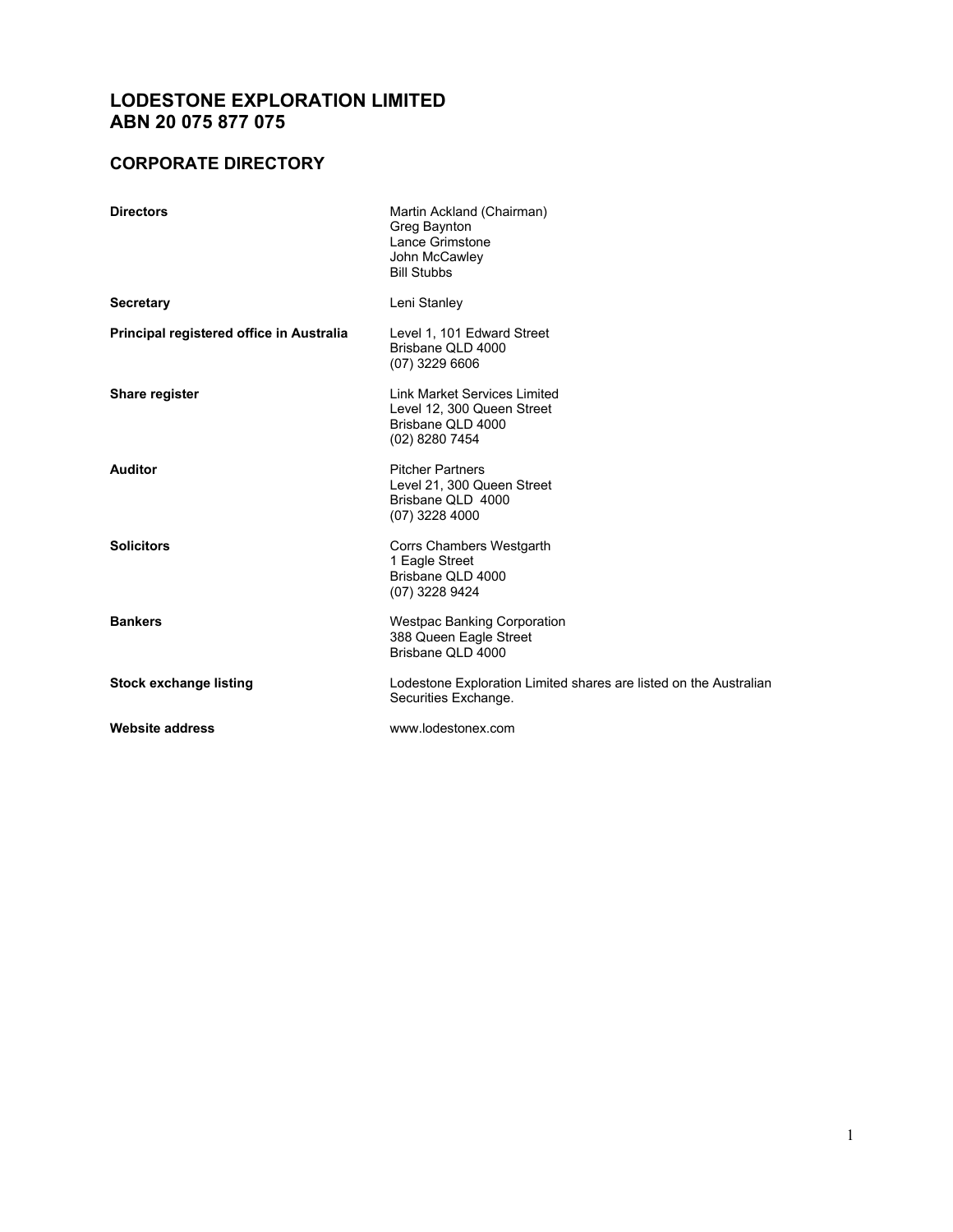## **Operational Review**

### **The Chairman's Perspective**

Since taking over as chairman of Lodestone at the AGM in 2008, a review of the operations since listing has been completed, and options for the future considered.

The company's focus will continue to be on exploration in Queensland, but widened to include energy targets.

I am pleased to note that we have strengthened the board with appointment during the year of Mr. Bill Stubbs and Mr. Lance Grimstone as independent directors. Both of these gentlemen have extensive experience, much of it related to the energy sector.

We have also commenced our first project in this area, namely the farm-in with Moreton Energy Pty Ltd into the Bromeltont coal areas.

Our existing base metal projects in the Mount Morgan and Limestone Creek areas will continue to be pursued using the best exploration techniques applicable to each project's circumstance. Inevitably this will involve patient and systematic field work. The Botswana uranium areas field work is continuing with the aim of developing sufficient information for assessment of farm out or other options.

May I thank our patient long term shareholders and those who have recently joined the company in anticipation of their continued support.

**M C Ackland Chairman**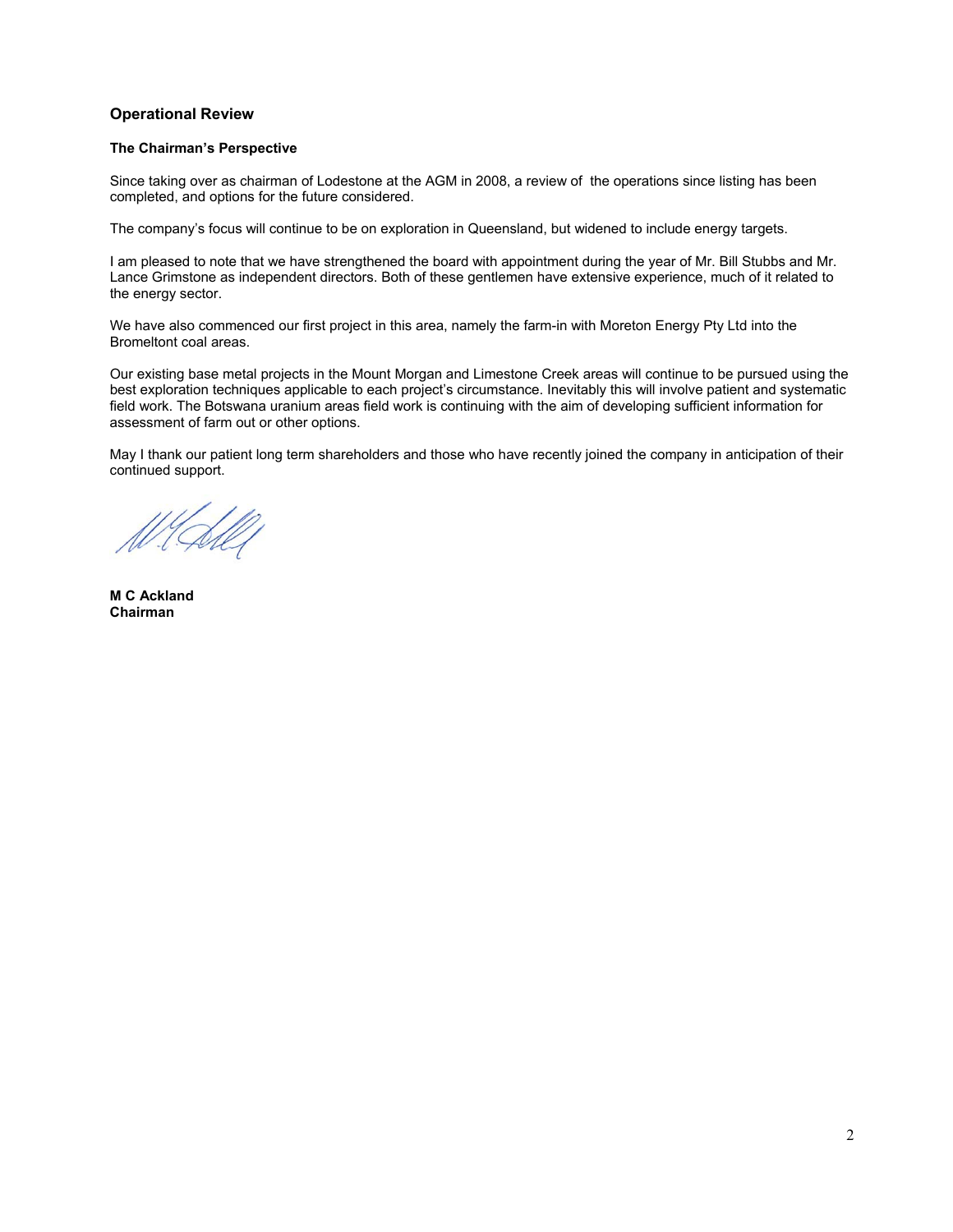## **Operational Review**

## **Introduction:**

Lodestone Exploration Limited (Lodestone) is an Australian-listed junior explorer, searching with modern techniques for new orebodies in two richly endowed historic gold fields in Central and North Queensland, optioned base and precious metals projects near Rockhampton and Adelaide, optioned coal projects near Beaudesert in Southern Queensland, and wholly-owned uranium prospecting licences in Botswana.



### **History in Brief:**

The company was established in 1996, and listed on the Australian Stock Exchange in 2003, to search for blind orebodies south of Mount Morgan, an iconic former gold mine, in Central Queensland. Lodestone has deployed modern airborne electromagnetic survey equipment, high-resolution aeromagnetic systems, and advanced ground gravity tools, in an ongoing search of this district.

Lodestone acquired tenements south of Cracow in 2004, and optioned ground east of Mount Chalmers in 2004. Both townships were founded on historic gold fields.

Lodestone was granted tenements at Limestone Creek, some 20 kilometres west of the historic Maytown gold field in North Queensland, in 2005.

Lodestone farmed into the Bocoolima gold-copper project near Gladstone in Central Queensland, and the Karinya zinc-leadsilver Project near Eudunda, South Australia, in 2006.

This year has seen Lodestone acquire uranium prospecting licences in Botswana and farm into thermal coal projects in the<br>Moreton Basin in Southern Queensland, Qutlines of these activities follow Moreton Basin in Southern Queensland. Outlines of these activities follow.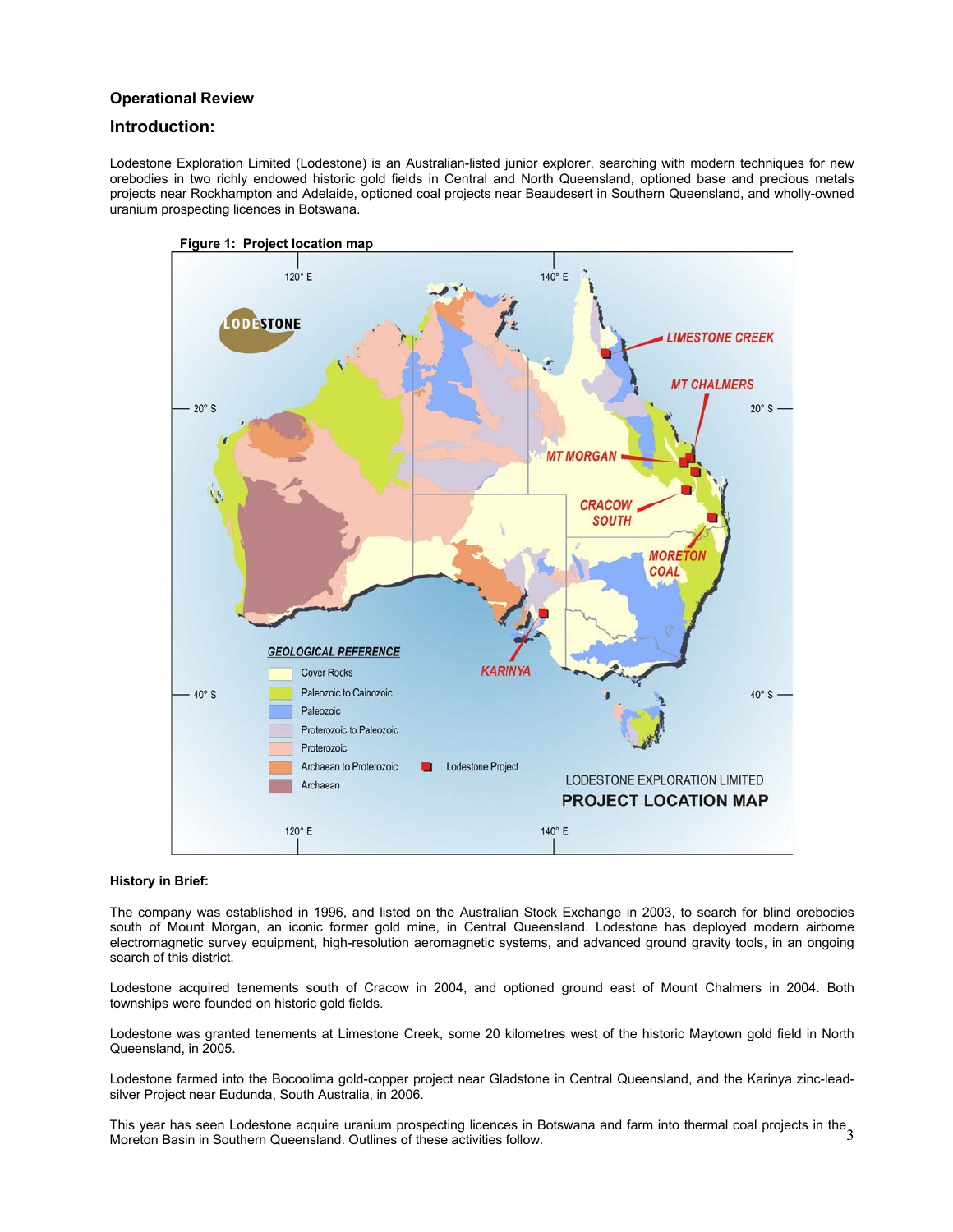**Figure 2: Lodestone prospect locations** 



**Mount Morgan District Project:** This wholly-owned project is centred on the historic gold mining town of the same name, and is situated 50 kilometres south-west of Rockhampton, Queensland. Lodestone is exploring for gold, copper, and molybdenum.

The Mount Morgan orebody was Australia's premier volcanic-hosted massive sulphide deposit. The former mine yielded 9.4 million ounces of gold and 360,000 tonnes of copper from operations spanning almost a century.

In Tasmania (Australia), Canada and Spain, satellite deposits have been discovered around similar types of orebodies.

4 Lodestone's extensive geophysical program, detailed geological mapping, and other rigorous studies since 2003, have led to the current focus on the Discoverer Two Prospect, and an ongoing interest in the Midas, Morganite, Moongan, and Hamilton West Prospects; as outlined below.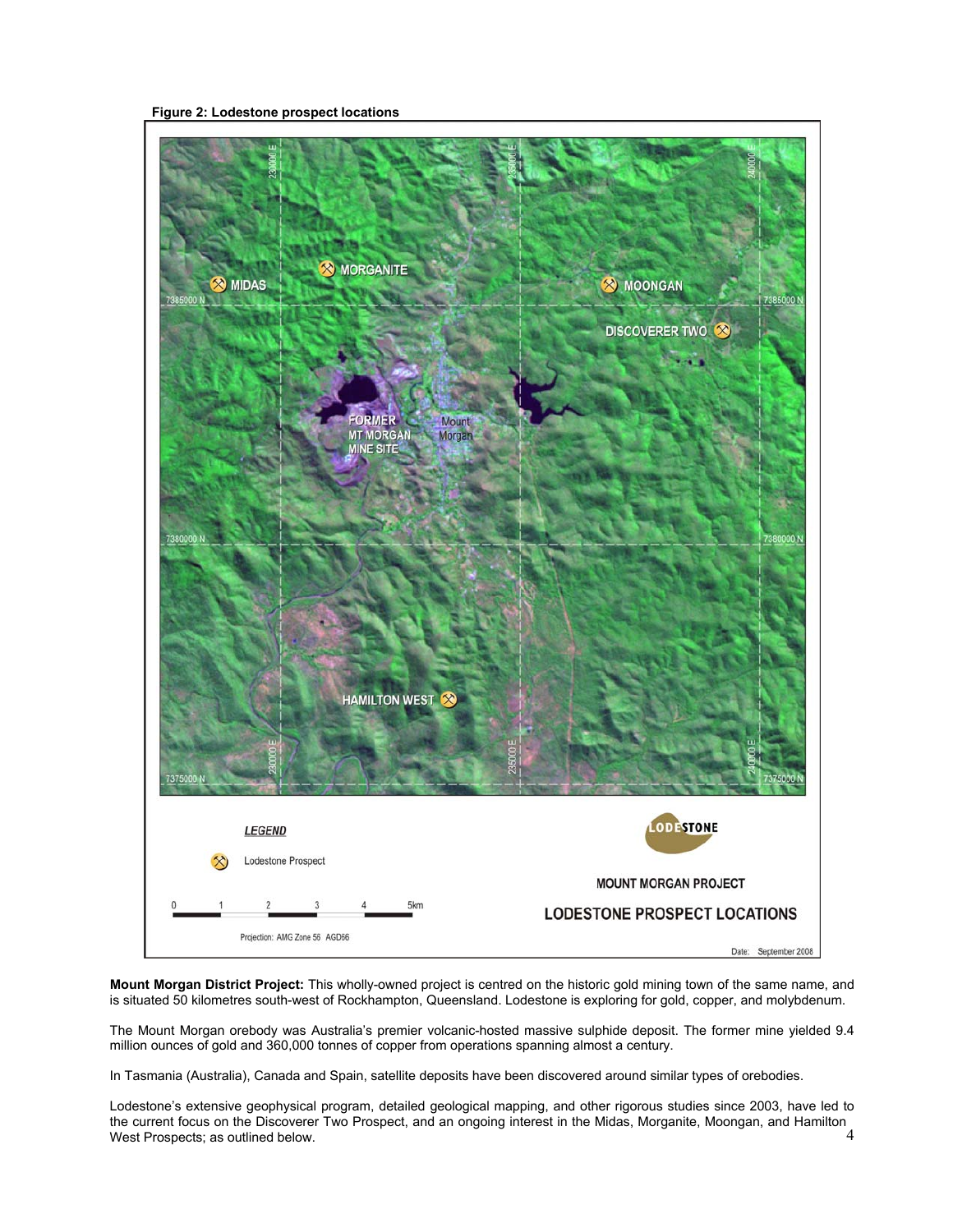The **Discoverer Two Prospect**, located seven kilometres east of Mount Morgan, is the priority target here.

An extensive copper in soil anomaly, covering more than 500 metres by 250 metres, and largely coinciding with a similarly extensive molybdenum anomaly, was only partly drilled by GeoPeko in the 1970s. Moreover, noteworthy/elevated copper and molybdenum values occur in drill core.

As reported in June, Lodestone's project consultant, Mr. Alex Taube, believes significant potential exists. Consequently, the Company is targeting Fortitude- type skarn deposits.

Geological and drill data published by GeoPeko Limited in the early 1970s, and Newcrest Mining Limited in 1995, have been digitised and integrated by www.ausmec.com.au with Lodestone's 2007 VTEM heliborne electromagnetic and magnetic data collected by www.geotechairborne.com and five drill sites nominated.

Lodestone hopes to conclude a farm-out agreement to fund the substantial drilling program required to fully test targets at depths of more than 350 metres.

All but one of Lodestone's Mount Morgan District prospects, the locations of which are shown in Figure 2, offer VMS-style targets that are the culmination of a decade's painstaking and determined exploration. Little more needs to be done, other than drill.

Lodestone has decided to farm out these prospects because the scale of the drilling program that is needed would require significant additional capital which, at the Company's current share price, would heavily dilute existing shareholders' equity in the Company.

 **Mount Chalmers Farm-in Project:** The Mount Chalmers Project in Central Queensland is a farm-in arrangement with Quadrio, a subsidiary of Dominion Mining, under which Lodestone has earned a 50% interest.

Robust exploration opportunities exist north of the former mine site, but the district has become increasingly closely settled, with power lines and other culture making low-level heliborne electromagnetic surveys problematical. Consequently, Lodestone will probably exit this project this year.

**Cracow South Project:** Fieldwork has downgraded the potential of large areas of basement rocks that underlie Jurassic sandstone in Lodestone's project.

Consequently, most of Lodestone's ground has been relinquished, and the remainder will be allowed to expire in January 2009.

**Limestone Creek Project:** This wholly-owned project is situated 130 kilometres north of the Chillagoe township in North Queensland. Exploration is aimed at locating gold and base metals within the Chillagoe Formation that hosts the Red Dome and Mungana deposits near Chillagoe.

Mike Seed, an experienced and successful independent geologist with considerable experience in the Mungana area, was engaged by Lodestone in 2006. Mr Seed made and confirmed a promising new copper discovery at Limestone Creek in June and October 2007. The discovery has been named Leane's Prospect.

Copper mineralisation can be traced along a 1200 metre contact between limestone, chert, and volcanics.

There is little outcrop, but a primary breccia, ironstone, and strongly elevated copper values occur within this zone.

Width and dip of the mineralisation is uncertain because of scree cover, but will be better understood when detailed field mapping and drilling are carried out.

This year's work program at Leane's Prospect will begin with heritage clearance, followed by geological mapping to focus a drilling program and optimise drill sites.

**Bocoolima Farm-in Project:** Lodestone has withdrawn from this farm-in after completing nine shallow drill holes and an induced-polarisation geophysical survey in 2006 and 2007.

A review of results did not favour the size of commitment needed to undertake a stage two drilling program.

**Karinya Farm-in Project:** This zinc-lead-silver project, located 80 kilometres north-east of Adelaide, is optioned from Sedex Minerals Pty Ltd. Lodestone has earned a 51% equity.

Lodestone targeted stratabound mineralisation within the Karinya Shale; part of the Lower Kanmantoo Group. This group hosts the Aclair, Talisker and Angus lead-zinc deposits, and the Kanmantoo copper deposit. These deposits are 70 kilometres to 90 kilometres south of Sedex's ground.

Each of the geophysical targets at the Frankton Prospect has now been drill tested.

Conductive targets proved to be pyritic carbonaceous shale that carries no significant mineralisation where drilled.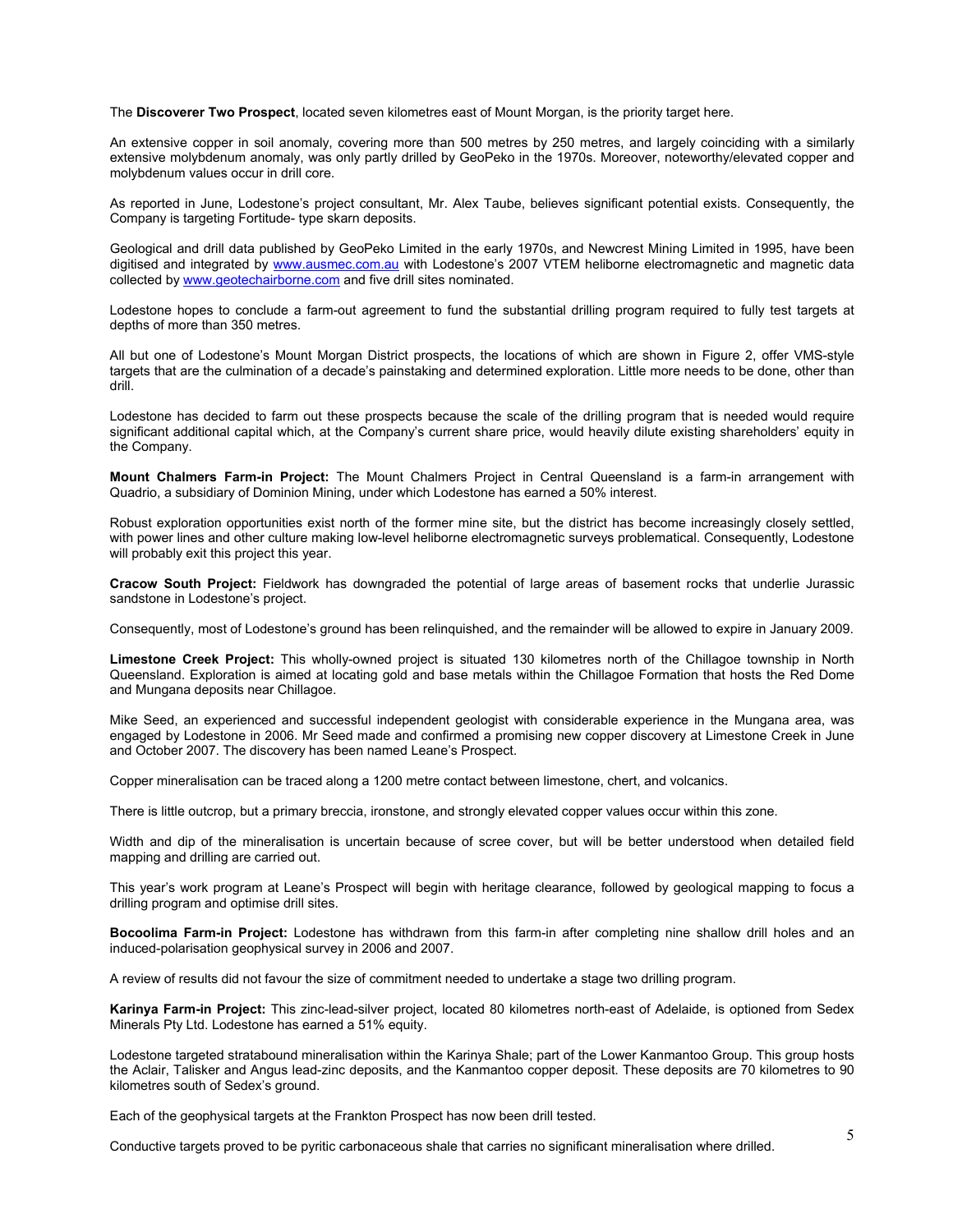Two possible targets, one partly drilled and the other undrilled, are evident near Neale's Flat and Eudunda respectively.

Lodestone and Sedex are willing to dilute their equities in the project if a newcomer becomes interested in drilling one or both of these prospects. Little interest has been shown.

### **Moreton Energy Coal Projects Farm-in:**

Lodestone has entered into a conditional Farm-in Deed with Moreton Energy Pty Ltd ('Moreton Energy') and Orbit Capital Pty Ltd. Lodestone proposes to acquire a 50% interest in three Exploration Permits for Coal Applications (EPCA) in the Moreton Basin. Locations are shown in Figure 3.

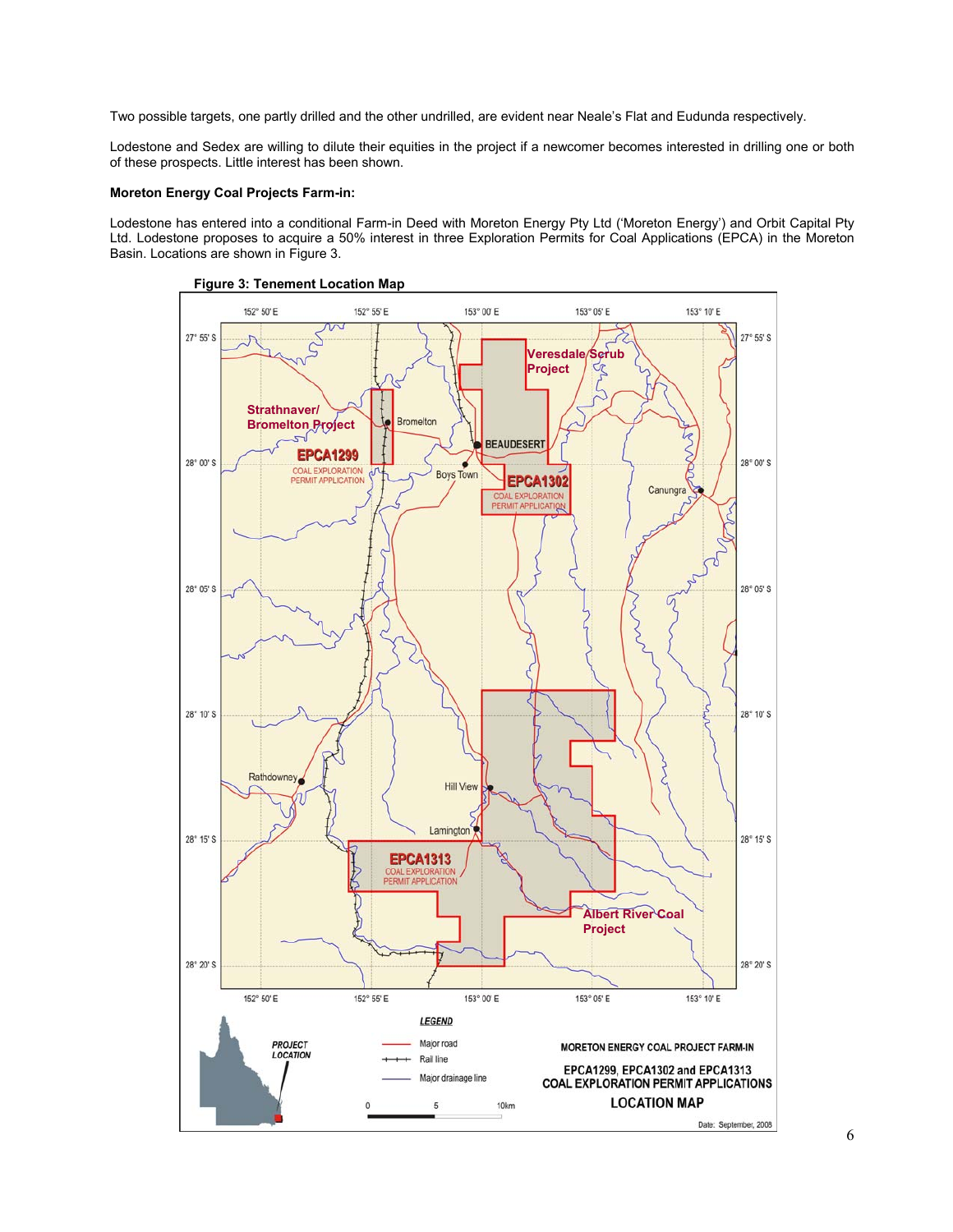Lodestone's exploration focus is thermal coal-bearing prospects near Beaudesert, south of Brisbane in Southern Queensland.

The Beaudesert District has a history of small-scale underground coal mining. Exploration by earlier explorers has shown the presence of coal and coal resources. If coal of sufficient quality and quantity can be proved up by further exploration, the areas are well placed to supply the thermal coal export market from the Port of Brisbane, a short rail haul from Beaudesert.

Moreton Energy's EPCAs include two former small-scale collieries that operated briefly during the early part of the Twentieth Century (the former Strathnaver Colliery and the former Stansfields Colliery) and approximately 60% of the unmined Veresdale Scrub Deposit.

In 1992 New Hope Collieries categorised the **Veresdale Scrub Deposit**; now partly covered by Moreton Energy's EPCA 1302, as a typical Walloon coal with a high volatile content, high raw ash, and low total sulphur.

Impediments to exploitation of this deposit include steep dips, high stripping ratios, encroaching housing development, and landholder compensation payments. Some, all, or more impediments will also apply to lesser or greater extents within land covered by Moreton Energy's EPCA 1299 and EPCA 1313.

The **Strathnaver Colliery/Bromelton Project** within EPCA 1299 appears underexplored but does have potential to host coal resources at shallow depths in an area set aside for heavy industries. This project area has good road and rail access.

Moreton Energy's **Albert River Coal Project** tenement, EPCA 1313, covers approximately 200 square kilometres. Its western edge is traversed by the interstate rail line that continues north through the Bromelton Project area to the Port of Brisbane.

The Walloon Coal Measurers are generally overlain by tertiary basalts within EPCA 1313, except in a sizable window in the south-east where there is potential for shallow, good quality coal resources.

Readers should note that, at the date of this Annual Report, Moreton Energy's Exploration Permits for Coal Applications are not yet granted and might not be granted in whole or in part.

It must also be emphasised that this description of Moreton Energy's Coal Projects is an outline. Readers are referred to the Independent Expert's Report, included in the 5 August 2008 Notice of Extraordinary General Meeting that was mailed to all shareholders, and may be read on Lodestone's website, www.lodestonex.com/asx-reports.html, for a comprehensive description of Moreton Energy's Coal Projects, and details of Lodestone's proposed farm-in.

Botswana Project: Lodestone holds five Prospecting Licences totalling 3125 kilometres<sup>2</sup> in Botswana. Locations are shown in Figure 4.

Eastern Botswana, where Lodestone's Prospecting Licences are situated, has rail, road, power and urban infrastructure. Lodestone's licensed areas are between 60 kilometres and 240 kilometres from Gaborone, the nation's capital.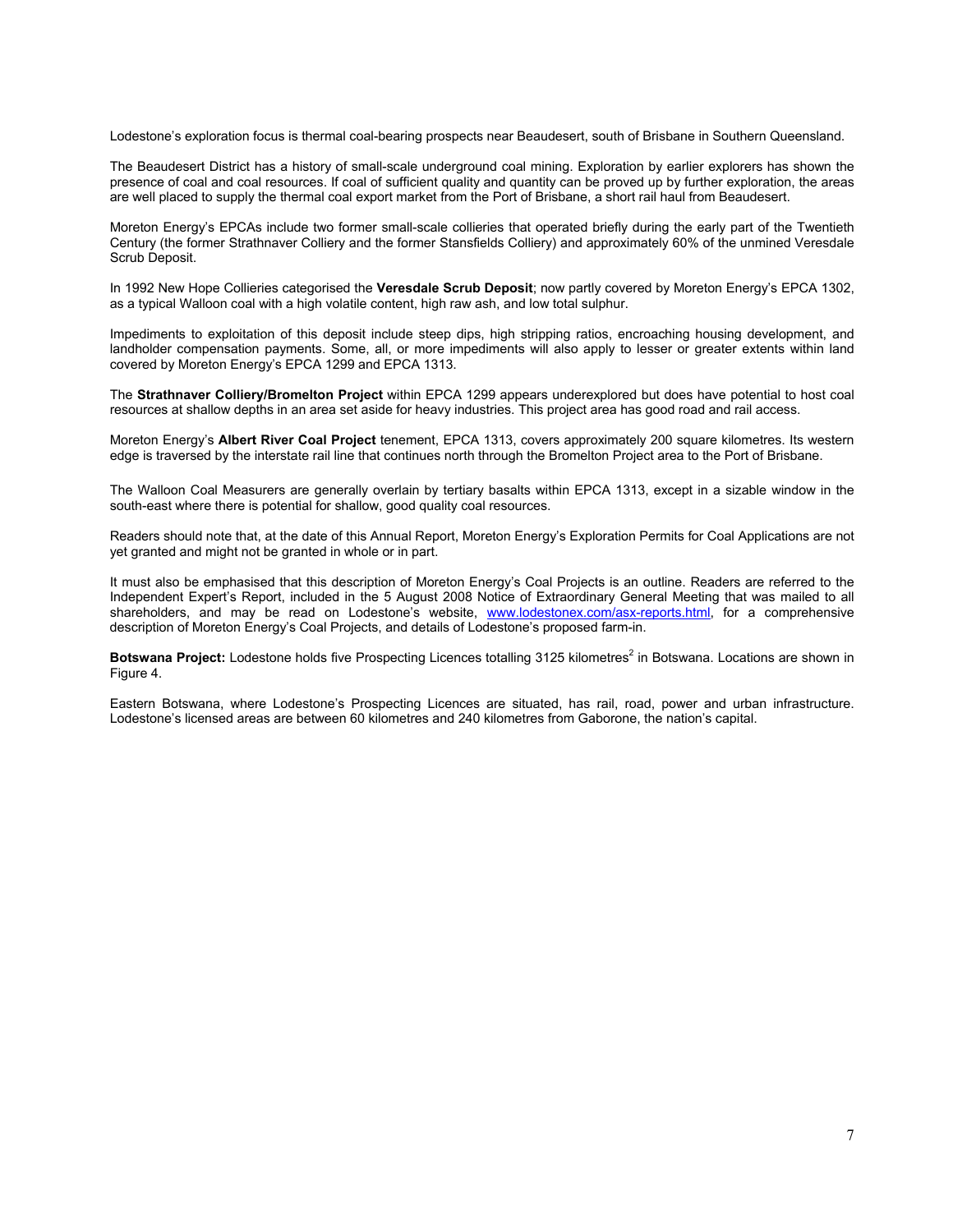



Botswana is rated highly in the annual World Investment Risk Survey conducted by Resource Stocks within the Australian mining industry. Most recently (2007) Botswana was rated the seventh most favoured mining country, of 32 listed, just below the United States (6) and above Australia (8). Botswana strongly encourages uranium exploration.

Lodestone's first tasks are to confirm the presence of favourable lithologies by fieldwork, and to identify discrete targets within the Makoro area by integrating and interpreting existing lithological, airborne radiometric, drill hole, and satellite data.

Geological and radiometric data sets have been integrated and maps generated by www.ausmec.com.au for initial fieldwork in September. This program is examining reported radiometric hotspots to determine their significance, or otherwise, and includes geological and radiometric reconnaissance of Lodestone's southern tenements.

### **UPCOMING SHORT-TERM MILESTONES**

Lodestone's priorities for the next three months are to:

- map the Limestone Creek copper discovery outcrops at Leane's Prospect and prepare drill pads. The timing of the first drill holes will be dependent on heritage clearance, rig availability, and the onset of this year's wet season;
- conclude a farm-out of the Discoverer Two and Moongan copper-molybdenum and gold prospects, if possible;
- subject to the granting of EPCA 1302, begin 2D seismic acquisition and drilling of the Veresdale Scrub coal deposit to determine the geometry, thickness and continuity of coal seams, and confirm technical specifications.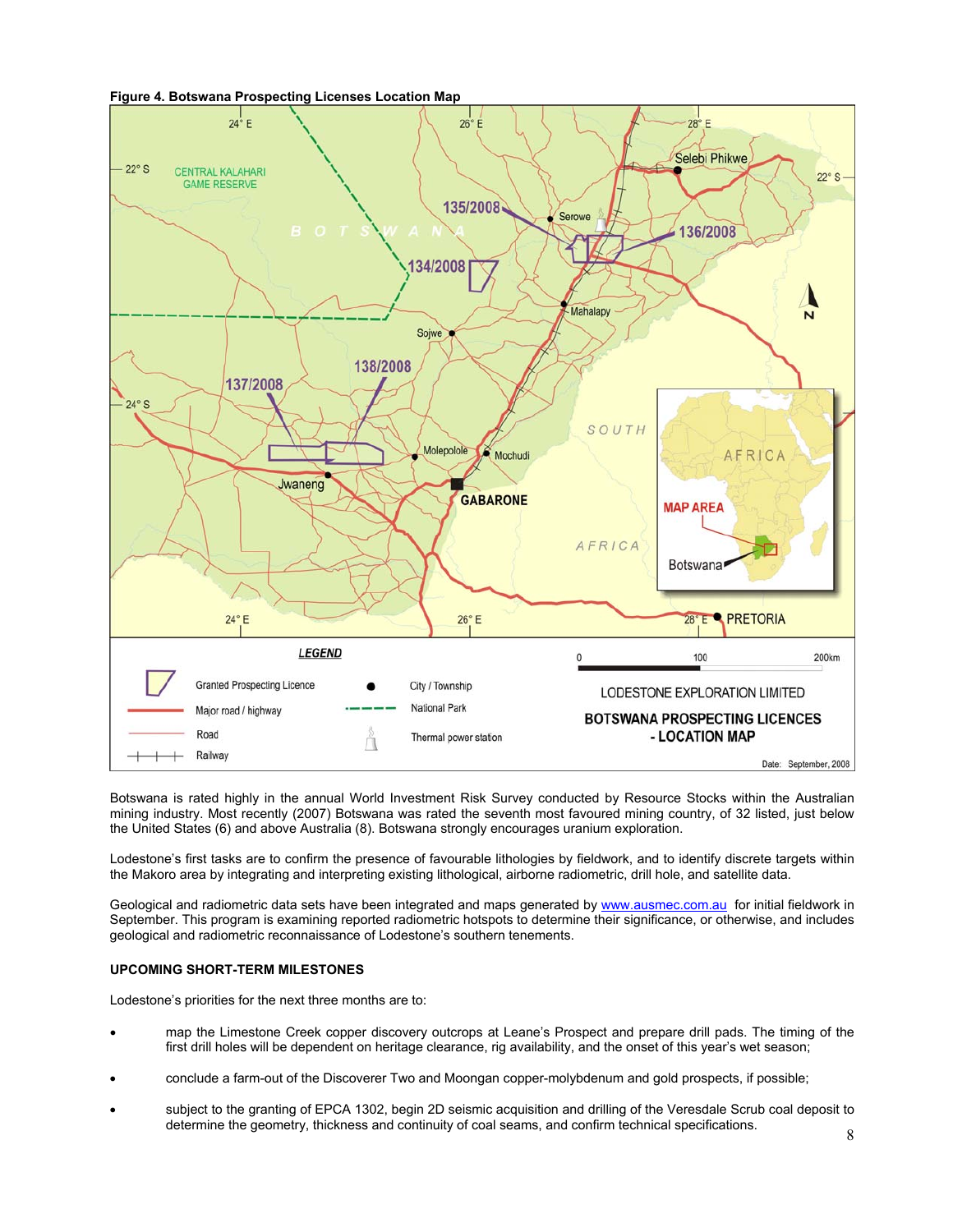### **SUMMARY**

- Lodestone completed its drilling program at the Karinya Project in South Australia in September 2007, and exited the Bocoolima zinc Project near Gladstone in April 2008.
- A new discovery of copper mineralisation was confirmed in October 2007 at Limestone Creek, North Queensland.
- The Discoverer Two molybdenum-copper-gold Prospect in Central Queensland has been introduced to two international mining companies in the hope of attracting farm-in proposals.
- Lodestone has agreed to farm into three areas covered by recent applications for coal exploration permits in the Moreton Basin in South East Queensland.
- Initial reconnaissance of Lodestone's Botswana uranium licence areas is currently underway.

### **GRANTED TENEMENT SCHEDULE**

| <b>Tenement</b>                              | <b>EPM Number</b> | Area ( $km^2$ ) |
|----------------------------------------------|-------------------|-----------------|
| Mount Morgan Alliance Tenements <sup>1</sup> |                   |                 |
| <b>Mount Battery</b>                         | 13794             | 6               |
| Kenbula                                      | 16692             | 15              |
| Mount Morgan Tenements <sup>2</sup>          |                   |                 |
| Mount Battery North                          | 14078             | 21              |
| Morganite East                               | 14696             | 42              |
| New Chum                                     | 14619             | 9               |
| <b>Mount Coombes</b>                         | 16069             | 30              |
| Archer                                       | 16843             | 15              |
| Station                                      | 14435             | 9               |
| North Queensland Tenements <sup>2</sup>      |                   |                 |
| Limestone Creek                              | 11980             | 15              |
| <b>Cracow South Tenements<sup>2</sup></b>    |                   |                 |
| <b>Shearing Creek</b>                        | 14936             | 21              |
| Botswana Tenements <sup>2</sup>              |                   |                 |
| Mosolotshane                                 | PL 134/2008       | 494             |
| Makoro West                                  | PL 135/2008       | 327             |
| <b>Makoro East</b>                           | PL 136/2008       | 729             |
| Jwaneng West                                 | PL 137/2008       | 669             |
| Jwaneng East                                 | PL 138/2008       | 906             |

### **Notes**

<sup>1.</sup> "Alliance Tenements" are included in the BHP Billiton Alliance<br><sup>2.</sup> Lodestone Exploration Limited has a 100% interest in these tenements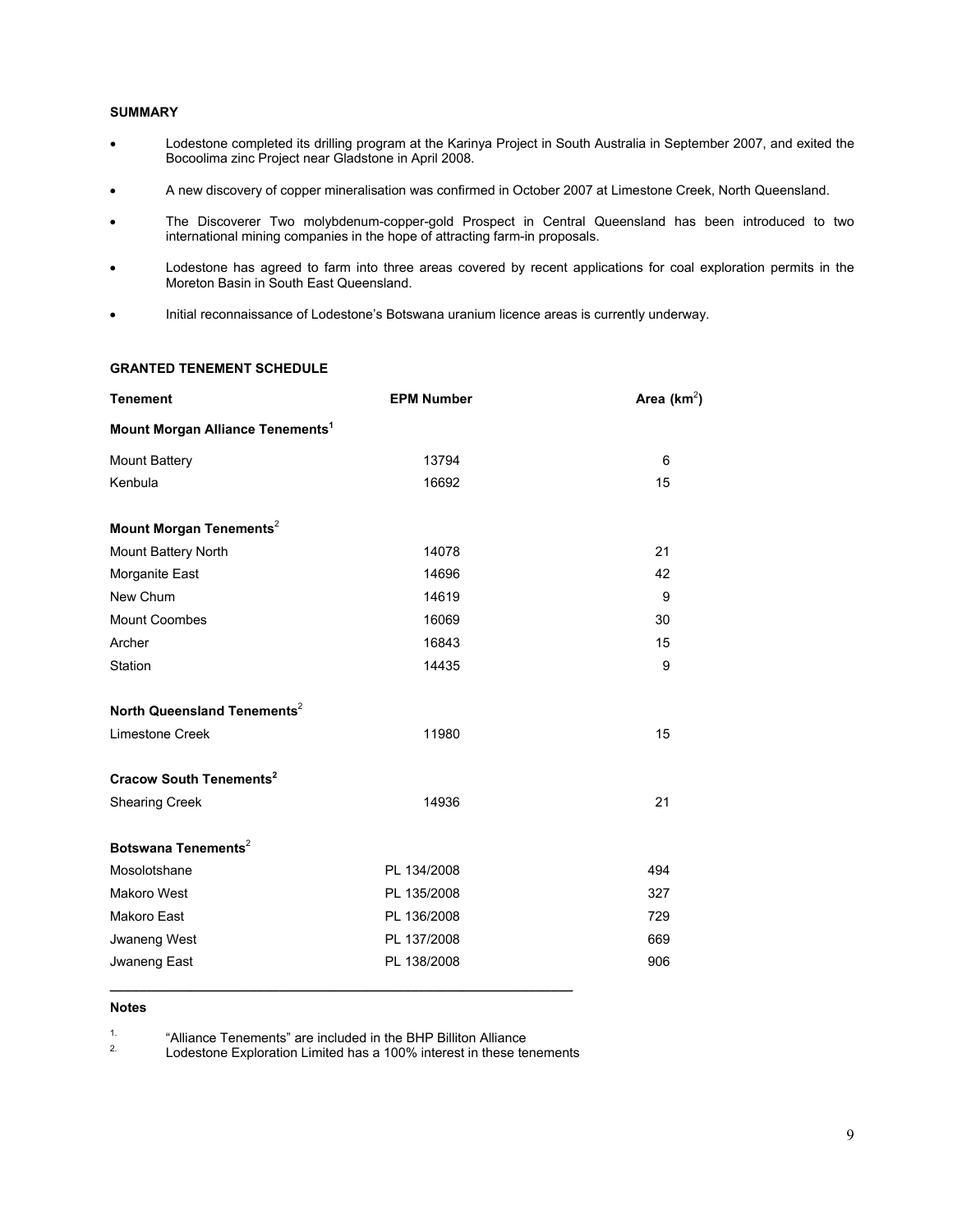## **DIRECTORS' REPORT**

Your directors present their report on the company for the year ended 30 June 2008.

### **Directors**

The following persons were directors of Lodestone Exploration Limited during the whole of the financial year and up to the date of this report:

M Ackland – Chairman (effective 30 November 2007) G A J Baynton J L McCawley – Executive Director

W R Stubbs was appointed a director on 31 March 2008 and continues in office at the date of this report.

L R Grimstone was appointed a director on 30 June 2008 and continues in office at the date of this report.

J T Shaw was a director from the beginning of the financial year until his resignation on 30 November 2007.

### **Principal Activities**

During the year the principal continuing activity of the company was mineral exploration. No changes are expected in the principal activity of the company in future years.

### **Review of Operations**

The operating loss after income tax of the company for the year was \$1,180,740 (2007: loss \$1,459,789). The loss reflects the nature of the company's principal activity. Information on the operations of Lodestone Exploration Limited and its business strategies and prospects is set out in the review of operations and activities on pages 3 to 9 of this annual report.

### **Significant Changes in the State of Affairs**

Significant changes in the state of affairs of the company during the financial year were as follows:

|                                                                                                                                                 | 2008<br>S     |
|-------------------------------------------------------------------------------------------------------------------------------------------------|---------------|
| An increase in contributed equity of \$510,010 (from \$6,259,815 to \$6,769,825)<br>as a result of:                                             |               |
| Placement of 16,998,680 fully paid ordinary shares @ \$0.03 each<br>Issue of 1,000 fully paid ordinary shares on the exercise of \$0.05 options | 509,960<br>50 |
|                                                                                                                                                 | 510.010       |
| Less: Transaction costs arising on share issues, net of current income tax                                                                      |               |
| Net increase in share capital                                                                                                                   | 510.010       |
|                                                                                                                                                 |               |

### **Dividend**

The directors do not recommend the payment of a dividend. No dividend was paid during the year.

### **Matters Subsequent to the End of the Financial Year**

Other than as disclosed in Note 19 in the financial report, at the date of this report there are no matters or circumstances which have arisen since 30 June 2008 that have significantly affected, or may significantly affect:

- (a) the company's operations in future financial years, or
- (b) the results of those operations in future financial years, or
- (c) the company's state of affairs in future financial years.

### **Likely Developments and Expected Results from Operations**

There are no likely developments in the operations of the company that are expected to significantly affect the results of the company in future years.

### **Environmental Regulation**

The company is subject to significant environmental regulation in respect of its exploration activities in Australia and is committed to undertaking all its operations in an environmentally responsible manner.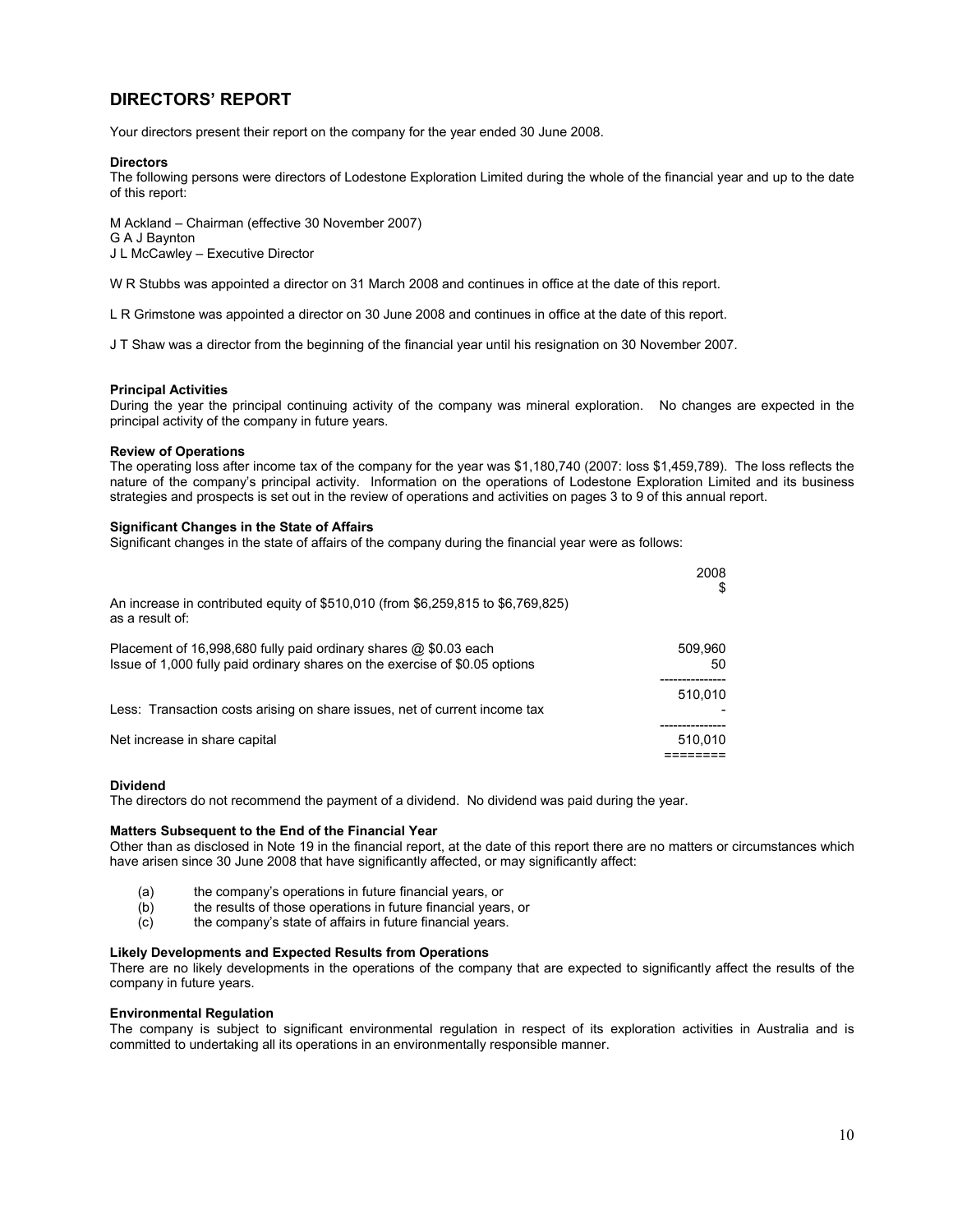### **Information on Directors**

### **M C Ackland B.App.Sc. (PrimMet), M.AusIMM, FAICD, MAIME.** *Non-executive director.* Age 62.

### *Experience and expertise*

Mr Ackland is a director with over 40 years experience in the minerals and engineering industry. He has specific experience in the development and commercial exploitation of grass roots projects.

### *Other current directorships*

Executive director of Mineral Deposits Limited (director since 2003).

### *Former directorships in last 3 years*

Non-executive director of Sedimentary Holdings Limited from 1993 to 2006.

#### *Special responsibilities*

Chairman. Member of the audit committee.

#### *Interests in shares and options*

1,433,655 ordinary shares in Lodestone Exploration Limited. 2,000,000 options over ordinary shares in Lodestone Exploration Limited.

#### **J L McCawley B.Com (Hons).** *Executive Director.* Age 65.

#### *Experience and expertise*

Mr McCawley has extensive experience in exploration, project management, and evaluation. His experience spans more than 30 years, including 13 years sampling, surveying, drilling and managing base metals exploration prospects and programs, largely in remote regions of Australia and North America, for Carpentaria Exploration, Noranda, Placer, and Amax Exploration. These include McArthur River, Burra, Cobar and Endako respectively.

Mr McCawley also spent 5 years as an investment analyst at MIM Holdings. He was primarily responsible for financial modeling of the Frieda, Nena, Ramu and Lady Loretta projects and also took part in more than 70 other financial evaluations, strategic, and other studies as a member of multi-disciplinary teams.

Non-executive director for 9 years and executive director for 5 years.

### *Other current directorships*

None.

#### *Former directorships in last 3 years*

Non-executive director of AtCor Medical Limited from 2001 to 2004.

### *Special responsibilities*

Executive Director.

### *Interests in shares and options*

6,854,198 ordinary shares in Lodestone Exploration Limited. 2,000,000 options over ordinary shares in Lodestone Exploration Limited.

### **G A J Baynton M.Econ St, MBA, B.Bus (Accounting), FFINSIA, FAICD**. *Non-executive director.* Age 39. *Experience and expertise*

Mr Baynton is the founder and Managing Director of Orbit Capital, a boutique investment bank and holder of Financial Services Licence. He has been a board member of Australian exploration companies since 1997 and has experience in identifying new opportunities, establishing new companies, IPOs and other capital raisings.

### *Other current directorships*

Non-executive director of three other public companies: PIPE Networks Limited (director since 2004), Tissue Therapies Limited (director since 2003) and Ambri Limited (director since 2 July 2008). Executive Director of Orbit Capital Pty Limited.

#### *Former directorships in last 3 years* None.

### *Special responsibilities*

Chairman of the audit committee.

#### *Interests in shares and options*

3,193,435 ordinary shares in Lodestone Exploration Limited. 2,000,000 options over ordinary shares in Lodestone Exploration Limited.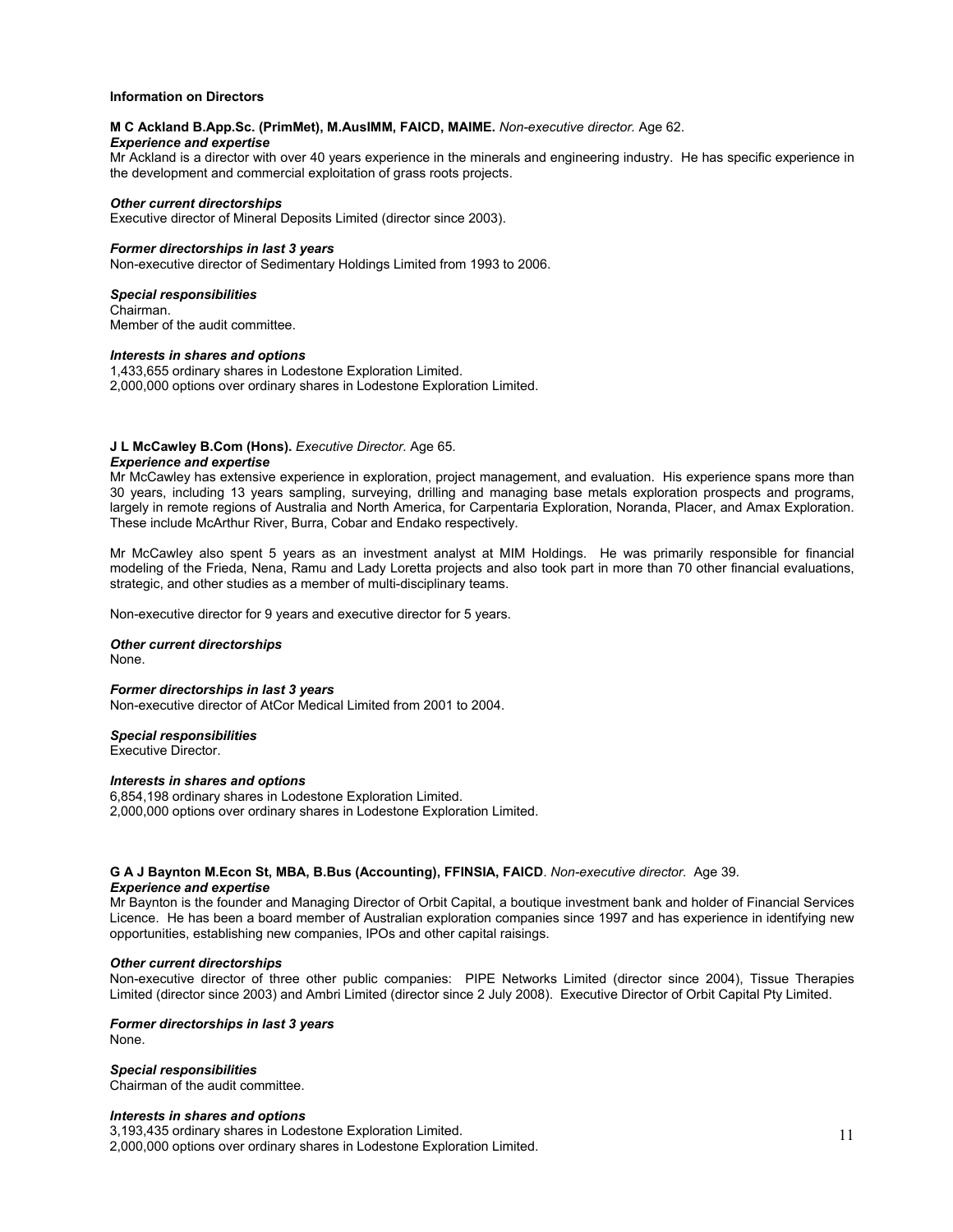# **W R Stubbs LLB**. *Non-executive director.* Age 67

## *Experience and expertise*

Mr Stubbs practiced as a lawyer for 30 years. He is the co-founder of the legal firm Stubbs Barbeler. He practiced in the area of Commercial law including Stock Exchange listings and all areas of mining law. He has held the position of director of various public companies over the past 25 years in the mineral exploration and biotech fields. He is also the former Chairman of Alchemica Limited, Bemax Resources N.L and Arrow Energy Limited.

### *Other current directorships*

Non-executive Chairman of Stradbroke Ferries Limited (director since 2005)

### *Former directorships in last 3 years*

Non-executive Chairman of Arrow Energy Limited (retired 2006).

### *Special responsibilities*

None.

### *Interests in shares and options*

4,166,667 ordinary shares in Lodestone Exploration Limited. 2,000,000 options over ordinary shares in Lodestone Exploration Limited

### **L R Grimstone B.Sc.(Hons) Geol. Grad.Dipl.Mangt.F.AusIMM,CPGeo.M.MICA**. *Non-executive director.* Age 59 *Experience and expertise*

Mr Grimstone is a geologist with over 35 years of experience in the exploration, mining and civil engineering industries. For the last 25 years, Lance has operated his own consultancy practice based principally upon his expertise in Eastern Australian coal operations.

### *Other current directorships*

None

### *Former directorships in last 3 years* None

*Special responsibilities* None

### *Interests in shares and options*

1,000,000 ordinary shares in Lodestone Exploration Limited 2,000,000 options over ordinary shares in Lodestone Exploration Limited

### **Meetings of Directors**

The numbers of meetings of the company's board of directors and of each board committee held during the year ended 30 June 2008, and the numbers of meetings attended by each director were:

|                                 | <b>Full Meetings</b><br>of Directors | <b>Meetings of</b><br><b>Audit Committee</b> |
|---------------------------------|--------------------------------------|----------------------------------------------|
| Number of meetings held         | 9                                    | 2                                            |
| Number of meetings attended by: |                                      |                                              |
| J T Shaw                        | 5                                    |                                              |
| J L McCawley<br>M C Ackland     | 9                                    | n/a                                          |
| G A J Baynton                   | 8                                    | 2                                            |
| W R Stubbs                      |                                      | n/a                                          |
| L R Grimstone                   |                                      | n/a                                          |

### **Company Secretary**

The company secretary is Ms Leni Stanley CA, B.Com. Ms Stanley was appointed to the position of company secretary in 2002. Ms Stanley is currently is a partner with a Chartered Accounting firm and holds the office of company secretary with other companies.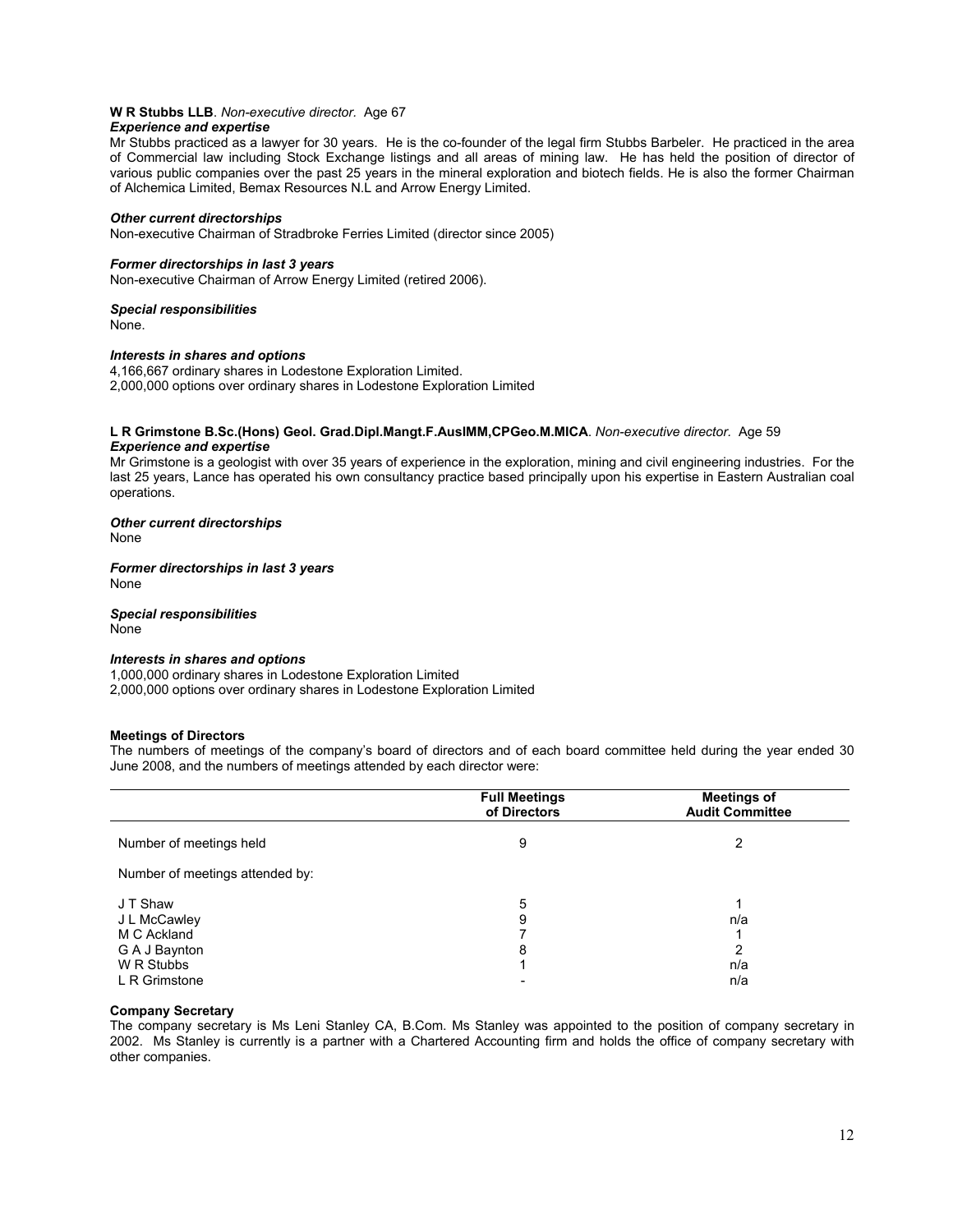### **Remuneration Report**

The remuneration report is set out under the following main headings:

A Principles used to determine the nature and amount of remuneration<br>B Details of remuneration

Details of remuneration

### *A Principles used to determine the nature and amount of remuneration*

### *Non-executive directors*

Fees and payments to non-executive directors reflect the demands which are made on, and the responsibilities of, the directors. Non-executive directors' fees and payments are reviewed annually by the Board.

### *Directors' fees*

Non-executive directors' fees are determined within an aggregate directors' fee pool limit, which is periodically recommended for approval by shareholders. The maximum currently stands at \$300,000 in aggregate plus statutory superannuation.

### *Executive pay*

The combination of base pay and superannuation make up the executive director's total remuneration. Base pay for the executive director is reviewed annually to ensure the executive's pay is competitive with the market.

### *B Details of remuneration*

### *Amounts of remuneration*

Details of the remuneration of the directors and the key management personnel (as defined in AASB 124 *Related Party Disclosures)* of Lodestone Exploration Limited are set out in the following tables.

The key management personnel of Lodestone Exploration Limited includes the directors as per pages 11 – 12 above and Leni Stanley – Company Secretary.

### *Key management personnel of Lodestone Exploration Limited*

| 2008                                             | Short-term<br>benefits        | Post-employment<br>benefits | Share-based<br>payment |                    |
|--------------------------------------------------|-------------------------------|-----------------------------|------------------------|--------------------|
| <b>Name</b>                                      | Cash salary and<br>fees<br>\$ | <b>Superannuation</b><br>S  | <b>Options</b><br>5    | <b>Total</b><br>\$ |
| Non-executive directors<br>M C Ackland, Chairman | 35,833                        | 3,225                       |                        | 39,058             |
| G A J Baynton                                    | 30,000                        | 2,700                       |                        | 32,700             |
| W R Stubbs                                       | 7,500                         | 675                         |                        | 8,175              |
| L R Grimstone - Appointed 30/06/08               |                               |                             |                        |                    |
| JT Shaw - Resigned 30/11/07                      | 16,667                        | 1,500                       |                        | 18,167             |
| Sub-total non-executive directors                | 90,000                        | 8,100                       |                        | 98,100             |
| Executive director<br>J L McCawley               | 150,000                       | 13,500                      |                        | 163,500            |
| Other key management personnel<br>L P Stanley    | 15,000                        |                             |                        | 15,000             |
| <b>Totals</b>                                    | 255,000                       | 21,600                      |                        | 276,600            |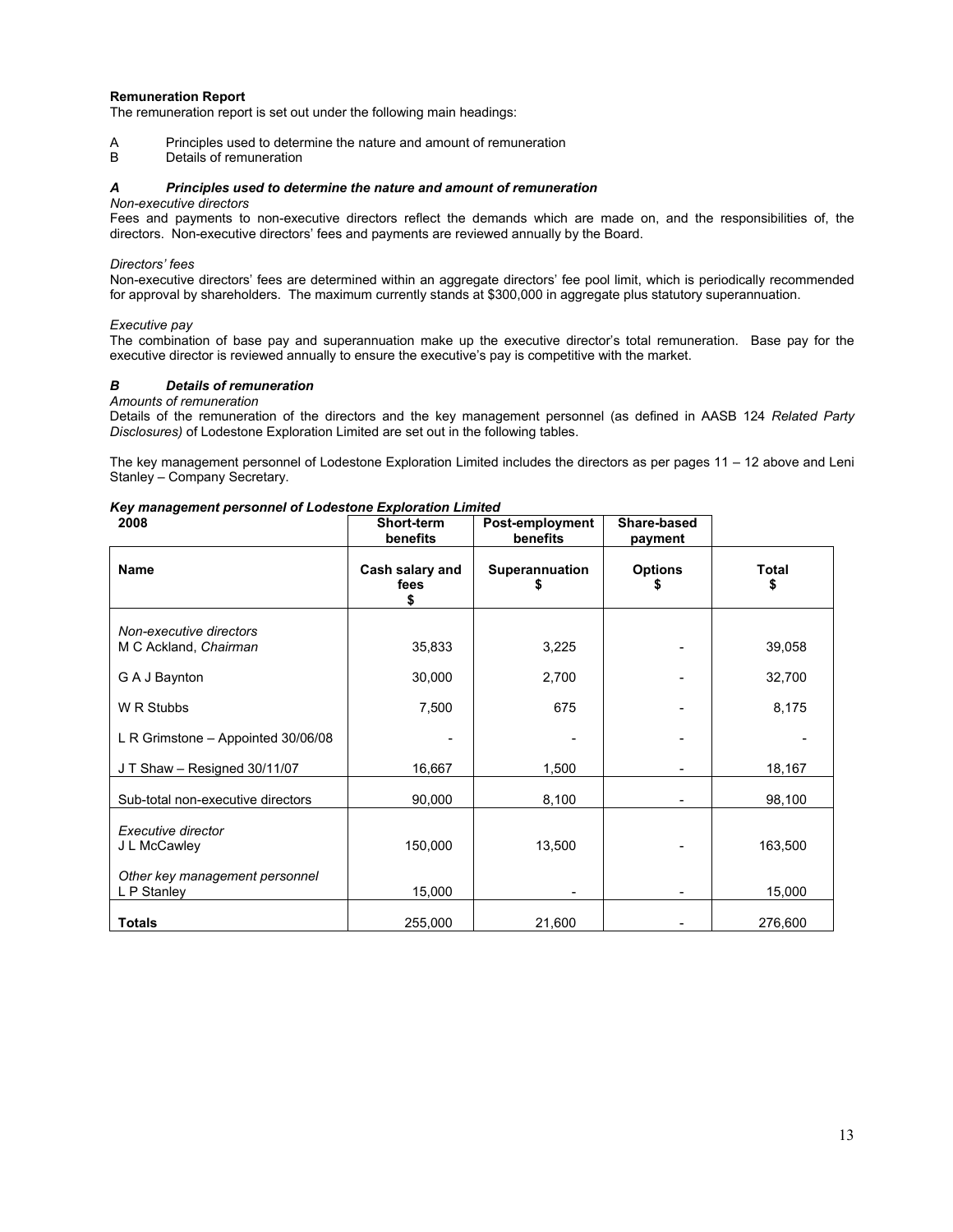| 2007                                          | Short-term<br>benefits       | Post-employment<br>benefits | Share-based<br>payment |                    |
|-----------------------------------------------|------------------------------|-----------------------------|------------------------|--------------------|
| <b>Name</b>                                   | Cash salary and<br>fees<br>S | <b>Superannuation</b>       | <b>Options</b>         | <b>Total</b><br>\$ |
| Non-executive directors<br>JT Shaw, Chairman  | 40,000                       | 3,600                       |                        | 43,600             |
| M C Ackland                                   | 30,000                       | 2,700                       |                        | 32,700             |
| G A J Baynton                                 | 30,000                       | 2,700                       |                        | 32,700             |
| Sub-total non-executive directors             | 100,000                      | 9,000                       |                        | 109,000            |
| Executive director<br>J L McCawley            | 137,500                      | 12,375                      |                        | 149,875            |
| Other key management personnel<br>L P Stanley | 15,000                       |                             |                        | 15,000             |
| <b>Totals</b>                                 | 252,500                      | 21,375                      |                        | 273,875            |

L P Stanley provides accounting services in addition to her appointment as company secretary. The company secretarial and accounting services are provided through a partnership of which she is a member based on normal commercial terms and conditions.

### **Share Options granted to Directors and the most highly remunerated officers**

There were no options over unissued ordinary shares of Lodestone Exploration Limited granted during the financial year to any of the directors or officers of the company as part of their remuneration.

Since the end of the financial year 10,000,000 options with an exercise price of \$0.07 each have been issued to directors. The options have an expiry date of 10 September 2010.

### **Shares under Option**

Unissued ordinary shares of Lodestone Exploration Limited under option at the date of this report are as follows:

| Date options granted | Expiry date       | <b>Issue price of</b><br>shares | Number under<br>option |
|----------------------|-------------------|---------------------------------|------------------------|
| 27 January 2006      | 27 January 2011   | \$0.20                          | 501.000                |
| 10 September 2008    | 10 September 2010 | \$0.07                          | 10.000.000             |

No option holder has any right under the options to participate in any other share issue of the company or of any other entity.

### **Shares Issued on the Exercise of Options**

The following ordinary shares of Lodestone Exploration Limited were issued during the year ended 30 June 2008 on the exercise of options. Since year end a further 3,835,239 fully paid shares have been issued at \$0.05 each on the exercise of options. No amounts are unpaid on any of the shares

### **Date options granted**

21 July 2006

| <b>Issue price of</b> | Number of     |
|-----------------------|---------------|
| shares                | shares issued |
| \$0.05                | 1.000         |
|                       |               |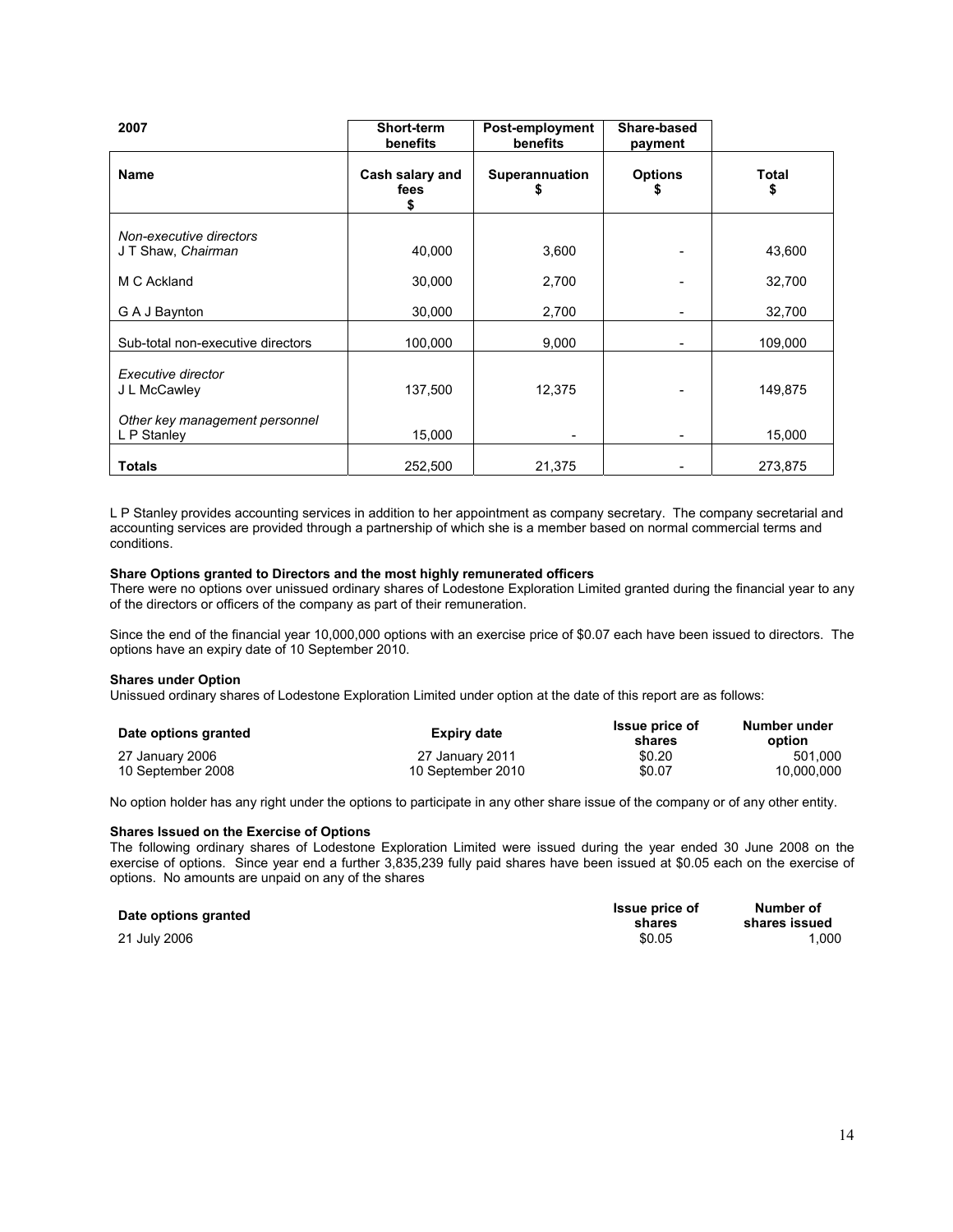### **Insurance of Officers**

During the financial year Lodestone Exploration Limited paid a premium of \$17,090 to insure the directors and secretary of the company.

The liabilities insured are legal costs that may be incurred in defending civil or criminal proceedings that may be brought against the officers in their capacity as officers of the entity, and any other payments arising from liabilities incurred by the officers in connection with such proceedings, other than where such liabilities arise out of conduct involving a willful breach of duty by the officers or the improper use by the officers of their position or of information to gain advantage for themselves or someone else or to cause detriment to the company.

### **Agreement to Indemnify Officers**

Lodestone Exploration Limited is party to an agreement to indemnify the directors of the company.

The indemnity relates to any liability:

- (a) incurred in connection with or as a consequence of the directors acting in the capacity including, without limiting the foregoing, representing the company on any body corporate, and
- (b) for legal costs incurred in defending an action in connection with or as a consequence of the director acting in the capacity.

No liability has arisen under these indemnities as at the date of this report.

#### **Proceedings on Behalf of Company**

No person has applied to the Court under section 237 of the Corporations Act 2001 for leave to bring proceedings on behalf of the company, or to intervene in any proceedings to which the company is a party, for the purpose of taking responsibility on behalf of the company for all or part of those proceedings.

No proceedings have been brought or intervened in on behalf of the company with leave of the Court under section 237 of the Corporations Act 2001.

### **Non-audit services**

The company may decide to employ the auditor on assignments additional to their statutory audit duties where the auditor's expertise and experience with the company are important.

Details of amounts paid or payable to the auditor (Pitcher Partners) for audit and non-audit services provided during the year are set out below.

The board of directors has considered the position and, in accordance with the advice received from the audit committee is satisfied that the provision of the non-audit services is compatible with the general standard of independence for auditors imposed by the *Corporations Act 2001*. The directors are satisfied that the provision of non-audit services by the auditor, as set out below, did not compromise the auditor independence requirements of the *Corporations Act 2001* for the following reasons:

- all non-audit services have been reviewed by the audit committee to ensure they do not impact the impartiality and objectivity of the auditor, and
- none of the services undermine the general principles relating to auditor independence as set out in Professional Statement F1, including reviewing or auditing the auditor's own work, acting in a management or a decision-making capacity for the company, acting as advocate for the company or jointly sharing economic risk and rewards.

A copy of the auditors' independence declaration as required under section 307C of the *Corporations Act 2001* is set out on page 17.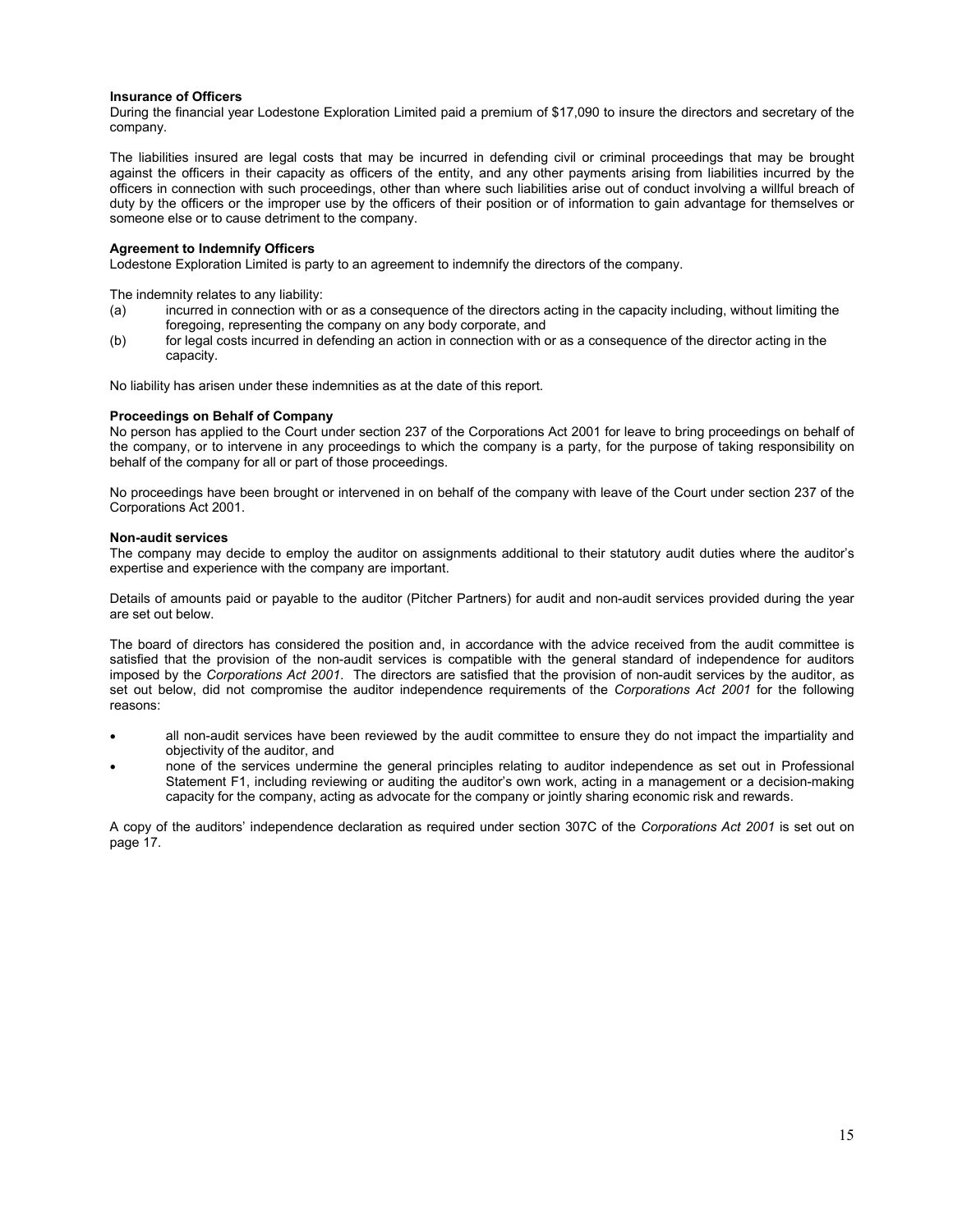|                                                                                                                                  | 2008<br>\$ | 2007<br>5 |
|----------------------------------------------------------------------------------------------------------------------------------|------------|-----------|
| During the year the following fees were paid or payable for<br>services provided by the auditor of the company:                  |            |           |
| <b>Assurance services</b><br><b>Audit services</b><br>$1_{-}$<br>Fees paid to Pitcher Partners for audit and review of financial |            |           |
| reports and other audit work under the Corporations Act 2001                                                                     | 18.615     | 20.075    |
| Total remuneration for assurance services                                                                                        | 18.615     | 20.075    |
| <b>Taxation services</b><br>Fees paid to Pitcher Partners for tax compliance services, including                                 |            |           |
| preparation of company income tax returns                                                                                        | 4.890      | 3.720     |

### **Auditor**

Pitcher Partners, Accountants Auditors & Advisors, continues in office in accordance with section 327 of the Corporations Act 2001.

This report is made in accordance with a resolution of the directors.

.<br>|}

**M C Ackland Chairman**  Brisbane, 29 September 2008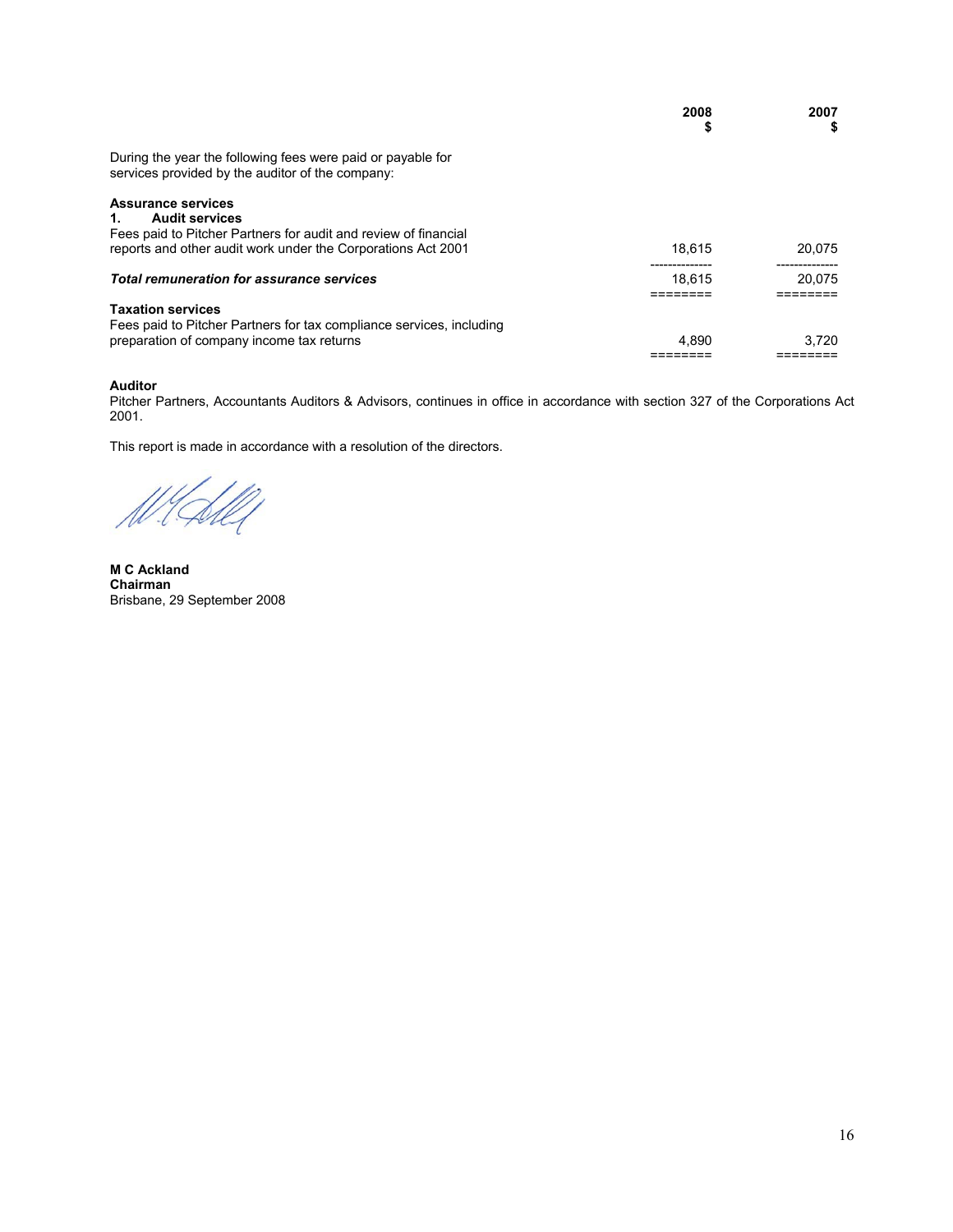

Level 21 300 Queen Street Brisbane Queensland 4000

Postal Address: GPO Box 35 Brisbane Qld 4001 Australia

Tel: 07 3228 4000 Fax: 07 3221 6420

www.pitcher.com.au info@pitchergld.com.au

An Independent Queensland Partnership. ABN 83 252 867 498

Pitcher Partners is an association of independent firms Melbourne | Sydney | Brisbane | Perth | Adelaide

## **AUDITOR'S INDEPENDENCE DECLARATION TO THE DIRECTORS OF LODESTONE EXPLORATION LIMITED**

As lead auditor for the audit of Lodestone Exploration Limited for the year ended 30 June 2008, I declare that, to the best of my knowledge and belief, there have been:

- (a) no contraventions of the auditor independence requirements of the *Corporations Act 2001* in relation to the audit; and
- (b) no contraventions of any applicable code of professional conduct in relation to the audit.

This declaration is in respect of Lodestone Exploration Limited.

Petcher Partners

PITCHER PARTNERS

S A Green Partner

Brisbane, 29 September 2008

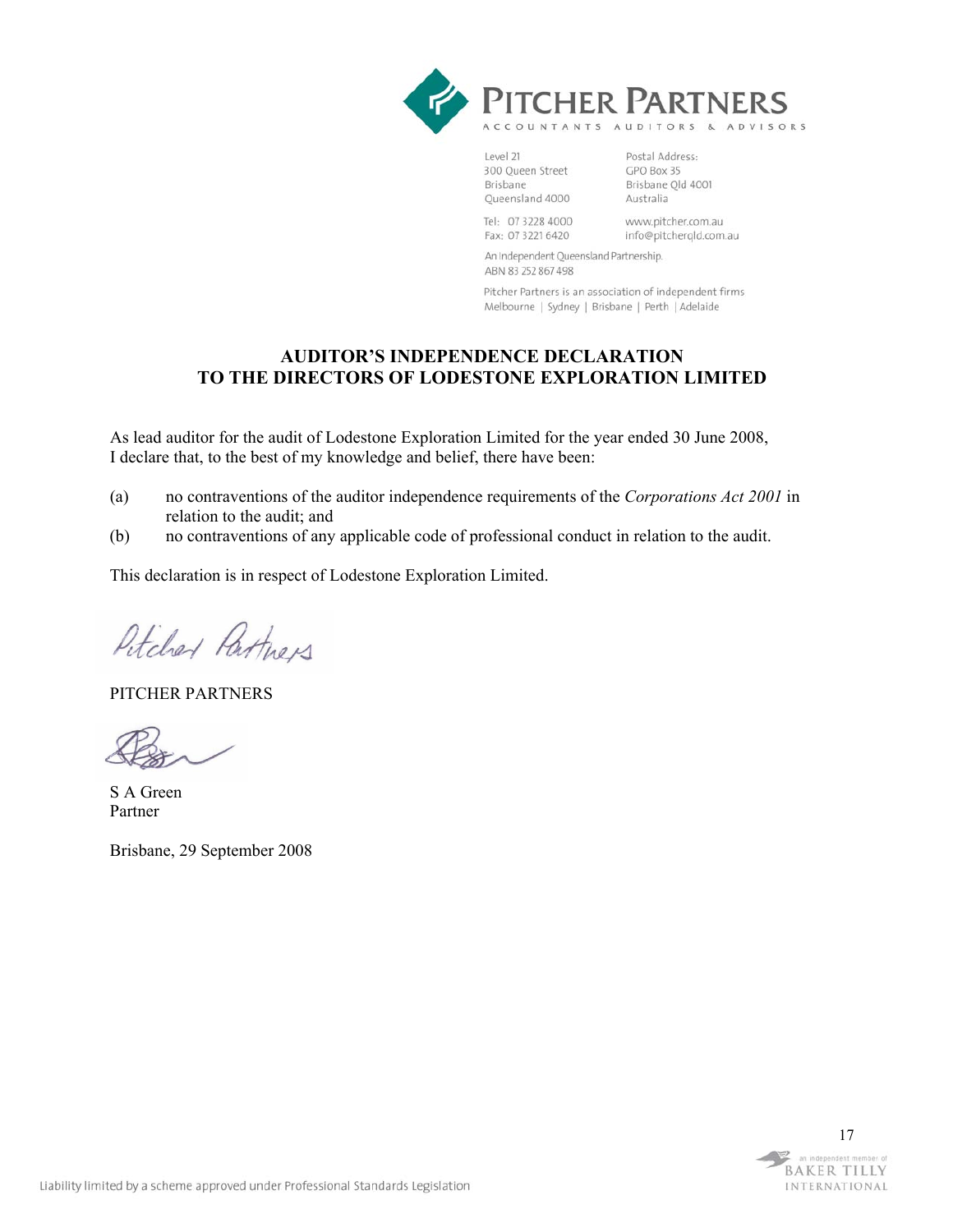## **CORPORATE GOVERNANCE STATEMENT**

Lodestone Exploration Limited (Lodestone) and the Board of Directors ("the Board") are committed to achieving and demonstrating the highest standards of corporate governance.

A description of the company's main corporate governance practices is set out below. All these practices, unless otherwise stated, were in place for the entire year.

A full set of Lodestone's corporate governance policies and charters is available on the company's website at www.lodestonex.com under the area of "Corporate Governance".

### **Board Responsibilities**

The Board is responsible to shareholders for the governance of Lodestone, its operations and its financial performance. The Board has adopted a Board and Governance Charter which set out, among other things, the roles and responsibilities of the Board. These include:

- Review, advance and approve Lodestone's:
	- objectives and strategies,
	- exploration and development programs, and
	- capital management.
- Monitor Lodestone's business, financial performance, and corporate governance including risk management, audit processes and compliance with laws, policies and procedures.
- Oversee the financial position of Lodestone.
- Report to shareholders.
- Ensure effective control systems are in place.
- Appoint and appraise the Executive Director.
- Oversee the senior management team in terms of performance evaluation, succession planning and remuneration.
- Establish and maintain a culture of high ethical, environmental, health and safety standards.
- Ensure the Board is effective.

### **Board Structure**

The structure of Lodestone's Board is consistent with Principle 2.1, 2.2 and 2.3 of the best practice recommendations released by the Australian Stock Exchange Corporate Governance Council in March 2003 ("the Recommendations"). It has a majority of Non-Executive Directors being comprised of three Non-Executive Directors and one Executive Director and it does have a majority of independent Directors in accordance with the definition of 'independence' as set out in the Recommendations. Mr J McCawley does not satisfy the definition of 'independence' due to his position of Executive Director and also due to his substantial shareholding in the company.

The skills, experience, qualifications and special responsibilities of each Director are set out in "Information on Directors" detailed earlier in this Annual Report. The term of each Director is limited to three years, and each year one-third of the Board retire pursuant to the Constitution and may offer themselves for re-election by shareholders at the Annual General Meeting. Each Director is expected to declare any actual or potential conflict of interest, and where necessary, a Director may obtain independent advice prior to notifying the Chairman of any such conflict.

Consistent with the recognition in Principle 2.4 of the Recommendations that a Nomination Committee may not be efficient for smaller boards, Lodestone's nomination matters are considered by the Board as a whole, as set out in the Charter. The Board, as a whole, aims to ensure that it always has an appropriate depth and diversity of qualifications, experience and expertise consistent with Lodestone's objectives.

#### **Performance Review**

In accordance with the Board and Governance Charter, the Chairman has conducted a performance review of the Board focusing on its overall effectiveness and competencies, and the availability and contribution of each Director in a manner consistent with Principle 8.1 of the Recommendations.

The Board as a whole is responsible for appraising the Executive Director in a manner consistent with Principle 8.1 of the Recommendations.

#### **Audit Committee**

The Audit Committee, which operates under a Charter approved by the Board, provides advice and assistance to the Board in fulfilling the Board's responsibilities relating to Lodestone's financial statements, financial and market reporting processes, internal accounting and financial control systems, external audit, risk management and such other matters as the Board may request from time to time.

The Audit Committee processes are consistent with Principles 4.2 through 4.4 of the Recommendations except that the Committee has only two members. The Directors consider this appropriate given the size of the Board.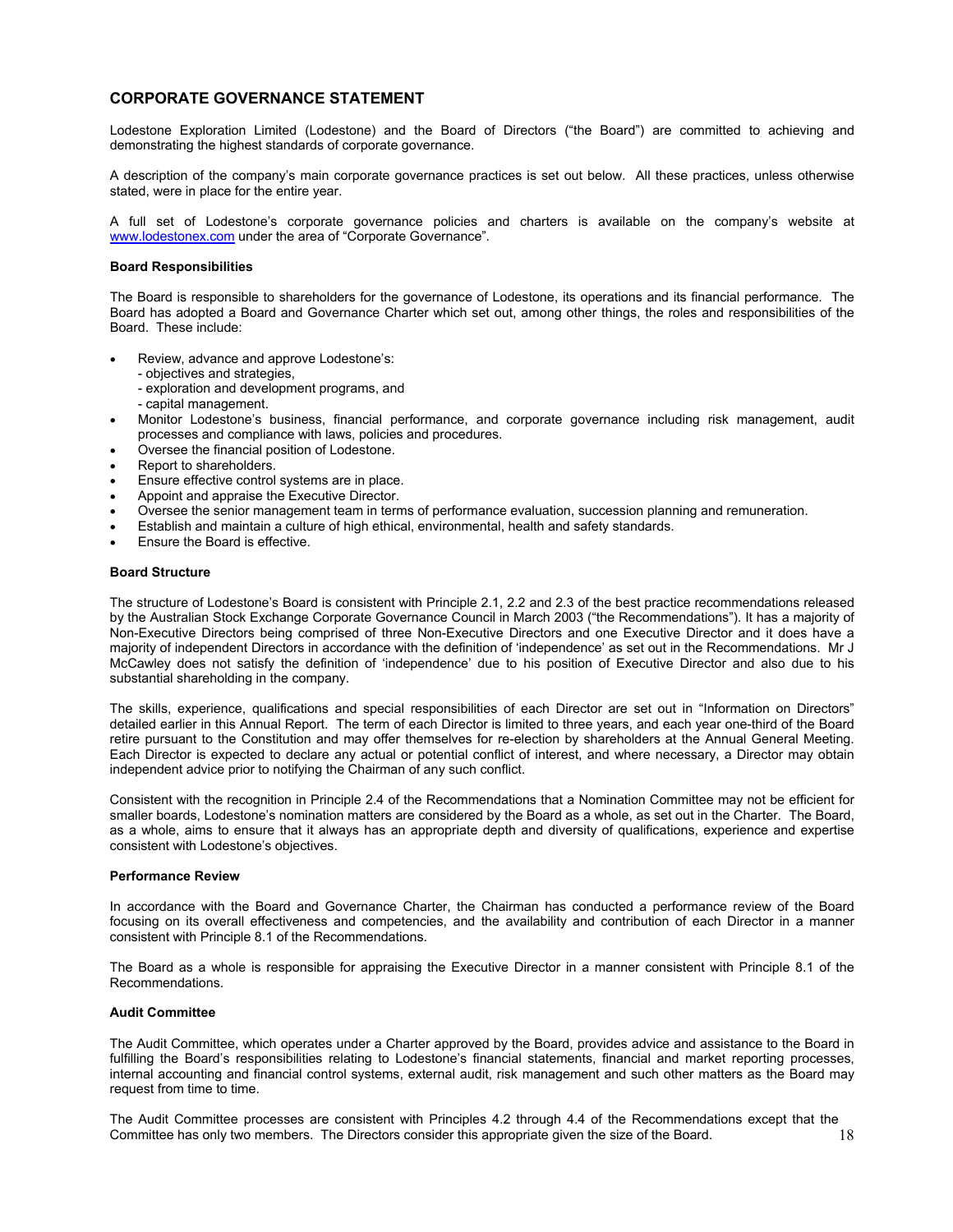The Committee is composed of all Non-Executive Directors of the Board, a majority of Independent Directors and is chaired by an Independent Director who is not the Chairman of the Company, Mr G Baynton. The Audit Committee consists of members who have sufficient industry, business and financial expertise to be effective members of the Committee. During the year the members of the Audit Committee were Mr M Ackland and Mr G Baynton.

The specific responsibilities of the Committee include:

- Overseeing the adequacy and effectiveness of the company's accounting and financial policies and controls including compliance with all regulatory requirements;
- Overseeing the company's financial reporting process, specifically, its annual and interim financial statements;
- Reviewing the scope and plans for external audit, and all reports issued by the external auditor;
- Reviewing performance, approving remuneration, and, as needed, recommending to the Board the appointment of the external auditor;
- Reviewing any proposed activity or service by the providers of external audit unrelated to external audit assurance activities;
- Examining the adequacy of the nature, extent and effectiveness of the internal control process of the company; and
- Overseeing the risk management framework of the company and reviewing risk management reports.

The complete Audit Committee Charter is available on the company's website.

### **Remuneration Policy**

Fees and payments to Non-Executive Directors reflect the demands that are made on, and the responsibilities of, the Directors. Non-Executive Directors' fees and payments are reviewed annually by the Board.

Non-Executive Directors' fees are determined within an aggregate Directors' fee pool limit, which is periodically recommended for approval by shareholders. The maximum currently stands at \$300,000 in aggregate plus statutory superannuation.

The combination of base pay and superannuation make up the Executive Director's total remuneration. Base pay for the Executive Director is reviewed annually to ensure the pay is competitive with the market.

Further information on remuneration matters is included in Note 16 of the Financial Statements.

The structure and disclosure of the company's remuneration arrangements is consistent with Principles 9.1, 9.3 and 9.4 of the Recommendations. Currently the company has no equity based remuneration plans.

### **Remuneration Committee**

Consistent with the recognition in Principle 9.2 of the Recommendations that a Remuneration Committee might not be efficient for smaller boards, Lodestone's remuneration matters are considered by the Board as a whole, as set out in the Charter. The Board, as a whole, aims to ensure that it always has an appropriate depth and diversity of qualifications, experience and expertise consistent with Lodestone's objectives.

### **Executive Assurance**

The Executive Director and Company Secretary have provided the following assurance to the Board in connection with Lodestone's full year financial statements and reports, to the best of their knowledge and belief:

- The financial statements and associated notes give a true and fair view, in all material respects, of the financial position as at 30 June 2008 and the performance of the company for the year then ended and comply in all material respects with Accounting Standards;
- The statements made above regarding the integrity of the financial statements is founded on a system of risk management and internal compliance and control which, in all material respects, implements the policies adopted by the Board of Directors; and
- The risk management and internal compliance and control systems of the company relating to financial reporting, compliance and operations objectives are operating efficiently and effectively, in all material respects.

The executive assurance is consistent with Principles 4.1 and 7.2 of the Recommendations.

### **Code of Conduct**

The company seeks to maintain high standards of integrity and is committed to ensuring that Lodestone conducts all its business in accordance with high standards of ethical behaviour.

The company requires all employees, consultants and contractors to comply with the spirit and the letter of all laws and other statutory requirements governing the conduct of Lodestone's activities. The Code of Conduct applies to all employees, consultants and contractors including the company's Executives and Directors.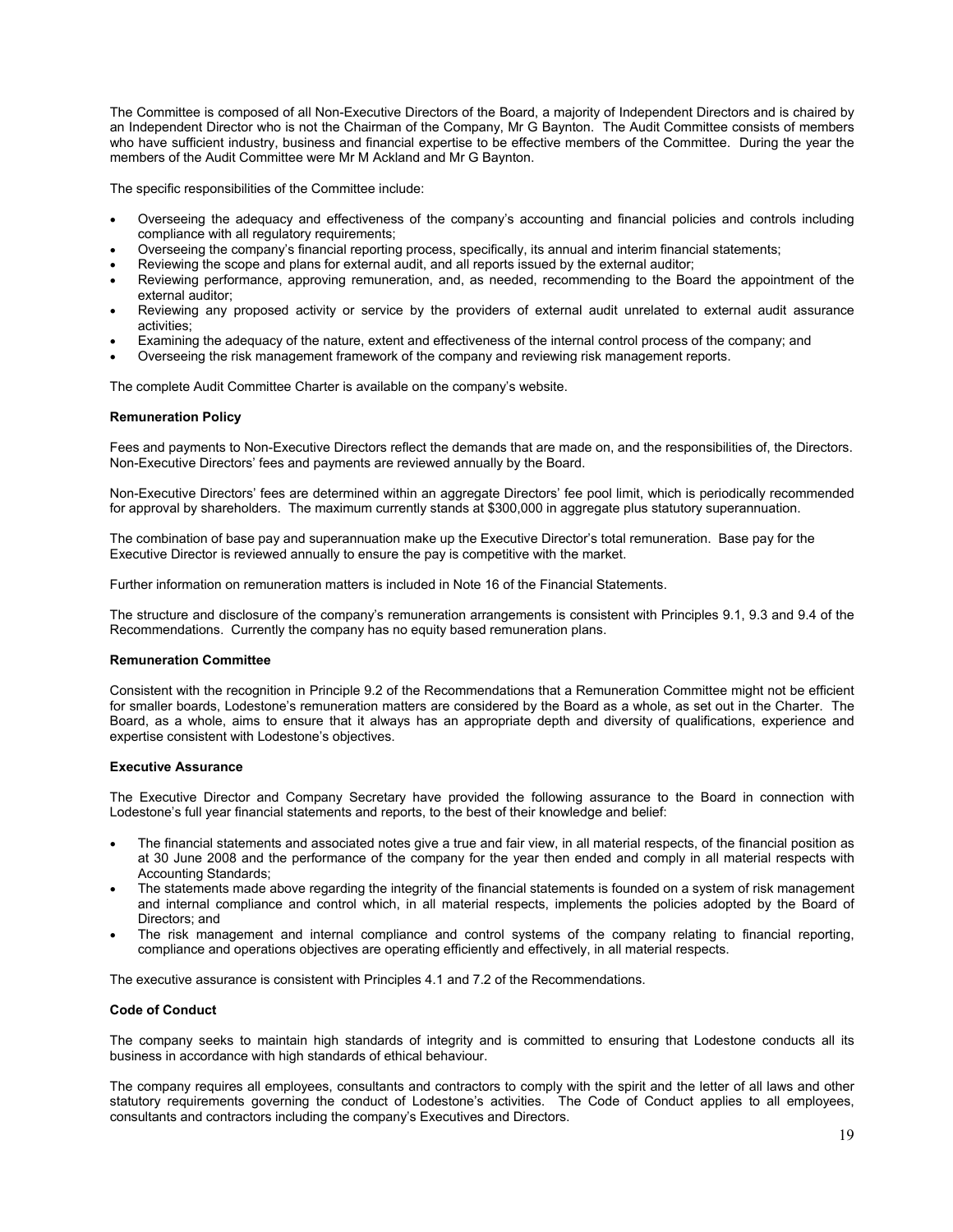The Company has developed a Securities Trading Policy which provides guidance to Directors, employees, consultants and contractors on the purchase and sale of securities of Lodestone in order to ensure:

- that breaches of the Australian Corporations Act 2001 do not occur; and
- dealings by Directors, employees, consultants and contractors in Lodestone's securities are fair, and are seen to be fair.

Summaries of the Code of Conduct and the Securities Trading Policy are available on the company's website.

The company's actions, outlined above, to promote ethical and responsible decision making are consistent with Principles 3.1, 3.2 and 10.1 of the Recommendations.

### **Risk Management**

Lodestone views risk recognition and risk management as integral to the company's objectives of creating and maintaining shareholder value, and the successful execution of Lodestone's strategies.

The Board as a whole is responsible for the oversight of the processes by which risk is considered for both ongoing operations and prospective actions. In specific areas, it is assisted by the Audit Committee.

Management is responsible for establishing procedures which provide assurance that major business risks are identified, consistently assessed and appropriately addressed. The management of operational risk is explicitly considered in the selection and monitoring of the contractors through whom most of Lodestone's operations are conducted.

The formal processes for identification and addressing all key risks is ongoing and is reviewed on an ongoing basis.

Not all aspects of risk management can be formalised, and Lodestone places considerable reliance on the skill, experience and judgement of its people to take risk based decisions within the policy framework, and to communicate openly on all risk related matters.

The company's risk management procedures are consistent with Principle 7.1 of the Recommendations and the Risk Management Policy of Lodestone is available on the company's website.

### **Disclosure Policy**

Lodestone's Continuous Disclosure Policy sets out the company's commitment to comply with its continuous disclosure obligations. Directors, employees and consultants to Lodestone are required to adhere to procedures set out in the Policy to ensure compliance with the legal requirements for disclosure. Underpinning the Continuous Disclosure Policy is the disclosure protocol which governs Lodestone's policy in relation to interactions with external individuals, investors, stockbroking analysts and market participants.

When Lodestone makes an announcement to the market, it is released through the Australian Securities Exchange (ASX) where the company's shares are quoted.

The Company Secretary, as the designated Disclosure Officer, is responsible for Lodestone's compliance with its continuous disclosure obligations and for overseeing and co-ordinating disclosures to the ASX and other interested parties.

The company's Continuous Disclosure Policy is consistent with Principle 5.1 of the Recommendations and is available on the company's website.

### **Investor Relations and Communications**

Lodestone is committed to communicating with its investors in an effective and timely manner. The company investor relations program includes briefings and presentations to accompany annual and half yearly release of results, a website that displays all the company announcements and notices as soon as they have been released to the Australian Securities Exchange, as well as all major management and roadshow presentations which are also released to the Australian Securities Exchange and posted on the website. In addition, the company's external auditor is available at the Annual General Meeting to answer questions from shareholders about the conduct of the audit and the preparation and content of the audit report and the company's financial report.

The Investor Relations and Communications Policy is consistent with Principles 6.1 and 6.2 of the Recommendations, and all of the specified information requirements of Principles 2.5, 3.3, 4.5, 5.2 and 9.5 are met.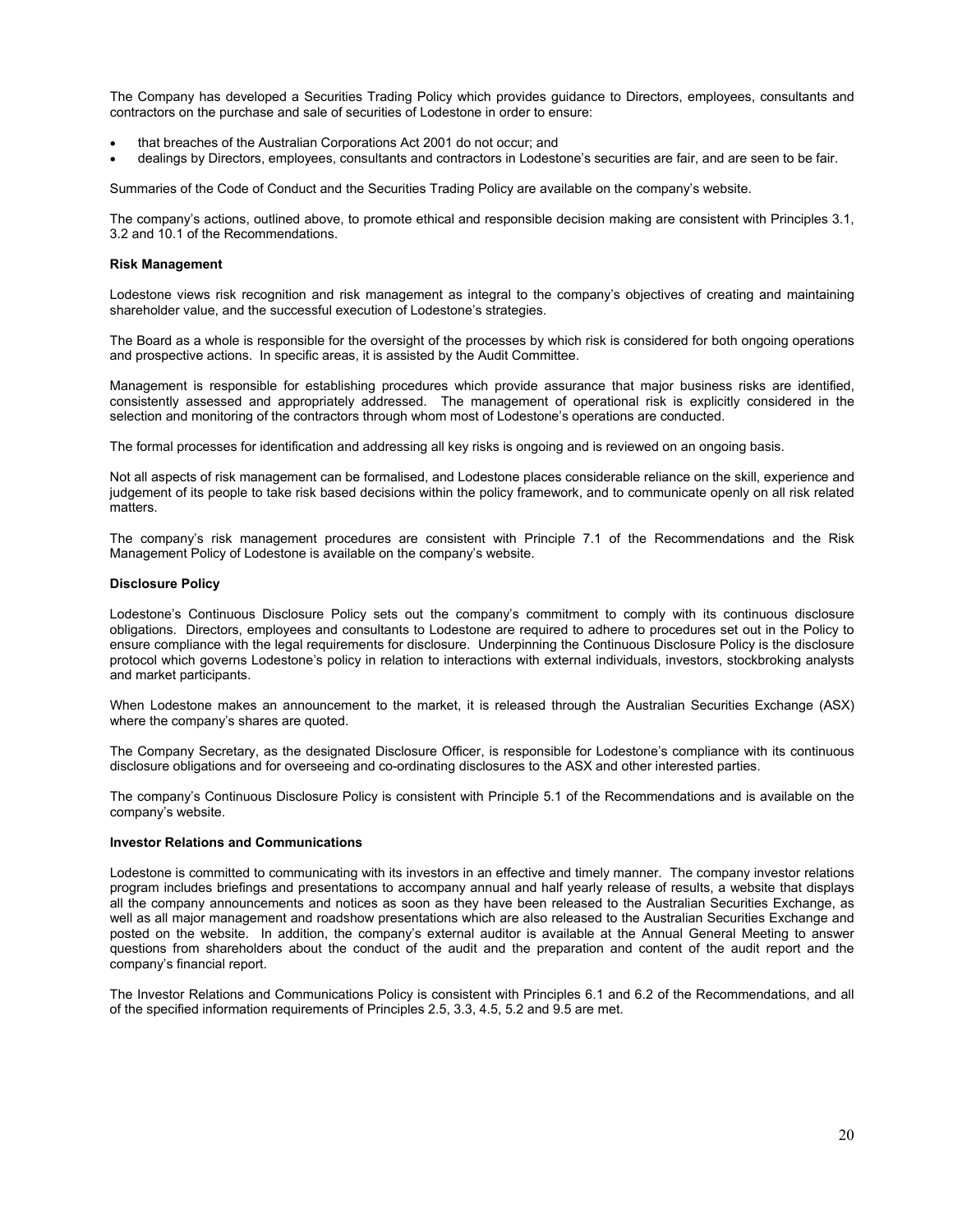## **DIRECTORS' DECLARATION**

In the directors' opinion:

- (a) the financial statements and notes set out on pages 22 to 39 are in accordance with the *Corporations Act 2001*, including:
	- (i) complying with Accounting Standards, the *Corporations Regulations 2001* and other mandatory professional reporting requirements; and<br>(ii) giving a true and fair view of the compan
	- giving a true and fair view of the company's financial position as at 30 June 2008 and of its performance, as represented by the results of its operations and its cash flows, for the financial year ended on that date; and
- (b) there are reasonable grounds to believe that the company will be able to pay its debts as and when they become due and payable.

This declaration has been made after receiving the declarations required to be made to the directors by the chief executive officer and chief financial officer in accordance with section 295A of the Corporations Act 2001 for the year ended 30 June 2008.

This declaration is made in accordance with a resolution by the directors.

M C Ackland Chairman

Brisbane, 29 September 2008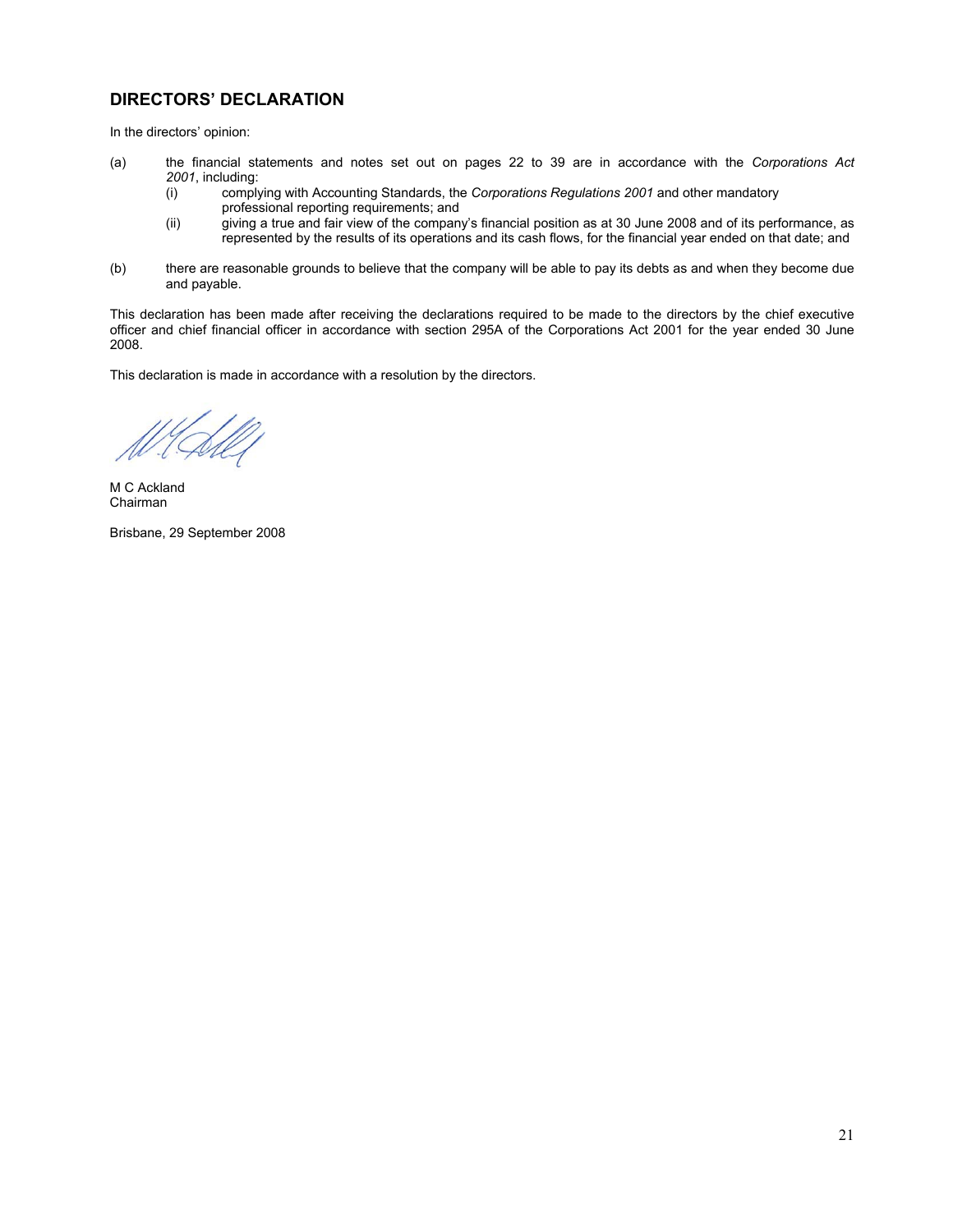## **INCOME STATEMENT FOR THE YEAR ENDED 30 JUNE 2008**

|                                                                                                                                                  | <b>Notes</b> | 2008<br>\$                                                       | 2007<br>\$                                                    |
|--------------------------------------------------------------------------------------------------------------------------------------------------|--------------|------------------------------------------------------------------|---------------------------------------------------------------|
| Revenue from operations                                                                                                                          | 5            | 23,986                                                           | 88,739                                                        |
| <b>Exploration abandoned</b><br>Professional services expenses<br>Corporate overhead expenses<br>Depreciation expenses<br>Directors remuneration |              | (711, 967)<br>(159,997)<br>(184, 222)<br>(12, 340)<br>(136, 200) | (1,212,759)<br>(98,407)<br>(83,149)<br>(12, 513)<br>(141,700) |
| Loss from before income tax                                                                                                                      | 6            | (1, 180, 740)                                                    | (1,459,789)                                                   |
| Income tax expense                                                                                                                               | 7            |                                                                  |                                                               |
| Loss from operations                                                                                                                             |              | (1, 180, 740)                                                    | (1,459,789)                                                   |
| Loss attributable to members of<br><b>Lodestone Exploration Limited</b>                                                                          | 15           | (1, 180, 740)                                                    | (1,459,789)                                                   |

| Earnings per share for profit attributable to<br>the ordinary equity holders of the company |    | Cents  | Cents  |
|---------------------------------------------------------------------------------------------|----|--------|--------|
| Basic earnings per share                                                                    | 22 | (1.04) | (1.33) |
| Diluted earnings per share                                                                  | 22 | (1.04) | (1.33) |

*The above income statement should be read in conjunction with the accompanying notes.*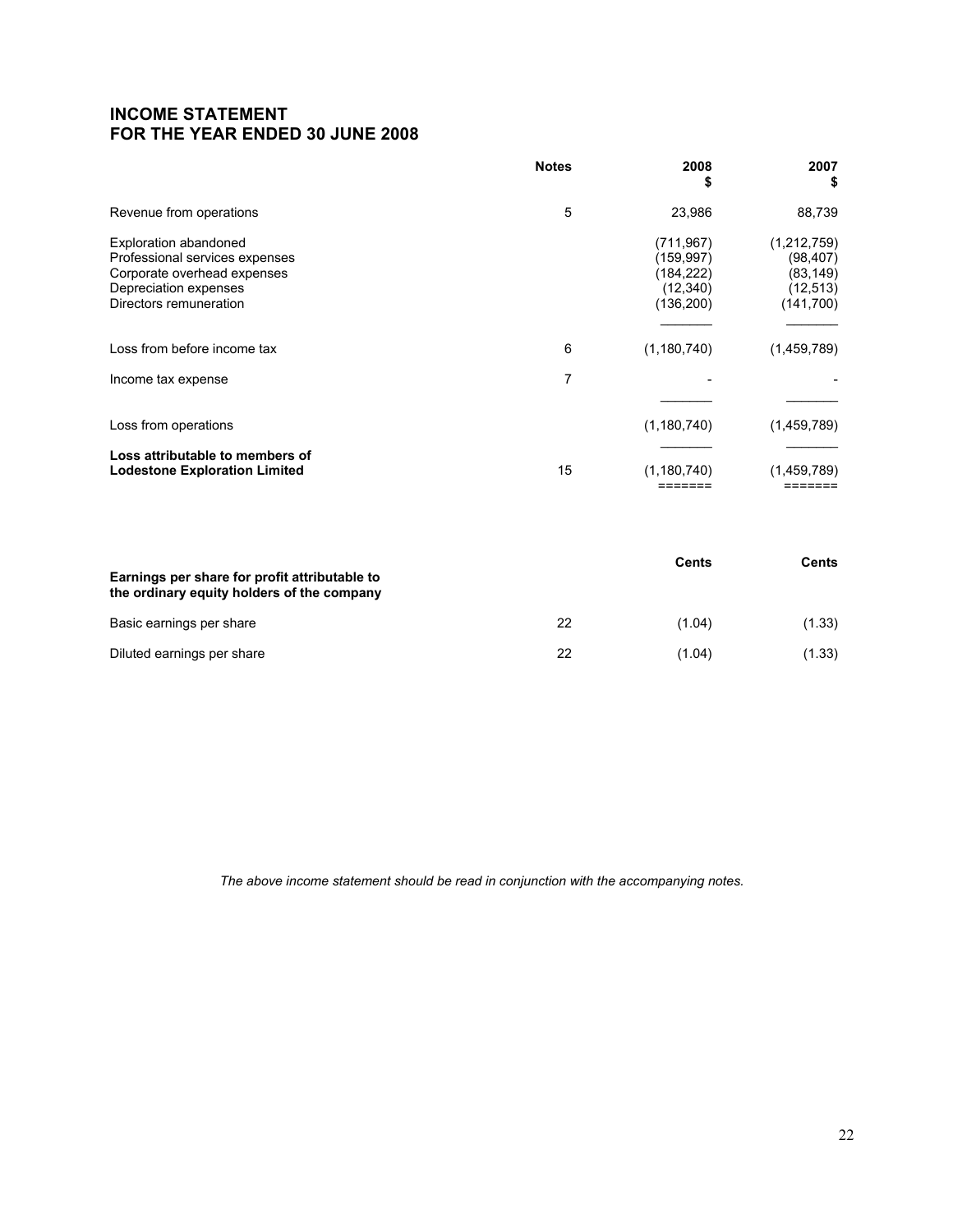## **BALANCE SHEET AS AT 30 JUNE 2008**

|                                                    | <b>Notes</b> | 2008<br>\$      | 2007<br>\$              |
|----------------------------------------------------|--------------|-----------------|-------------------------|
| <b>ASSETS</b>                                      |              |                 |                         |
| <b>Current assets</b><br>Cash and cash equivalents | 8            | 586,204         | 1,102,491               |
| Receivables                                        | 9            | 20,466          | 70,406                  |
| Total current assets                               |              | 606,670         | 1,172,897               |
| <b>Non-current assets</b>                          |              |                 |                         |
| Plant and equipment                                | 10           | 18,593          | 30,933                  |
| <b>Exploration expenditure</b>                     | 11           | 280,850         | 548,325                 |
| Other                                              | 12           | 39,180          | 39,180                  |
| Total non-current assets                           |              | 338,623         | 618,438                 |
|                                                    |              |                 |                         |
| <b>Total assets</b>                                |              | 945,293         | 1,791,335               |
| <b>LIABILITIES</b>                                 |              | $=$ = = = = = = | $=$ $=$ $=$ $=$ $=$ $=$ |
| <b>Current liabilities</b>                         | 13           | 87,467          | 262,779                 |
| Trade and other payables                           |              |                 |                         |
| <b>Total current liabilities</b>                   |              | 87,467          | 262,779                 |
|                                                    |              |                 |                         |
| <b>Total liabilities</b>                           |              | 87,467          | 262,779                 |
|                                                    |              | =======         | =======                 |
| <b>Net assets</b>                                  |              | 857,826         | 1,528,556               |
|                                                    |              | =======         | $=$ $=$ $=$ $=$ $=$ $=$ |
| <b>EQUITY</b>                                      |              |                 |                         |
| Contributed equity                                 | 14           | 6,769,825       | 6,259,815               |
| Reserves                                           | 15           | 60,063          | 60,063                  |
| <b>Accumulated losses</b>                          | 15           | (5,972,062)     | (4, 791, 322)           |
| <b>Total equity</b>                                |              | 857,826         | 1,528,556               |
|                                                    |              | =======         | $=$ $=$ $=$ $=$ $=$ $=$ |

*The above balance sheet should be read in conjunction with the accompanying notes.*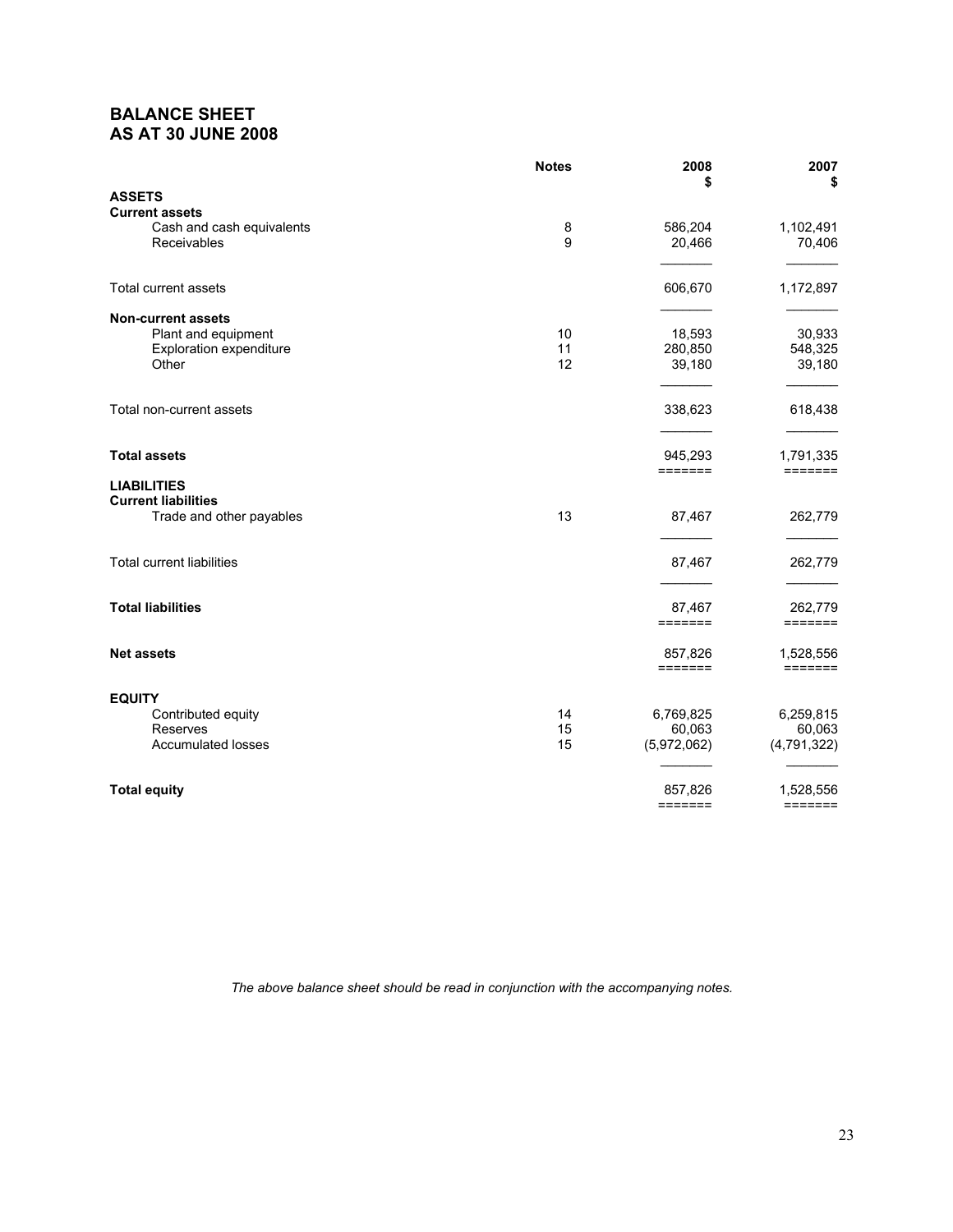## **STATEMENT OF CHANGES IN EQUITY FOR THE YEAR ENDED 30 JUNE 2008**

|                                                                          | 2008<br>\$  | 2007<br>\$  |
|--------------------------------------------------------------------------|-------------|-------------|
| Total equity at the beginning of the financial year                      | 1,528,556   | 652.119     |
| Loss for the year                                                        | (1,180,740) | (1,459,789) |
| Transactions with equity holders in their capacity<br>as equity holders: |             |             |
| Contributions of equity, net of transaction costs (Note 14)              | 510.010     | 2.336.226   |
|                                                                          |             |             |
| Total equity at the end of the financial year                            | 857.826     | 1,528,556   |

*The above statement of changes in equity should be read in conjunction with the accompanying notes.*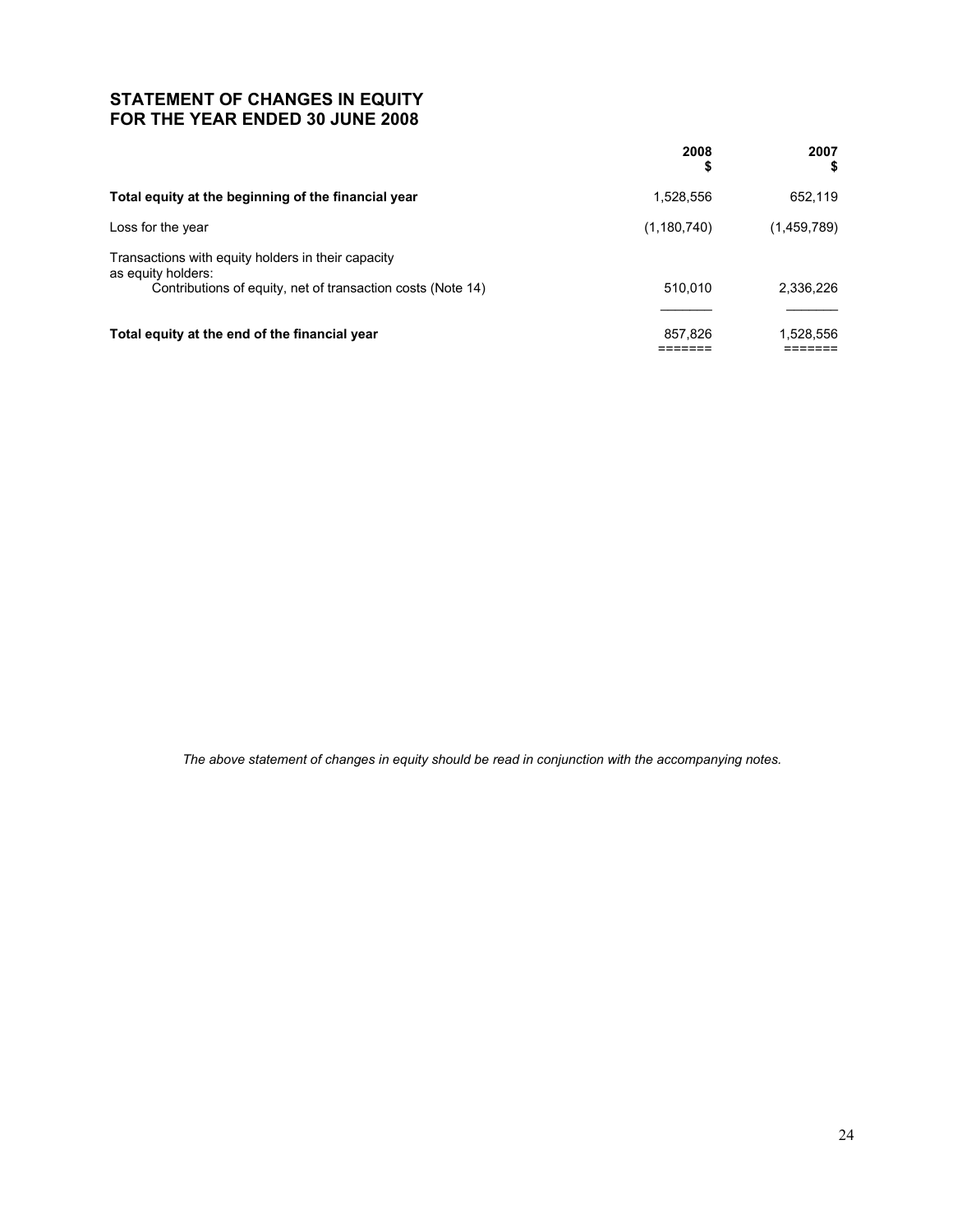## **CASH FLOW STATEMENT FOR THE YEAR ENDED 30 JUNE 2008**

|                                                                                                                                                   | <b>Notes</b> | 2008<br>S                      | 2007<br>S                       |
|---------------------------------------------------------------------------------------------------------------------------------------------------|--------------|--------------------------------|---------------------------------|
| Cash flows from operating activities                                                                                                              |              |                                |                                 |
| Receipts from customers (inclusive of goods and services tax)<br>Payments to suppliers (inclusive of goods and services tax)<br>Interest received |              | 84.571<br>(475.947)<br>27,797  | 45,981<br>(417, 206)<br>84,110  |
| Net cash outflows from operating activities                                                                                                       | 20           | (363, 579)                     | $(\overline{287,115})$          |
|                                                                                                                                                   |              |                                |                                 |
| Cash flows from investing activities                                                                                                              |              |                                |                                 |
| Payments for exploration<br>Payment for security deposit<br>Refund of security deposit                                                            |              | (662, 718)<br>(5,000)<br>5,000 | (819, 729)<br>(2,500)<br>13,500 |
| Net cash outflows from investing activities                                                                                                       |              | (662, 718)                     | (808, 729)                      |
|                                                                                                                                                   |              |                                |                                 |
| Cash flows from financing activities                                                                                                              |              |                                |                                 |
| Proceeds from share issue<br>Payment of share issue costs                                                                                         |              | 510,010                        | 2,352,526<br>(266, 300)         |
| Net cash inflows from financing activities                                                                                                        |              | 510,010                        | 2.086.226                       |
|                                                                                                                                                   |              |                                |                                 |
| Net increase/(decrease) in cash and cash equivalents                                                                                              |              | (516, 287)                     | 990,382                         |
| Cash and cash equivalents at the beginning of the financial year                                                                                  |              | 1,102,491                      | 112,109                         |
| Cash and cash equivalents at the end of the financial year                                                                                        |              | 586,204<br>=======             | 1,102,491<br>=======            |

*The above cash flow statement should be read in conjunction with the accompanying notes.*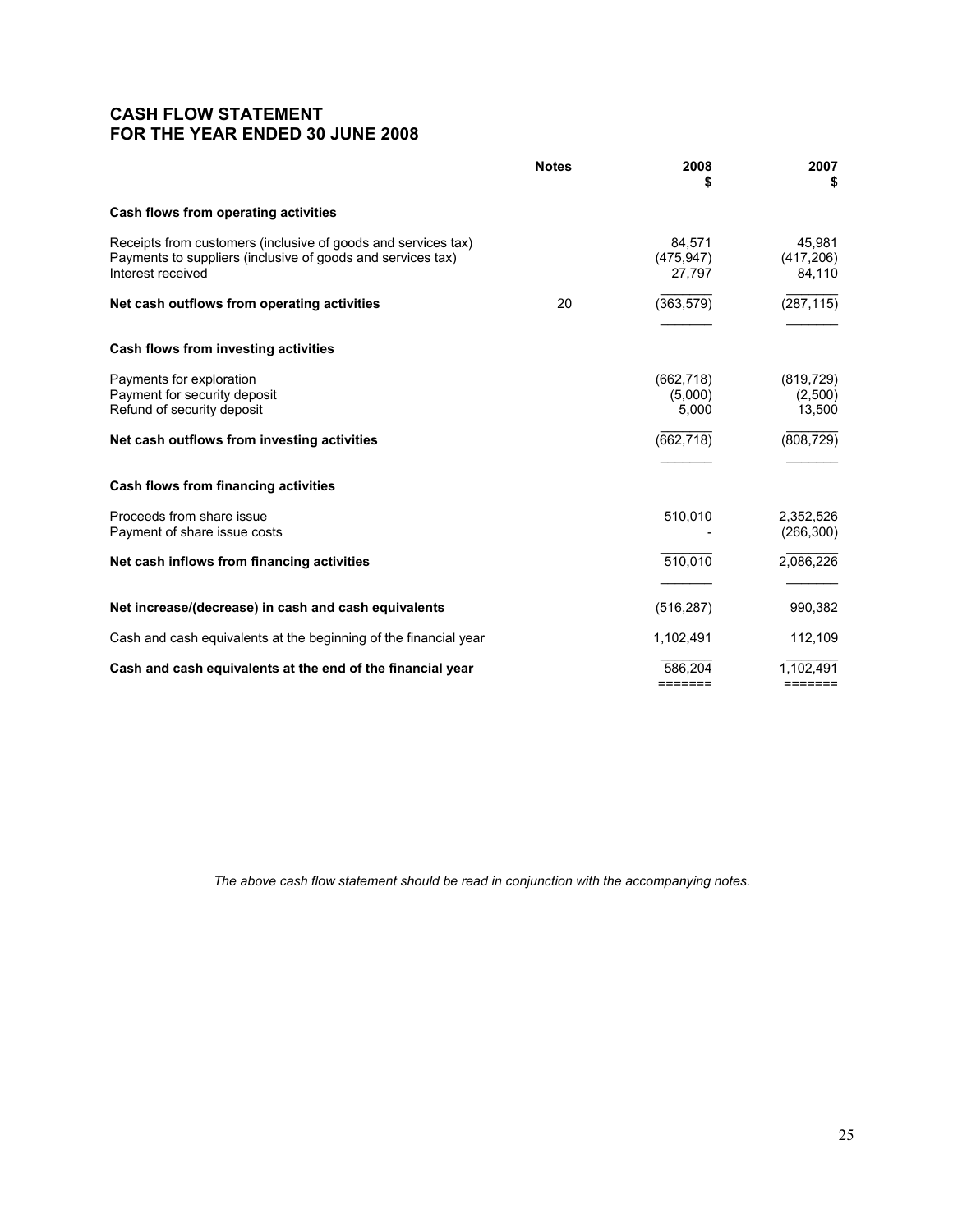## **NOTES TO THE FINANCIAL STATEMENTS FOR THE YEAR ENDED 30 JUNE 2008**

## **Note 1 Summary of significant accounting policies**

The principal accounting policies adopted in the preparation of the financial report are set out below. These policies have been consistently applied to all the years presented, unless otherwise stated.

### **(a) Basis of preparation**

This general purpose financial report has been prepared in accordance with Australian Accounting Standards, other authoritative pronouncements of the Australian Accounting Standards Board, Urgent Issues Group Interpretations and the *Corporations Act 2001.*

### *Compliance with IFRSs*

Australian Accounting Standards include Australian equivalents to International Financial Reporting Standards. Compliance with AIFRSs ensures that the financial statements and notes of Lodestone Exploration Limited comply with International Financial Reporting Standards (IFRSs).

### *Early adoption of standard*

The company has elected to apply the following pronouncement to the annual reporting period beginning 1 July 2006:

• revised AASB 101 *Presentation of Financial Statements* (issued October 2006)

This includes applying the pronouncement to the comparatives in accordance with AASB 108 *Accounting Policies, Changes in Accounting Estimates and Errors.* No adjustments to any of the financial statements were required for the above pronouncement, but certain disclosures are no longer required and have therefore been omitted.

### *Historical cost convention*

These financial statements have been prepared under the historical cost convention, as modified by the revaluation of available-for-sale financial assets, financial assets and liabilities (including derivative instruments) at fair value through profit or loss, certain classes of property, plant and equipment and investment property.

### *Critical accounting estimates*

The preparation of financial statements in conformity with AIFRS requires the use of certain critical accounting estimates. It also requires management to exercise its judgement in the process of applying the Company's accounting policies. The areas involving a higher degree of judgement or complexity, or areas where assumptions and estimates are significant to the financial statements are disclosed in Note 3.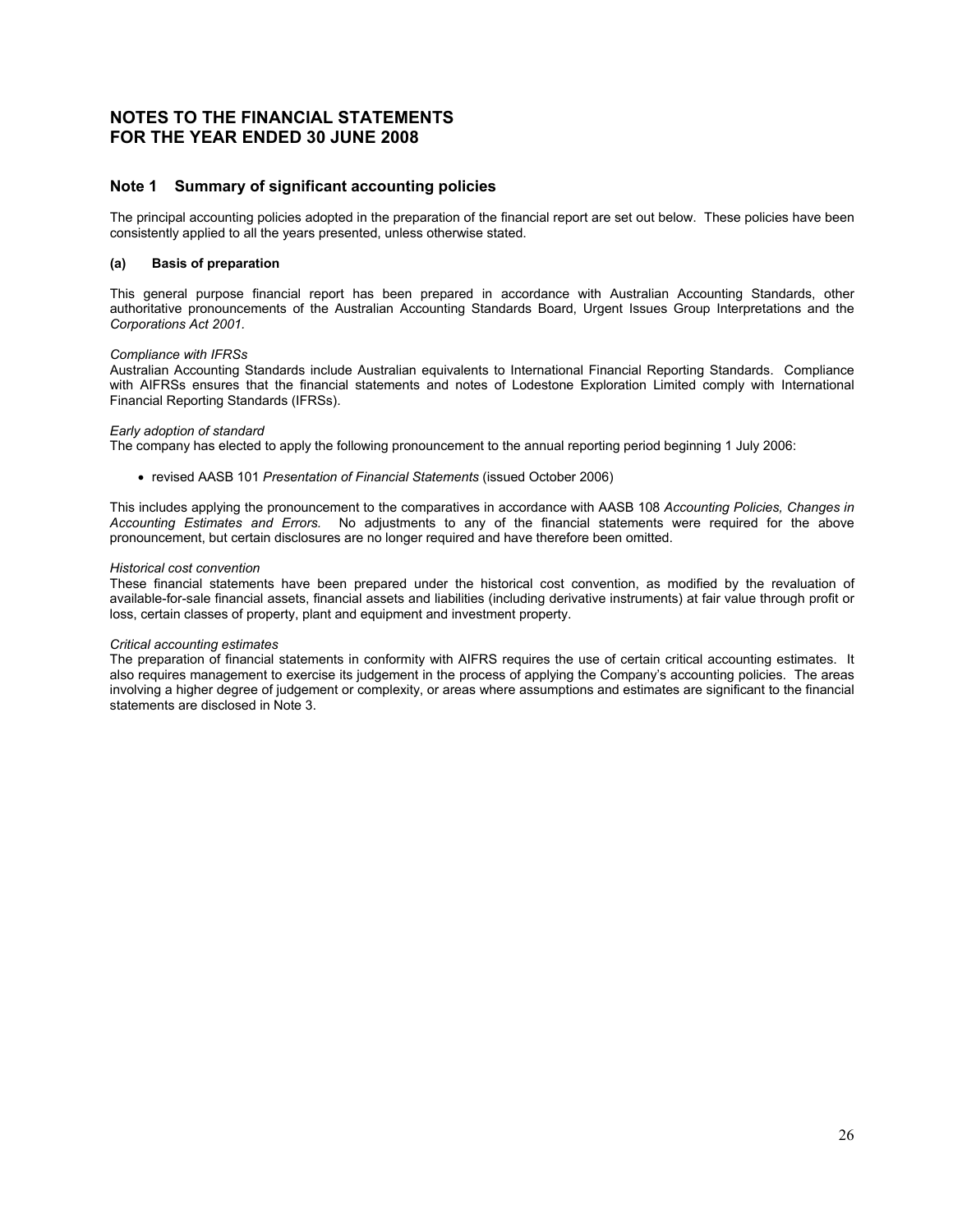### **(b) Segment reporting**

A business segment is a group of assets and operations engaged in providing products or services that are subject to risks and returns that are different to those of other business segments. A geographical segment is engaged in providing products or services within a particular economic environment and is subject to risks and returns that are different from those of segments operating in other economic environments.

### **(c) Taxes**

Current income tax expense or revenue is the tax payable on the current period's taxable income based on the applicable income tax rate adjusted by changes in deferred tax assets and liabilities.

A balance sheet approach is adopted under which deferred tax assets and liabilities are recognised for temporary differences between the tax bases of assets and liabilities and their carrying amounts in the financial statements. No deferred tax asset or liability is recognised in relation to temporary differences arising from the initial recognition of an asset or a liability if they arose in a transaction, other than a business combination, that at the time of the transaction did not affect either accounting profit or taxable profit or loss.

Deferred tax assets are recognised for temporary differences and unused tax losses only when it is probable that future taxable amounts will be available to utilise those temporary differences and losses.

Current and deferred tax balances attributable to amounts recognised directly in equity are also recognised directly in equity.

### **(d) Exploration expenditure**

Exploration expenditure incurred by or on behalf of the entity is accumulated separately for each area of interest until such time as the area of interest moves into development phase, or is abandoned or sold. The realisation of the value of expenditure carried forward depends upon any commercial results that may be obtained through successful development and exploitation of the area of interest or alternatively by its sale. If an area of interest is abandoned or is considered to be of no further commercial interest the accumulated exploration costs relating to the area are written off against income in the year of abandonment. When sub-blocks within an area of interest are relinquished accumulated exploration expenditure capitalised is written off against income in the year of relinquishment on a prorata basis.

### **(e) Acquisitions of assets**

The purchase method of accounting is used for all acquisitions of assets. Cost is measured as the fair value of the assets given up, shares issued or liabilities undertaken at the date of acquisition plus incidental costs directly attributable to the acquisition.

### **(f) Recoverable amount of non-current assets**

The recoverable amount of an asset is the net amount expected to be recovered through the cash inflows and outflows arising from its continued use and subsequent disposal.

Where the carrying amount of a non-current asset is greater than its recoverable amount, the asset is written down to its recoverable amount. The decrement in the carrying amount is recognised as an expense in the net profit or loss in the reporting period in which the recoverable amount write-down occurs.

### **(g) Depreciation of property, plant and equipment**

Depreciation is calculated on a straight line basis to write off the net cost or revalued amount of each item of property, plant and equipment over its expected useful life to the entity. Estimates of remaining useful lives are made on a regular basis for all assets, with annual reassessments for major items. The expected useful lives are as follows:

Plant and equipment 5 – 10 years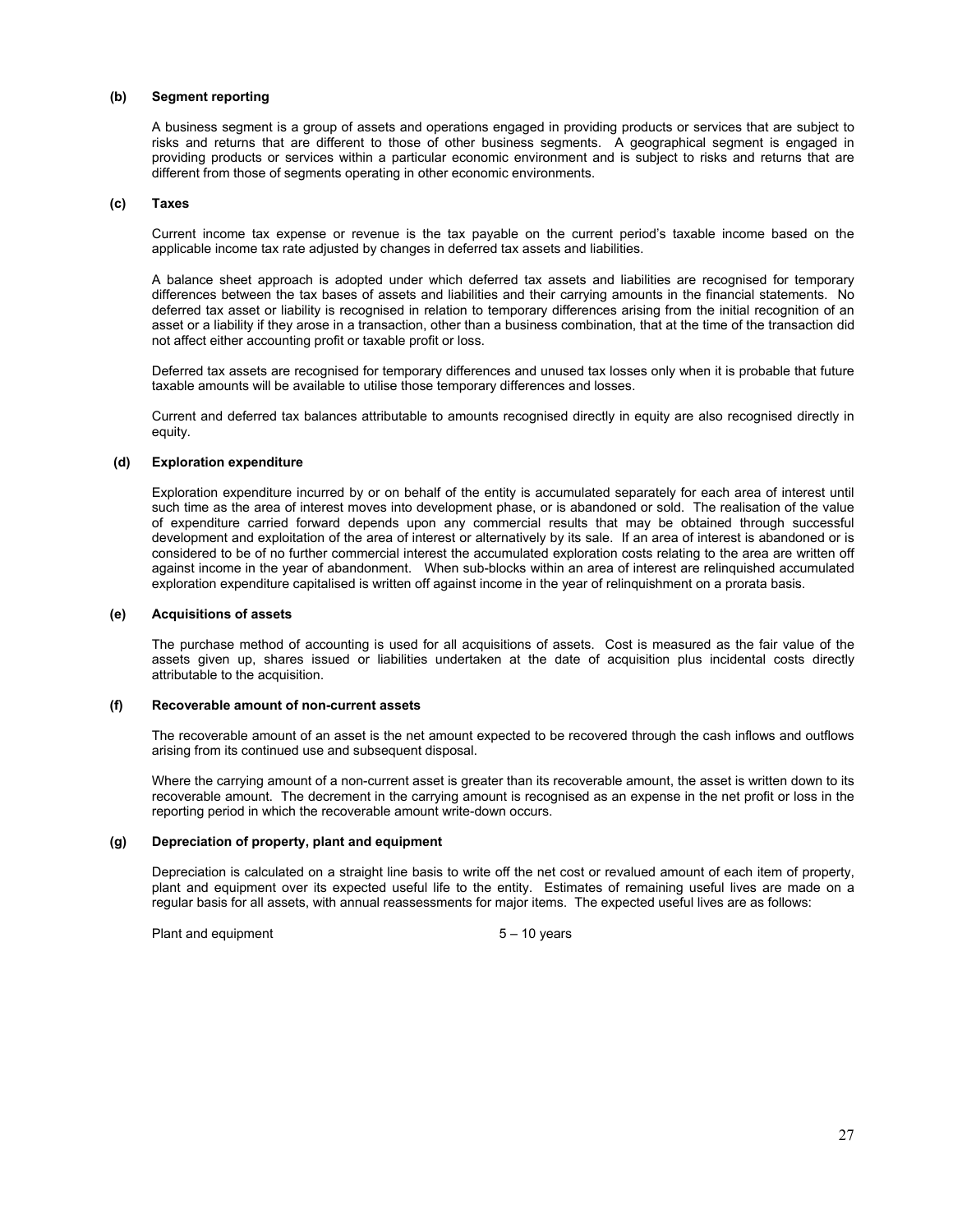## **Note 1 Summary of significant accounting policies (continued)**

### **(h) Trade and other creditors**

These amounts represent liabilities for goods and services provided to the entity prior to the end of the financial year and which are unpaid. The amounts are unsecured and are usually paid within 30 days of recognition.

### **(i) Cash and cash equivalents**

Cash and cash equivalents includes cash on hand, deposits held at call with financial institutions, other short-term, highly liquid investments with original maturities of three months or less that are readily convertible to known amounts of cash an which are subject to an insignificant risk of changes in value, and bank overdrafts.

### **(j) Contributed equity**

Ordinary shares are classified as equity. Incremental costs directly attributable to the issue of new shares or options are shown in equity as a deduction, net of tax, from the proceeds. Incremental costs directly attributable to the issue of new shares or options, or for the acquisition of a business, are included in the cost of the acquisition as part of the purchase consideration.

### **(k) Earnings per share**

*(i) Basic earnings per share* 

Basic earnings per share is calculated by dividing the profit attributable to equity holders of the company, excluding any costs of servicing equity other than ordinary shares, by the weighted average number of ordinary shares outstanding during the financial year, adjusted for bonus elements in ordinary shares issued during the year.

*(ii) Diluted earnings per share* 

 Diluted earnings per share adjusts the figures used in the determination of basic earnings per share to take into account the after income tax effect of interest and other financing costs associated with dilutive potential ordinary shares and the weighted average number of shares assumed to have been issued for no consideration in relation to dilutive potential ordinary shares.

### **(l) Website costs**

Costs in relation to web sites are charged as expenses in the period in which they are incurred. Costs in relation to the development of a web site, and ongoing costs of maintenance during the operating phase are considered to be expenses.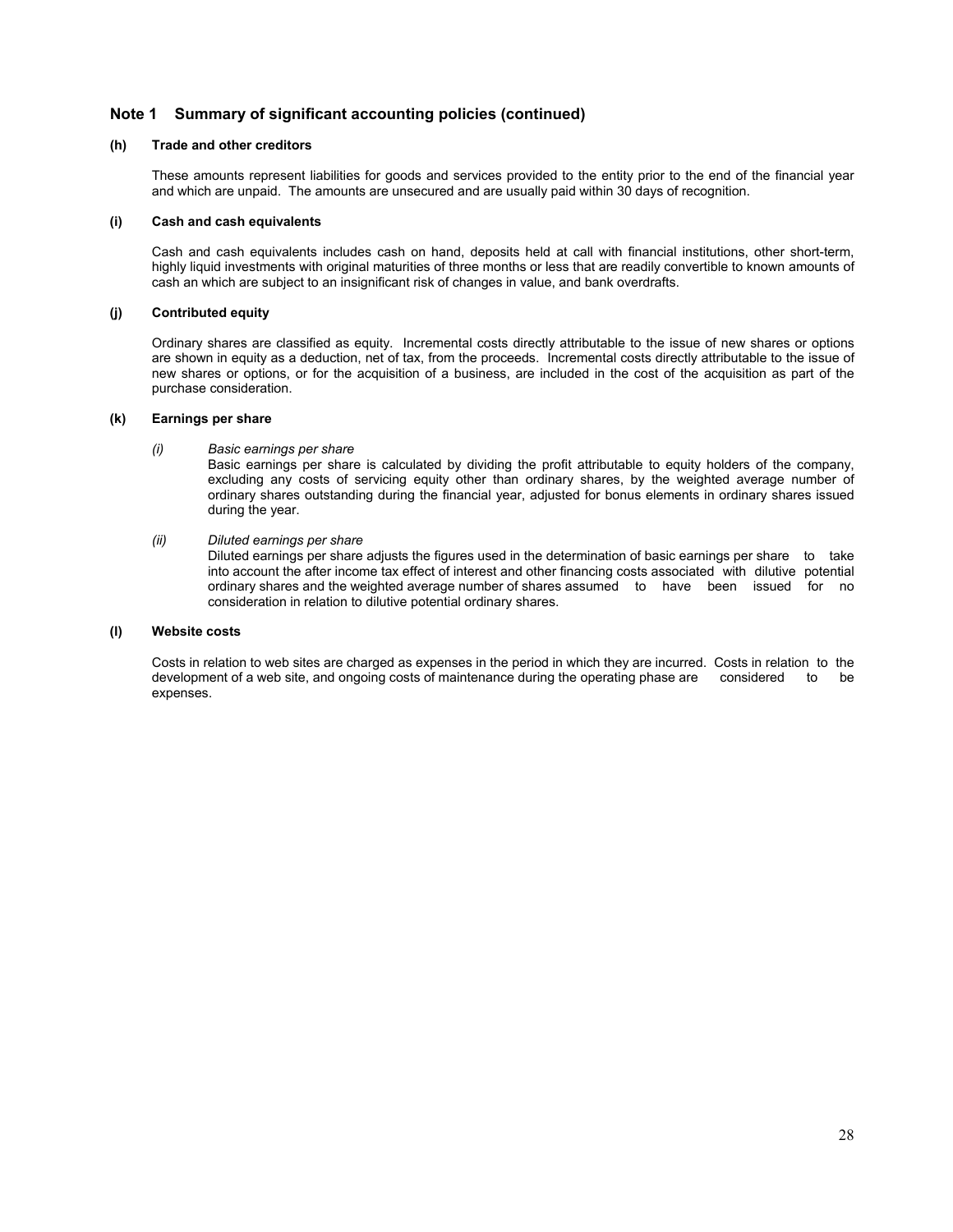## **Note 1 Summary of significant accounting policies (continued)**

### **(m) New accounting standards and interpretations**

Certain new accounting standards and interpretations have been published that are not mandatory for 30 June2008 reporting periods. The entity's assessment of the impact of these new standards and interpretations is set out below.

*(i) AASB 8 Operating Segments and AASB 2007-3 Amendments to Australian Accounting Standards arising from AASB 8* 

AASB 8 and AASB 2007-3 are effective for annual reporting periods commencing on or after 1 January 2009. AASB 8 will result in a significant change in the approach to segment reporting, as it requires adoption of a management approach to reporting on financial performance. Information being reported will be based on what the key decision makers use internally for evaluating segment performance and deciding how to allocate resources to operating segments. The Company has not yet decided when to adopted AASB 8. Application of AASB 8 may result in different segments, segment results and different types of information being reported in the segment note of the financial report. However, at this stage, it is not expected to affect any of the amounts recognized in the financial statements.

(ii) *Revised AASB 123 Borrowing Costs and AASB 2007-6 Amendments to Australian Accounting Standards arising from AASB 123 [AASB 1, AASB 101, AASB 107, AASB 111, AASB 116 & AASB 138 and Interpretations 1 & 12]* 

The revised AASB 123 is applicable to annual reporting periods commencing on or after 1 January 2009. It has removed the option to expense all borrowing costs and – when adopted – will require the capitalization of all borrowing costs directly attributable to the acquisition, construction or production of a qualifying asset. There will be no impact on the financial report of the Company.

*(ii) Revised AASB 101 Presentation of Financial Statements and AASB 2007-8 Amendments to Australian Accounting Standards arising from AASB 101* 

A revised AASB 101 was issued in September 2007 and is applicable for annual reporting periods beginning on or after 1 January 2009. It requires the presentation of a statement of comprehensive income and makes changes to the statement of changes in equity, but will not affect any of the amounts recognized in the financial statements. If an entity has made a prior period adjustment or has reclassified items in the financial statements, it will need to disclose a third balance sheet (statement of financial position), this one being as at the beginning of the comparative period. The company intends to apply the revised standard from 1 July 2009.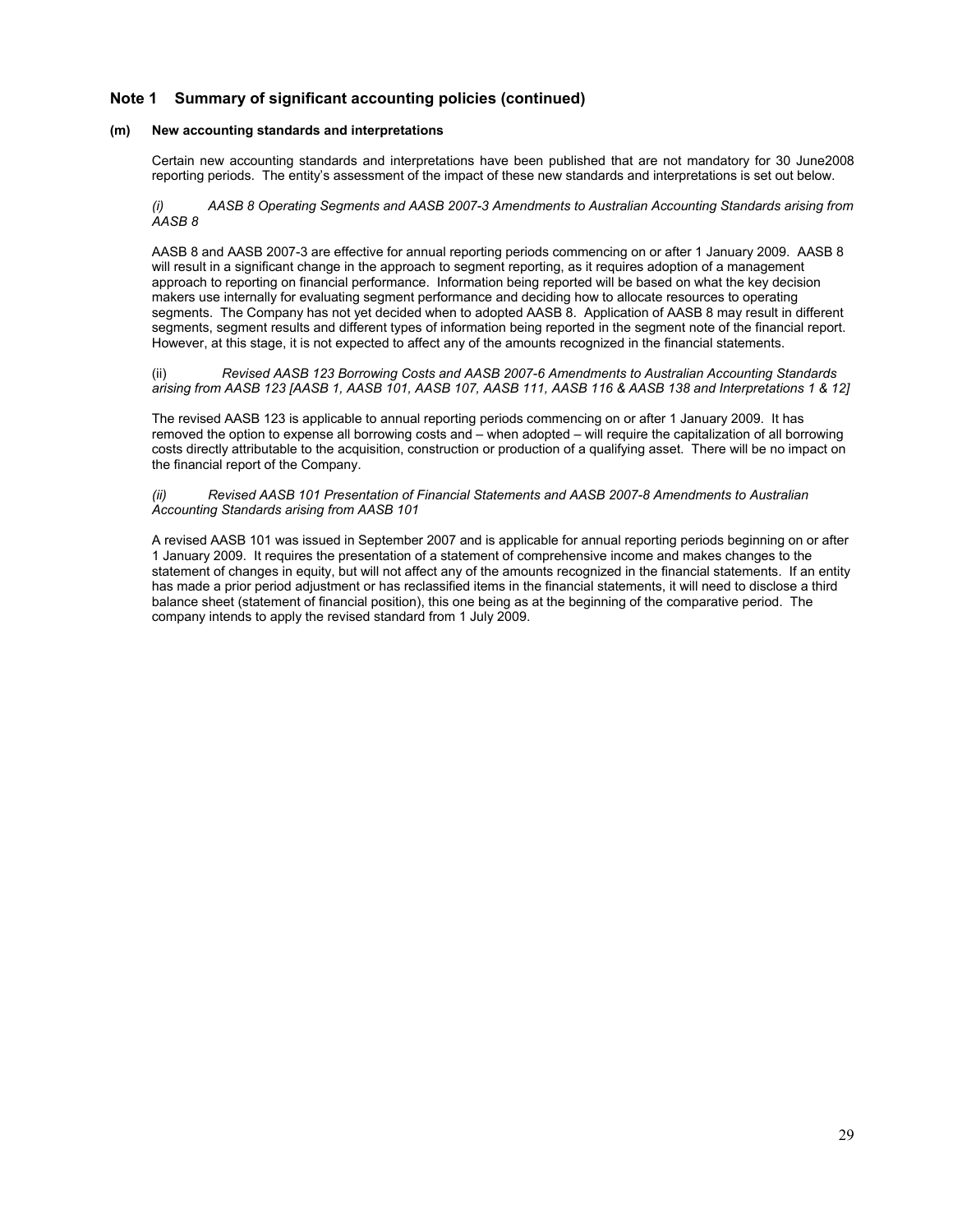## **Note 2. Financial risk management**

The Company's activities expose it to a variety of financial risks; liquidity risk and cash flow interest rate risk.

### **Liquidity risk**

The Company manages liquidity risk by continuously monitoring forecast and actual cash flows.

### **Cash flow and fair value interest rate risk**

As the Company has no significant interest-bearing assets or borrowings, the Company's income and operating cash flows are not materially exposed to changes in market interest rates.

### **Note 3. Critical accounting estimates and judgements**

Estimates and judgements are continually evaluated and are based on historical experience and other factors, including expectations of future events that may have a financial impact on the entity and that are believed to be reasonable under the circumstances.

### **Critical judgements in applying the entity's accounting policies**

The Company has capitalised exploration expenditure of \$280,850. This amount includes costs directly associated with exploration. These costs are capitalised as an intangible asset until assessment and/or drilling of the permit is complete and the results have been evaluated. These costs include employee remuneration, materials, rig costs, delay rentals and payments to contractors. The expenditure is carried forward until such a time as the area of interest moves into the development phase, is abandoned, sold or sub-blocks relinquished.

## **Note 4 Segment information**

The company operates solely within one business segment, being the mineral exploration industry in Australia.

|                           |                                                                  | 2008<br>\$        | 2007<br>\$          |
|---------------------------|------------------------------------------------------------------|-------------------|---------------------|
| Note 5                    | <b>Revenue</b>                                                   |                   |                     |
| Other revenue<br>Interest |                                                                  | 23,986            | 88,739              |
| Note 6                    | <b>Expenses</b>                                                  |                   |                     |
|                           | Loss before income tax includes the following specific expenses: |                   |                     |
| Depreciation              | Exploration abandoned                                            | 711,967<br>12.340 | 1,212,759<br>12,513 |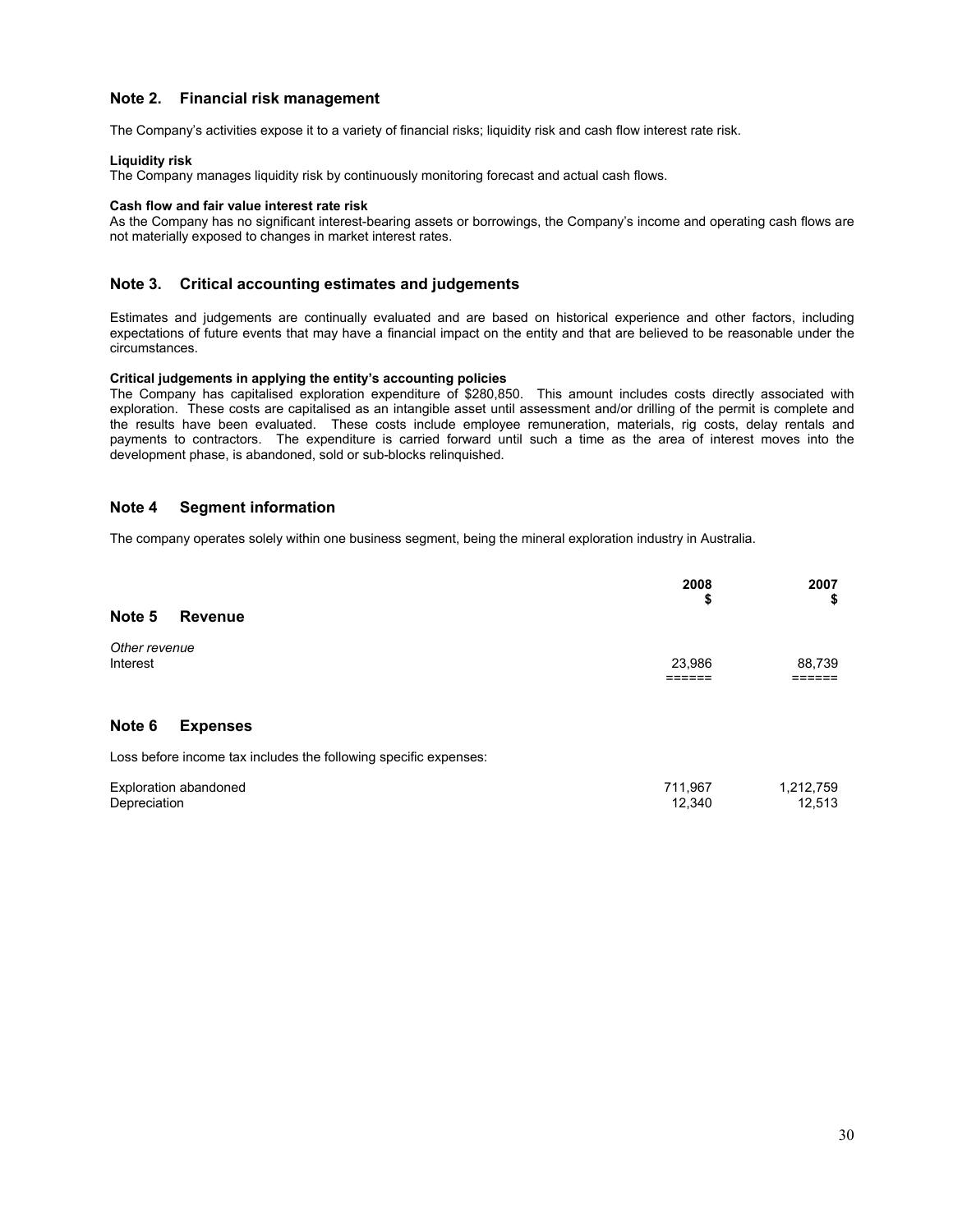|                                      |                                                                                                                                                 | 2008<br>S                                                     | 2007<br>\$                                                    |
|--------------------------------------|-------------------------------------------------------------------------------------------------------------------------------------------------|---------------------------------------------------------------|---------------------------------------------------------------|
| Note 7                               | Income tax expense                                                                                                                              |                                                               |                                                               |
| (a)                                  | Numerical reconciliation of income tax expense to<br>prima facie tax payable                                                                    |                                                               |                                                               |
|                                      | Loss from operations before income tax expense                                                                                                  | (1,180,740)<br>=======                                        | (1,459,789)<br>=======                                        |
|                                      | Tax at the Australia tax rate of 30% (2007: 30%)<br>Tax effect of amounts which are not deductible (taxable) in calculating                     | (354, 222)                                                    | (437, 937)                                                    |
|                                      | taxable income:<br>Non-deductible legal fees                                                                                                    | 179                                                           |                                                               |
|                                      | Net adjustment to deferred tax assets and liabilities for tax losses and                                                                        | (354, 043)                                                    | (437, 937)                                                    |
| temporary differences not recognised |                                                                                                                                                 | 354,043                                                       | 437,937                                                       |
|                                      | Income tax expense                                                                                                                              | =======                                                       | =======                                                       |
| (b)                                  | Unrecognised net deferred tax assets                                                                                                            |                                                               |                                                               |
|                                      | Unused tax losses for which no deferred tax asset has been recognised                                                                           | 6,327,880                                                     | 5,625,415                                                     |
|                                      | Temporary differences for which no deferred tax asset / (liability) has<br>been recognised:                                                     |                                                               |                                                               |
|                                      | - Property, plant and equipment<br>- Accruals<br>- Prepayments<br>- Capital raising costs<br>- Exploration expenditure<br>- Interest receivable | 16,201<br>10,000<br>1,891<br>181,489<br>(280, 850)<br>(1,308) | 5,667<br>15,000<br>1,830<br>293,145<br>(488, 258)<br>(5, 115) |
|                                      | Potential tax effect at 30%                                                                                                                     | 6,255,303<br>=======<br>1,876,591<br>$=$ $=$ $=$ $=$ $=$ $=$  | 5,447,684<br>$=$ $=$ $=$ $=$ $=$ $=$<br>1,634,305<br>=======  |
| Note 8                               | Current assets - Cash and cash equivalents                                                                                                      |                                                               |                                                               |

| Cash at bank and in hand<br>Deposits at call | 16.072<br>570.132       | 2.359<br>1,100,132        |
|----------------------------------------------|-------------------------|---------------------------|
|                                              | ------------<br>586.204 | ------------<br>1.102.491 |
|                                              | _______<br>-------      | ------<br>-------         |

## **(a) Cash at bank and on hand**

These are non-interest bearing.

## **(b) Deposits at call**

The deposits are bearing an interest rate of between 5.5% and 6.5% (2007 – 5% to 5.5%).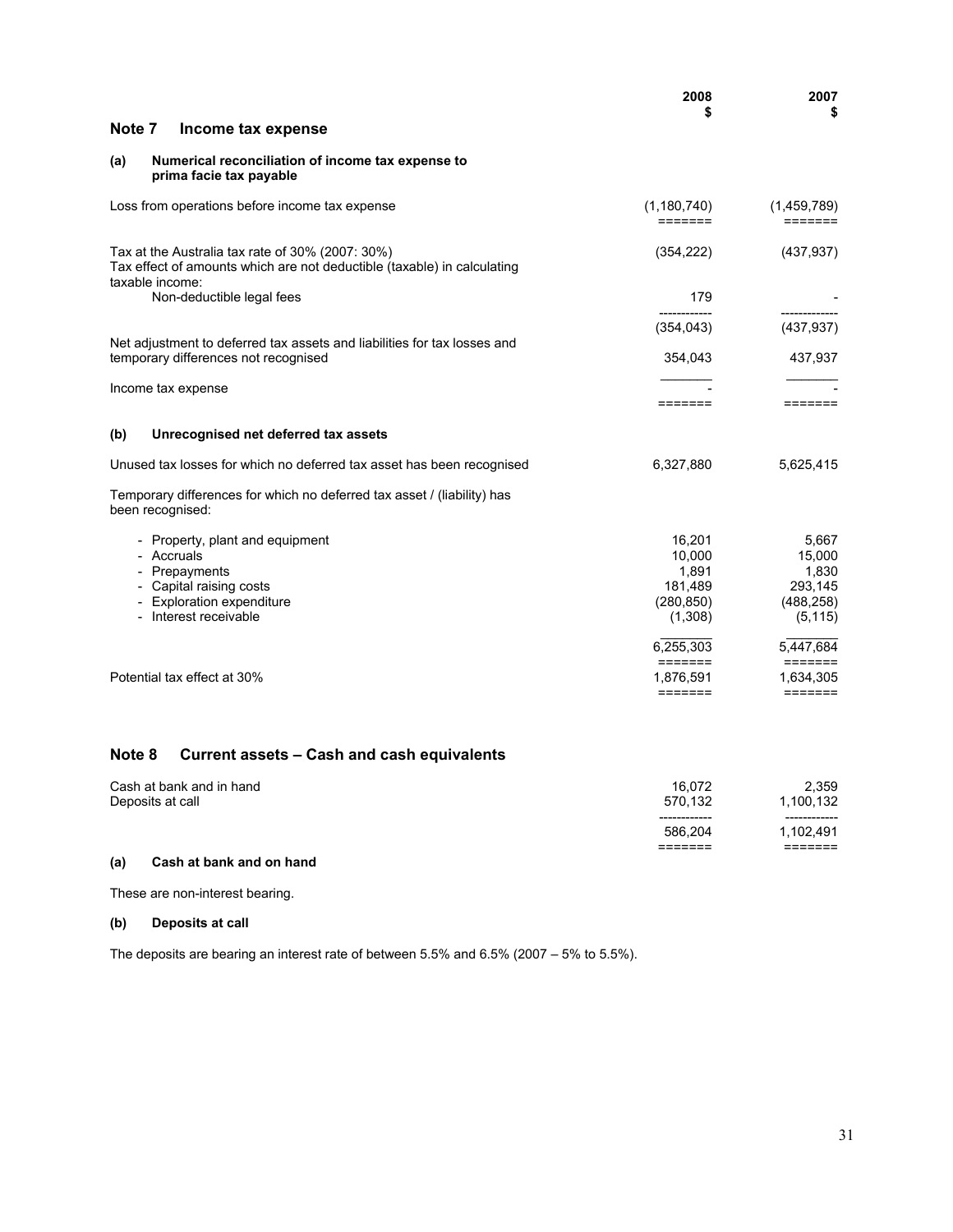|                                      |                                     | 2008<br>S             | 2007<br>\$         |
|--------------------------------------|-------------------------------------|-----------------------|--------------------|
| Note 9                               | <b>Current assets - Receivables</b> |                       |                    |
| Interest receivable<br>Other debtors | 1,308<br>19.158                     | 5,119<br>65.287       |                    |
|                                      |                                     | -----------<br>20.466 | --------<br>70.406 |

# **Note 10 Non-current assets – Plant and equipment**

|                                      | <b>Motor</b><br>vehicles<br>S | <b>Plant and</b><br>equipment<br>S | <b>Total</b><br>\$ |
|--------------------------------------|-------------------------------|------------------------------------|--------------------|
| As at 1 July 2006                    |                               |                                    |                    |
| - Cost                               | 77,130                        | 4,993                              | 82,123             |
| Accumulated depreciation             | (36, 323)                     | (2, 354)                           | (38, 677)          |
| Net book amount                      | 40,807                        | 2,639                              | 43,446             |
| Year ended 30 June 2007              |                               |                                    |                    |
| Opening net book amount              | 40,807                        | 2,639                              | 43,446             |
| Additions                            |                               |                                    |                    |
| Disposals<br>Depreciation charge     | (11, 514)                     | (999)                              | (12, 513)          |
|                                      |                               |                                    |                    |
| Closing net book amount              | 29,293                        | 1,640                              | 30,933             |
| At 30 June 2007                      |                               |                                    |                    |
| - Cost                               | 77,130                        | 4,993                              | 82,123             |
| Accumulated depreciation             | (47, 837)                     | (3, 353)                           | (51, 190)          |
| Net book amount                      |                               | 1,640                              |                    |
|                                      | 29,293                        |                                    | 30,933             |
|                                      | <b>Motor</b><br>vehicles<br>S | <b>Plant and</b><br>equipment<br>S | <b>Total</b><br>\$ |
| Year ended 30 June 2008              |                               |                                    |                    |
| Opening net book amount<br>Additions | 29,293                        | 1,640                              | 30,933             |
| <b>Disposals</b>                     |                               |                                    |                    |
| Depreciation charge                  | (11, 402)                     | (938)                              | (12, 340)          |
| Closing net book amount              | 17,891                        | 702                                | 18,593             |
| At 30 June 2008                      |                               |                                    |                    |
| - Cost                               | 77,130                        | 4,993                              | 82,123             |
| Accumulated depreciation             | (59, 239)                     | (4, 291)                           | (63, 530)          |
| Net book amount                      | 17,891                        | 702                                | 18,593             |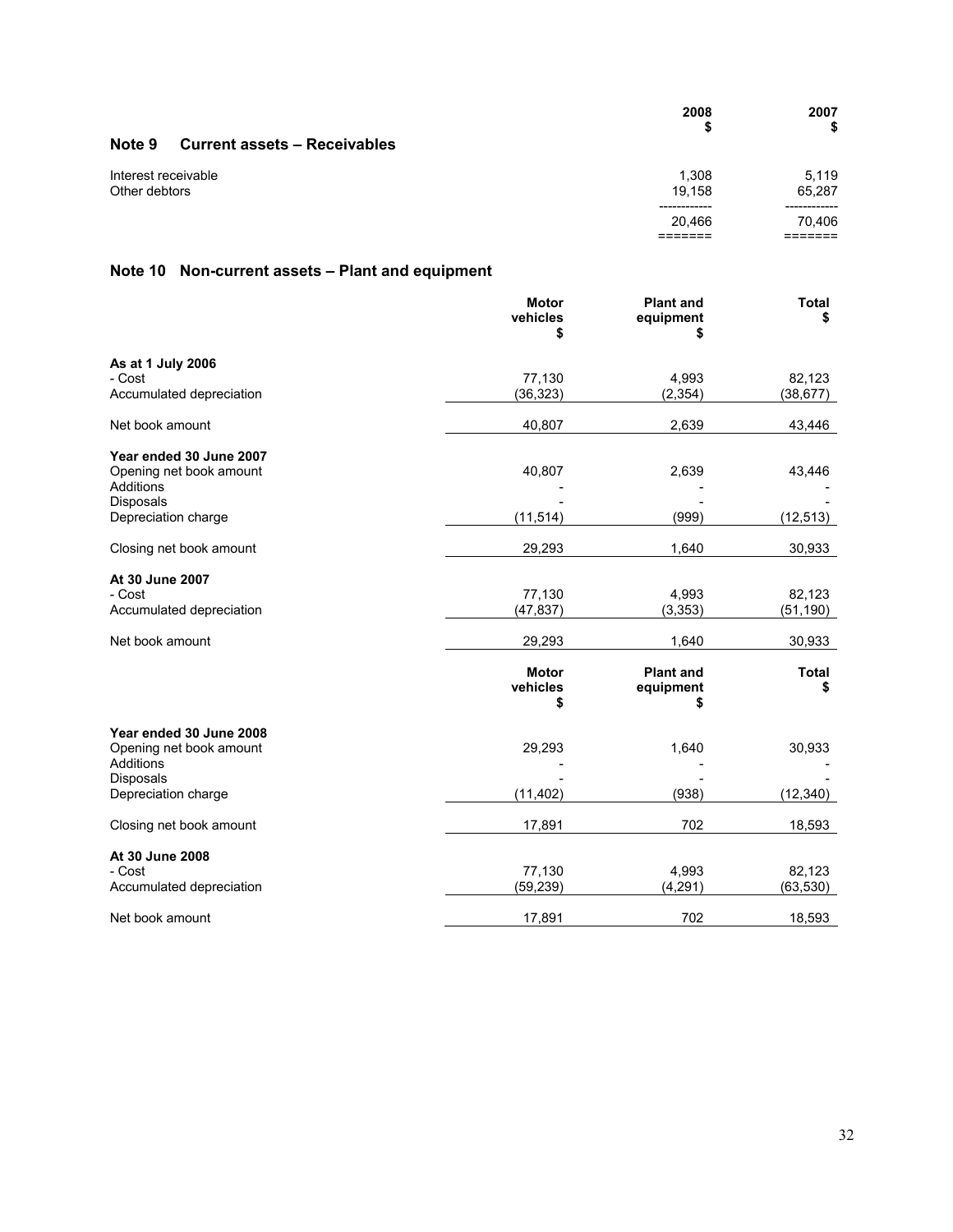|                                                                                                                       |                                                                                             |                          |                          |                                                          | 2008<br>\$                            | 2007<br>\$                                                   |
|-----------------------------------------------------------------------------------------------------------------------|---------------------------------------------------------------------------------------------|--------------------------|--------------------------|----------------------------------------------------------|---------------------------------------|--------------------------------------------------------------|
| Note 11 Non-current assets - Exploration expenditure                                                                  |                                                                                             |                          |                          |                                                          |                                       |                                                              |
| <b>Exploration phase property costs</b><br>Deferred geological, geophysical, drilling and other expenditure – at cost |                                                                                             |                          |                          |                                                          | 280,850                               | 548,325                                                      |
| The capitalised exploration expenditure carried forward<br>above has been determined as follows:                      |                                                                                             |                          |                          |                                                          | =======                               |                                                              |
| Opening balance<br>Expenditure incurred during the year<br>Exploration abandoned                                      |                                                                                             |                          |                          |                                                          | 548,325<br>444,492<br>(711, 967)      | 475,803<br>1,285,281<br>(1,212,759)                          |
| Closing balance as shown above                                                                                        |                                                                                             |                          |                          |                                                          | 280,850<br>========                   | 548,325<br>=======                                           |
| Note 12 Non-current assets – Other                                                                                    |                                                                                             |                          |                          |                                                          |                                       |                                                              |
| Security deposit                                                                                                      |                                                                                             |                          |                          |                                                          | 39.180<br>=======                     | 39,180<br>=======                                            |
| Note 13 Current liabilities - Trade and other payables                                                                |                                                                                             |                          |                          |                                                          |                                       |                                                              |
| Trade payables                                                                                                        |                                                                                             |                          |                          |                                                          | 87,467<br>========                    | 262,779<br>=======                                           |
| Note 14 Contributed equity                                                                                            |                                                                                             |                          |                          |                                                          |                                       |                                                              |
|                                                                                                                       |                                                                                             | 2008<br><b>Shares</b>    |                          | 2007<br><b>Shares</b>                                    | 2008<br>\$                            | 2007<br>\$                                                   |
| (a)<br><b>Share capital</b>                                                                                           |                                                                                             |                          |                          |                                                          |                                       |                                                              |
| Ordinary shares<br>Fully paid                                                                                         |                                                                                             | 130,324,215<br>========= | 113,324,535<br>========= | 6,769,825<br>========                                    |                                       | 6,259,815<br>========                                        |
| (b)                                                                                                                   | Movements in ordinary share capital:                                                        |                          |                          |                                                          |                                       |                                                              |
| Date                                                                                                                  | <b>Details</b>                                                                              |                          |                          | Number of<br><b>Shares</b>                               | <b>Issue</b><br><b>Price</b>          | \$                                                           |
| 1 July 2006 Balance<br>21 July 2006<br>30 August 2006<br>13 November 2006<br>22 January 2007                          | Rights issue<br>Placement<br>Options exercised<br>Options exercised<br>Share issue expenses |                          | (e)<br>(f)<br>(d)<br>(d) | 46,419,715<br>61,892,953<br>5,000,000<br>1,867<br>10,000 | \$0.038<br>\$0.05<br>\$0.05<br>\$0.05 | 3,923,589<br>2,351,932<br>250,000<br>94<br>500<br>(266, 300) |
| 30 June 2007<br>18 June 2008<br>19 June 2008                                                                          | Balance<br>Placement<br>Options exercised                                                   |                          | (g)<br>(d)               | 113,324,535<br>16,998,680<br>1,000<br>130,324,215        | \$0.03<br>\$0.05                      | 6,259,815<br>509,960<br>50<br>6,769,825                      |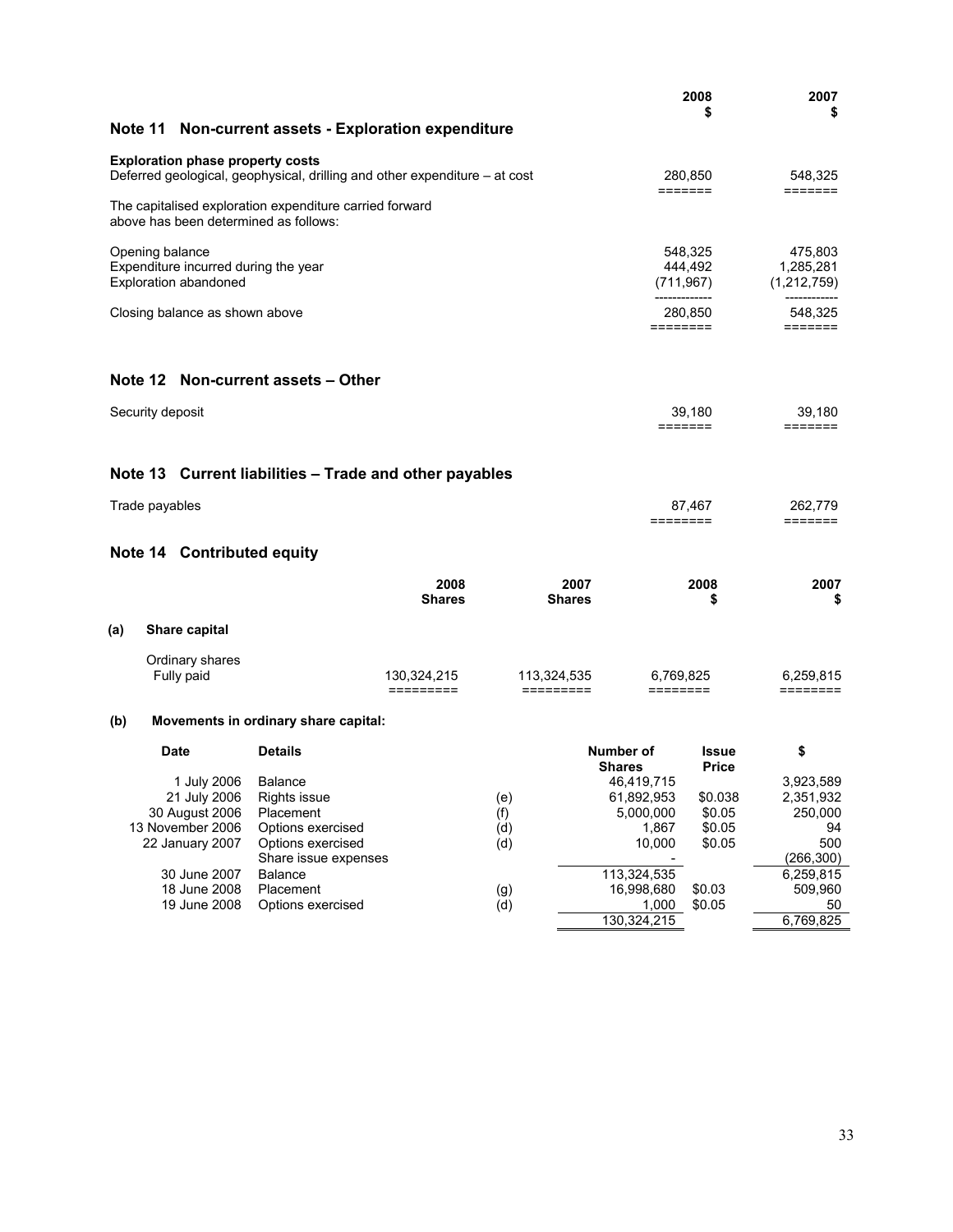## **Note 14 Contributed equity (continued)**

### **(c) Ordinary shares**

 Ordinary shares entitle the holder to participate in dividends and the proceeds on winding up of the company in proportion to the number of and amounts paid on the shares held.

 On a show of hands every holder of ordinary shares present at a meeting in person or by proxy, is entitled to one vote, and upon a poll each share is entitled to one vote.

### **(d) Options**

At balance date 31,434,634 options over ordinary shares of Lodestone Exploration Limited were on issue. 501,000 options were issued on 27 January 2006 with an exercise price of \$0.20 expiring on 27 January 2011. 30,933,634 options were issued on 21 July 2006 with an exercise price of \$0.05 expiring on 21 July 2008.

Subsequent to balance date 3,835,239 options were exercised and 27,098,395 options expired on 21 July 2008.

During the financial year 1,000 options that were issued on 21 July 2006 were exercised and 800,000 options that were issued on 30 September 2006 expired. These options were exercisable at \$0.30 and expired on 30 September 2007.

 During the prior financial year 11,867 options that were issued on 21 July 2006 were exercised and 2,000,000 options that were issued on 18 May 2006 expired. These options were exercisable at \$0.05 and expired on 18 May 2007.

### **(e) Rights issue**

On 16 June 2006 the company invited its shareholders to subscribe to a rights issue of 61,892,953 ordinary shares at an issue price of \$0.038 per share on the basis of 4 new fully paid ordinary shares for every 3 fully paid ordinary shares held, with such shares to be issue on 21 July 2006. The issue was fully subscribed.

### **(f) Placement 2007**

On 30 August 2006 5,000,000 ordinary shares were issued in accordance with the Karinya Farm-In Agreement for \$0.05 per share.

### **(g) Placement 2008**

On 18 June 2008 16,998,680 ordinary shares were issued in exchange for cash consideration at \$0.03 per share.

|                                                       | 2008<br>\$                   | 2007<br>\$                 |
|-------------------------------------------------------|------------------------------|----------------------------|
| Note 15 Reserves and accumulated losses               |                              |                            |
| (a)<br><b>Reserves</b>                                |                              |                            |
| Share-based payments reserve                          | 60,063<br>=======            | 60,063                     |
| <b>Movements:</b><br>Balance 1 July<br>Option expense | 60,063                       | 60,063                     |
| Balance 30 June                                       | 60,063                       | 60,063                     |
| <b>Accumulated losses</b><br>(b)                      |                              |                            |
| Balance 1 July<br>Loss for the year                   | (4,791,322)<br>(1, 180, 740) | (3,331,533)<br>(1,459,789) |
| Balance 30 June                                       | (5,972,062)                  | (4,791,322)                |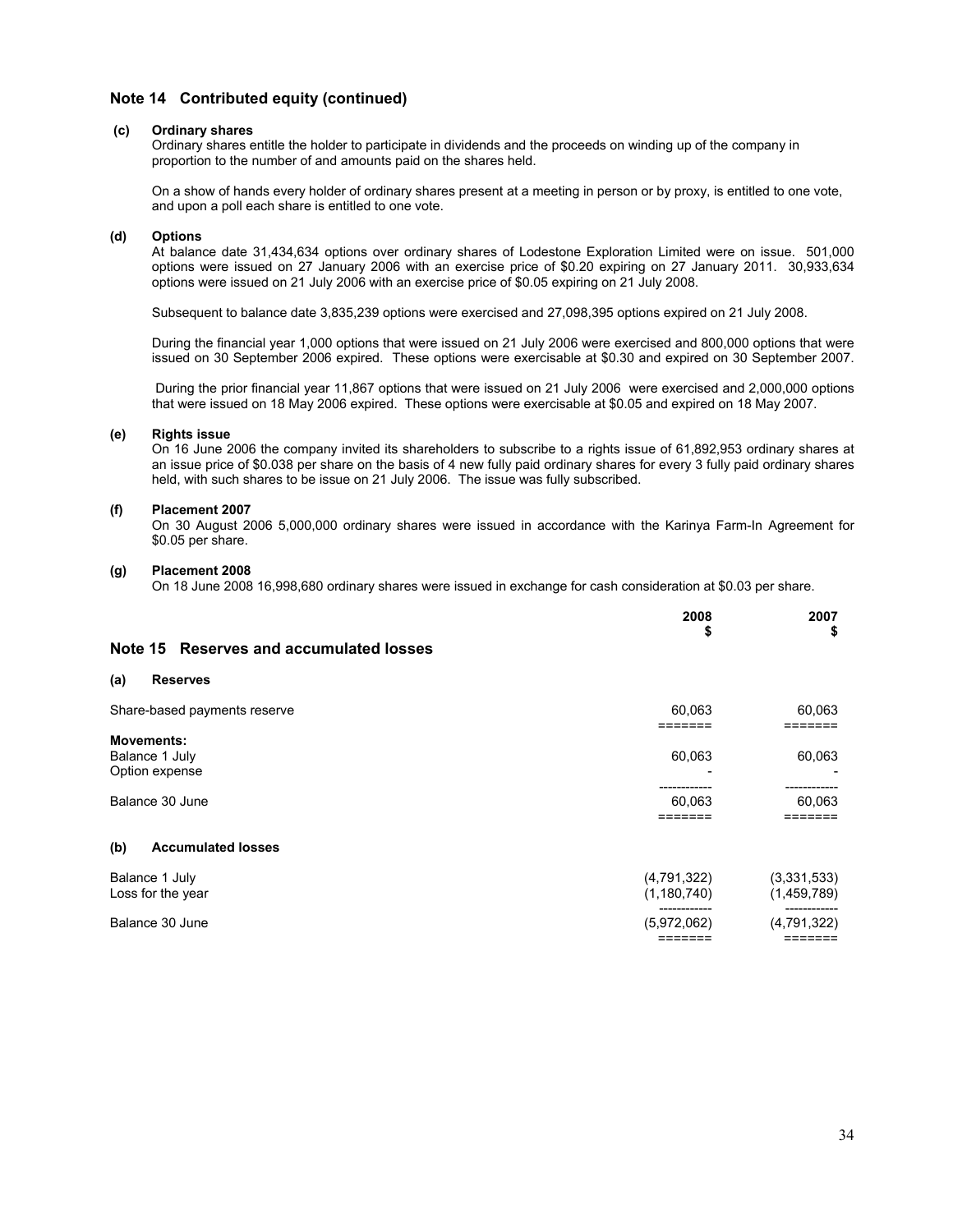## **Note 16 Key management personnel disclosures**

### **(a) Directors**

The following persons were directors of Lodestone Exploration Limited during the financial year:

*(i) Chairman – non-executive*  J T Shaw (resigned 30 November 2007) M C Ackland (Chairman from 30 November 2007)

*(ii) Executive director* 

J L McCawley

*(iii) Non-executive directors*  G A J Baynton W R Stubbs (appointed 31 March 2008) L R Grimstone (appointed 30 June 2008)

### **(b) Other key management personnel**

L P Stanley, as a result of her position of company secretary, is considered to be a key management person. Due to the small size of the entity there are no other specified executives. L P Stanley was also a key management person during the year ended 30 June 2007.

### **(c) Key management personnel compensation**

|                                                          | 2008                  | 2007<br>\$        |
|----------------------------------------------------------|-----------------------|-------------------|
| Short-term employee benefits<br>Post-employment benefits | 255,000<br>21.600     | 252,500<br>21,375 |
|                                                          | ----------<br>276,600 | 273,875           |

The company has taken advantage of the relief provided by ASIC Class Order 06/50 and has transferred the detailed remuneration disclosures to the directors' report. The relevant information can be found in the remuneration report on pages 13 to 14.

### **(d) Equity instrument disclosures relating to key management personnel**

### *(i) Option holdings*

The number of options over ordinary shares in the company held during the financial year by each director of Lodestone Exploration Limited and other key management personnel, including their personally related parties, are set out below.

| 2008<br>Name                                      | Balance at<br>the start of<br>the year | Granted during<br>the year as<br>compensation | Exercised<br>during the<br>year | Other<br>changes<br>during the<br>year | Balance at<br>the end of the<br>vear | Vested and<br>exercisable<br>at the end of<br>the year |
|---------------------------------------------------|----------------------------------------|-----------------------------------------------|---------------------------------|----------------------------------------|--------------------------------------|--------------------------------------------------------|
| <b>Directors of Lodestone Exploration Limited</b> |                                        |                                               |                                 |                                        |                                      |                                                        |
| J T Shaw                                          | 517.949                                |                                               |                                 | (517,949)*                             |                                      |                                                        |
| M C Ackland                                       | 276.283                                |                                               |                                 | (200,000)                              | 76,283                               | 76,283                                                 |
| G A J Baynton                                     | 1.200.000                              |                                               |                                 | (200.000)                              | 1.000.000                            | 1.000.000                                              |
| W R Stubbs                                        |                                        |                                               |                                 |                                        |                                      |                                                        |
| L R Grimstone                                     |                                        |                                               |                                 |                                        |                                      |                                                        |
| J L McCawley                                      | 25,000                                 |                                               |                                 |                                        | 25,000                               | 25,000                                                 |
| Other key management personnel                    |                                        |                                               |                                 |                                        |                                      |                                                        |
|                                                   |                                        |                                               |                                 |                                        |                                      |                                                        |
| L P Stanley                                       | 46.770                                 |                                               |                                 |                                        | 46.770                               | 46.770                                                 |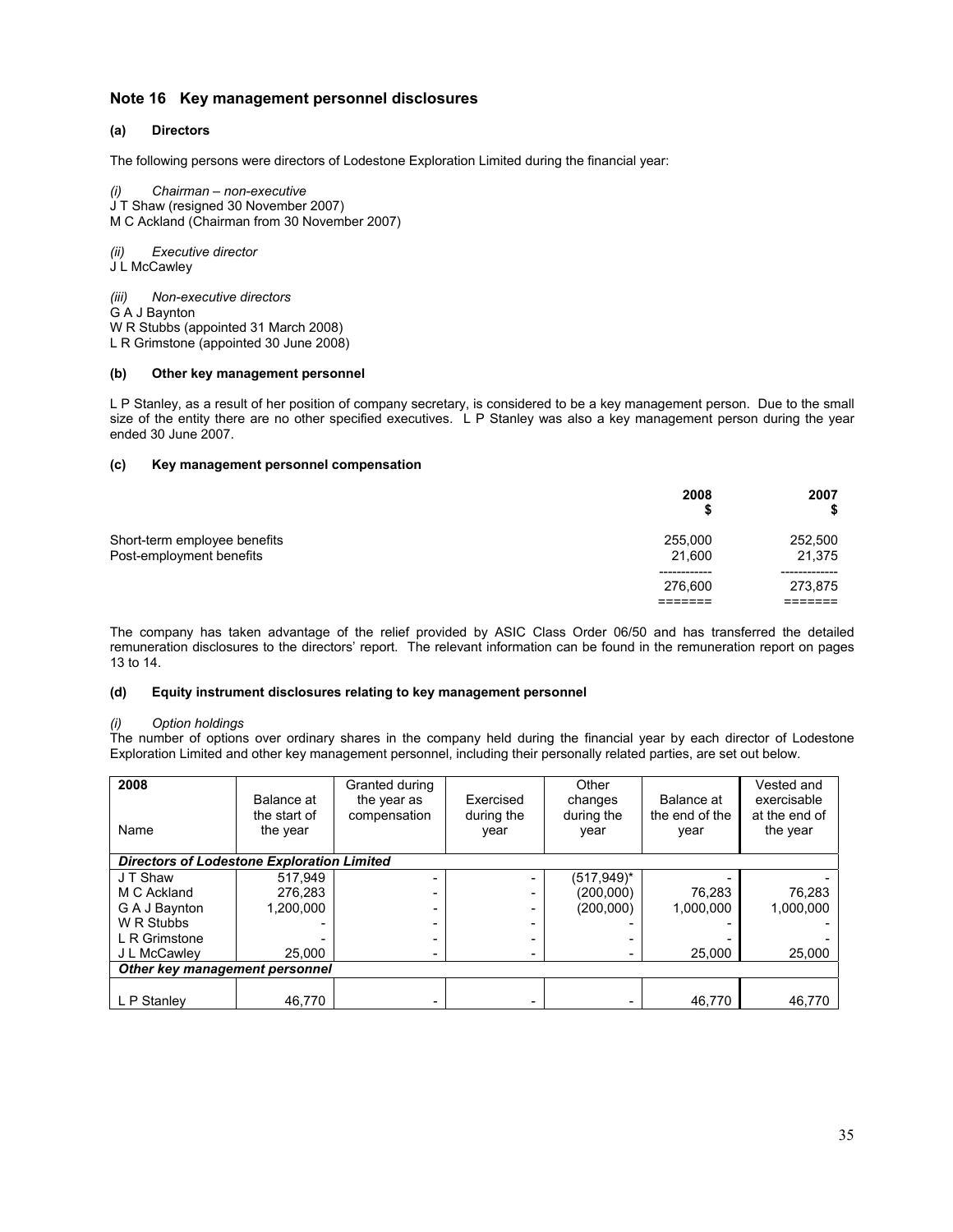## **Note 16 Key management personnel disclosures (continued)**

| 2007<br>Name                                      | Balance at<br>the start of<br>the year | Granted during<br>the year as<br>compensation | Exercised<br>during the<br>year | Other<br>changes<br>during the<br>year | Balance at<br>the end of the<br>year | Vested and<br>exercisable<br>at the end of<br>the year |
|---------------------------------------------------|----------------------------------------|-----------------------------------------------|---------------------------------|----------------------------------------|--------------------------------------|--------------------------------------------------------|
| <b>Directors of Lodestone Exploration Limited</b> |                                        |                                               |                                 |                                        |                                      |                                                        |
| J T Shaw                                          | 400.000                                |                                               |                                 | 117.949                                | 517.949                              | 517,949                                                |
| M C Ackland                                       | 200.000                                |                                               |                                 | 76.283                                 | 276.283                              | 276.283                                                |
| G A J Baynton                                     | 200,000                                |                                               |                                 | 1,000,000                              | 1,200,000                            | 1,200,000                                              |
| J L McCawley                                      |                                        |                                               |                                 | 25,000                                 | 25,000                               | 25,000                                                 |
| Other key management personnel                    |                                        |                                               |                                 |                                        |                                      |                                                        |
|                                                   |                                        |                                               |                                 |                                        |                                      |                                                        |
| L P Stanley                                       |                                        |                                               |                                 | 46.770                                 | 46.770                               | 46.770                                                 |

### *(ii) Share holdings*

The number of ordinary shares in the company held during the financial year by each director of Lodestone Exploration Limited and other key management personnel, including their personally related parties, are set out below. There were no shares granted during the year as compensation.

| 2008<br>Name                                      | Balance at the start of<br>the year | Received during the<br>year on the exercise<br>of options | Other changes<br>during the year | Balance at the end of<br>the year |  |
|---------------------------------------------------|-------------------------------------|-----------------------------------------------------------|----------------------------------|-----------------------------------|--|
| <b>Directors of Lodestone Exploration Limited</b> |                                     |                                                           |                                  |                                   |  |
| J T Shaw                                          | 422.821                             |                                                           | $(422, 821)^*$                   |                                   |  |
| M C Ackland                                       | 266.988                             |                                                           |                                  | 266.988                           |  |
| G A J Baynton                                     | 1,526,769                           | -                                                         |                                  | 1.526.769                         |  |
| W R Stubbs                                        |                                     |                                                           | 1,166,667**                      | 1.166.667                         |  |
| L R Grimstone                                     |                                     |                                                           |                                  |                                   |  |
| J L McCawley                                      | 5,162,532                           |                                                           |                                  | 5.162,532                         |  |
| Other key management personnel                    |                                     |                                                           |                                  |                                   |  |
| L P Stanley                                       | 123,617                             | ۰                                                         |                                  | 123,617                           |  |
|                                                   |                                     |                                                           |                                  |                                   |  |

| 2007<br>Name                                      | Balance at the start of<br>the year | Received during the<br>year on the exercise<br>of options | Other changes<br>during the year | Balance at the end of<br>the year |  |
|---------------------------------------------------|-------------------------------------|-----------------------------------------------------------|----------------------------------|-----------------------------------|--|
| <b>Directors of Lodestone Exploration Limited</b> |                                     |                                                           |                                  |                                   |  |
| J T Shaw                                          | 186.923                             | ۰                                                         | 235,898                          | 422,821                           |  |
| M C Ackland                                       | 114.423                             | -                                                         | 152.565                          | 266,988                           |  |
| G A J Baynton                                     | 1,526,769                           | $\overline{\phantom{0}}$                                  |                                  | 1,526,769                         |  |
| J L McCawley                                      | 5,112,532                           | -                                                         | 50.000                           | 5,162,532                         |  |
| Other key management personnel                    |                                     |                                                           |                                  |                                   |  |
|                                                   |                                     |                                                           |                                  |                                   |  |
| L P Stanley                                       | 30,077                              | -                                                         | 93,540                           | 123,617                           |  |

\* J T Shaw resigned as a director on 30 November 2007

\*\* W R Stubbs was appointed a director on 31 March 2008.

\*\*\* L R Grimstone was appointed a director on 30 June 2008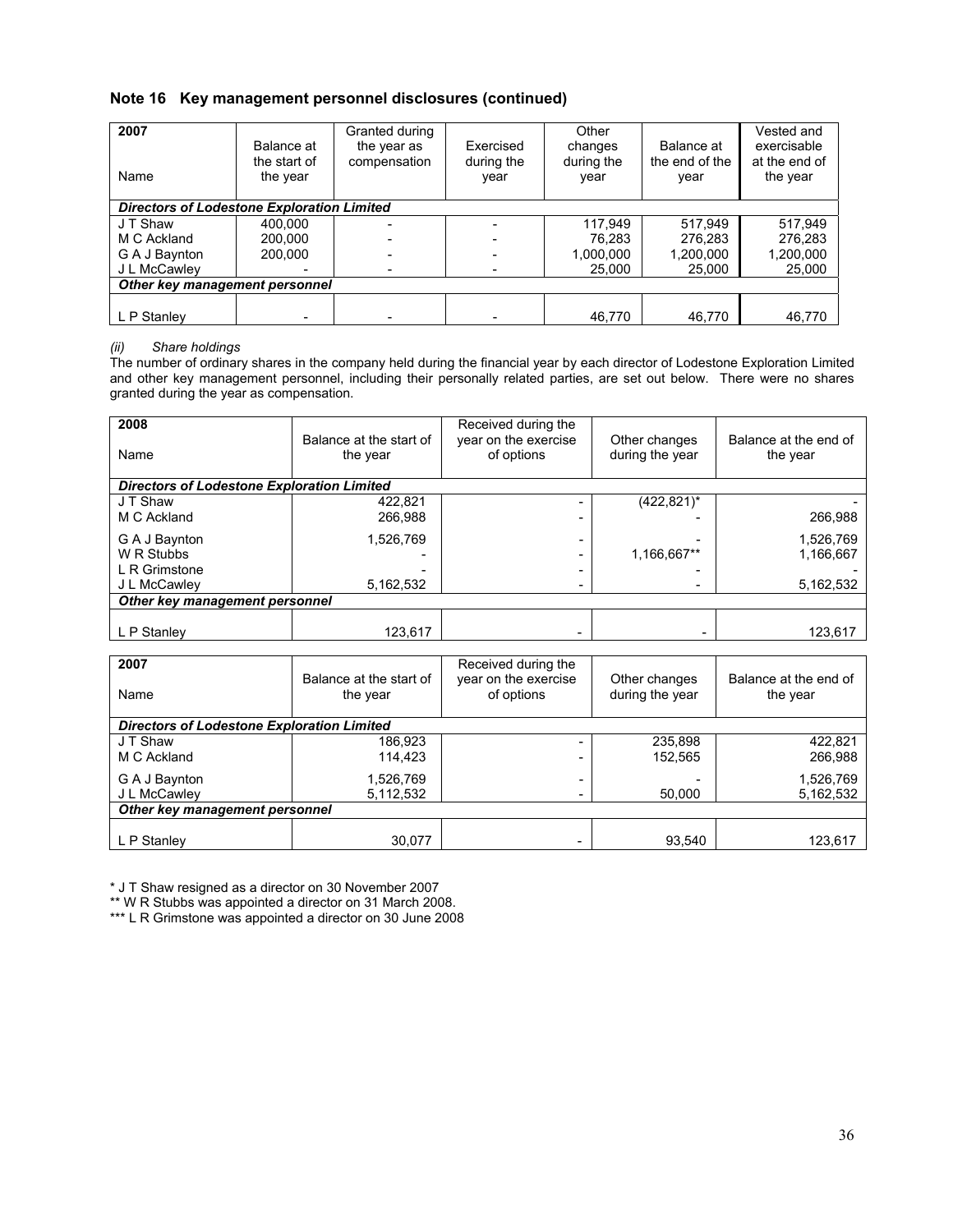## **Note 16 Key management personnel disclosures (continued)**

### **(f) Other transactions with key management personnel**

During the year to 30 June 2008 the company paid fees for accounting and administration services provided by Stanley Yeates & Associates, a firm of Chartered Accountants, of which L P Stanley is a partner, on normal commercial terms and conditions.

Aggregate amounts of each of the above types of other transactions with directors and their director-related entities:

|                                                                                                                                                     | 2008   | 2007   |
|-----------------------------------------------------------------------------------------------------------------------------------------------------|--------|--------|
| Accounting and administration fee                                                                                                                   | 76,282 | 57,151 |
| Note 17 Remuneration of auditors                                                                                                                    |        |        |
| During the year the following fees were paid or payable for services<br>provided by the auditor, its related practices and non-related audit firms: |        |        |
| <b>Assurance services</b><br><b>Audit services</b><br>1.                                                                                            |        |        |
| Fees paid to Pitcher Partners for audit and review of financial                                                                                     |        |        |
| reports and other audit work under the Corporations Act 2001                                                                                        | 18.615 | 20,075 |
|                                                                                                                                                     |        |        |
| <b>Total remuneration for assurance services</b>                                                                                                    | 18.615 | 20.075 |
|                                                                                                                                                     |        |        |
| <b>Taxation services</b>                                                                                                                            |        |        |
| Fees paid to Pitcher Partners for tax compliance services, including                                                                                |        |        |
| review of company income tax returns                                                                                                                | 4.890  | 3.720  |
|                                                                                                                                                     |        |        |

It is the company's policy to employ Pitcher Partners on assignments additional to their statutory audit duties where Pitcher Partners' expertise and experience with the company are important. These assignments are mainly tax advice.

### **Note 18 Related parties**

#### **Directors**

Disclosures relating to key management personnel are set out in Note 16.

## **Note 19 Events occurring after reporting date**

Subsequent to the end of the financial year 32,916,743 fully paid ordinary shares were issued at \$0.03 pursuant to a share purchase plan, 8,333,332 fully paid ordinary shares were issued at \$0.03 each to Directors for cash consideration and 3,835,239 listed options were exercised and fully paid ordinary shares issued at \$0.05 each.

On 9 September 2008 an extraordinary general meeting of shareholders was held at which shareholders approved a Farmin Deed which gives the Company the right to earn a 50% interest in three tenements, that are currently under application, that are prospective for coal by undertaking exploration activities, and incurring \$2 million exploration expenditure.

At the date of this report there are no matters or circumstances which have arisen since 30 June 2008 that have significantly affected, or may significantly affect:

- (d) the company's operations in future financial years, or
- (e) the results of those operations in future financial years, or
- (f) the company's state of affairs in future financial years.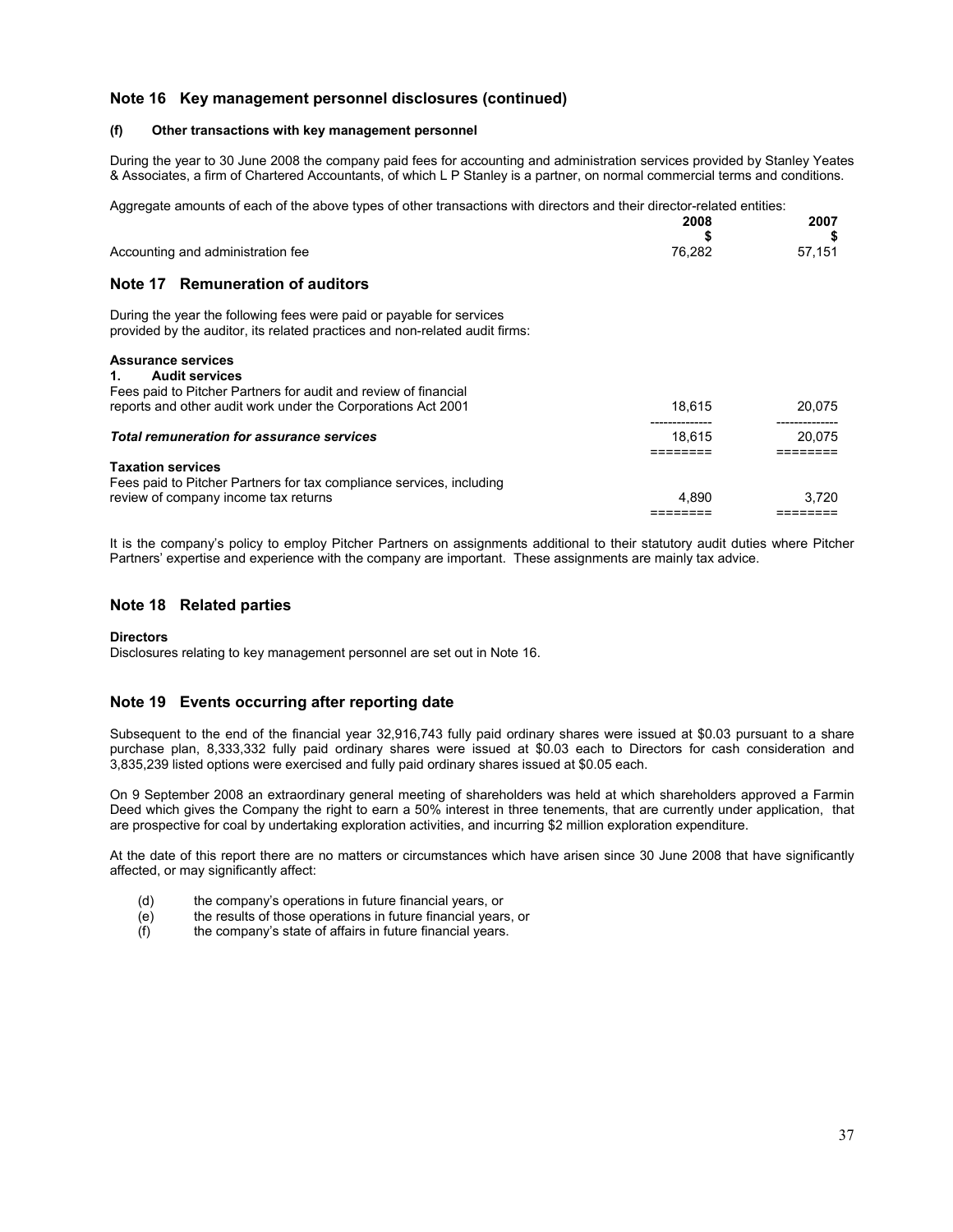## **Note 20 Reconciliation of loss from ordinary activities after income tax to net cash outflow from operating activities**

|                                                                                                                                                                             | 2008<br>S                 | 2007<br>\$                  |
|-----------------------------------------------------------------------------------------------------------------------------------------------------------------------------|---------------------------|-----------------------------|
| Loss from ordinary activities after income tax                                                                                                                              | (1,180,740)               | (1,459,789)                 |
| Exploration abandoned<br>Depreciation                                                                                                                                       | 711.967<br>12.339         | 1,212,759<br>12.513         |
| Change in operating assets and liabilities:<br>(Increase)/decrease in other debtors<br>(Increase)/decrease in interest receivable<br>Increase/(decrease) in trade creditors | 50.537<br>3.811<br>38.507 | (48, 497)<br>(4,629)<br>528 |
| Net cash outflow from operating activities                                                                                                                                  | (363,579)                 | (287, 115)                  |

## **Note 21 Commitments for expenditure**

### **Operating leases**

Commitments for minimum lease payments in relation to non-cancellable operating leases are payable as follows:

| Within one year                                                                                                                                                                                      |                        |                    |
|------------------------------------------------------------------------------------------------------------------------------------------------------------------------------------------------------|------------------------|--------------------|
| <b>Exploration commitments</b><br>Commitments for payments under exploration permits<br>for minerals in existence at the reporting date but not<br>recognised as liabilities payable are as follows: |                        |                    |
| Within one year<br>Later than one year but not later than 5 years<br>Later than 5 years                                                                                                              | 2.422.100<br>2,588,000 | 456.000<br>267.000 |
| Commitments not recognised in the financial statements                                                                                                                                               | 5,010,100              | 723.000            |

So as to maintain current rights to tenure of various exploration tenements, the company will be required to outlay amounts in respect of tenement exploration expenditure commitments. These outlays, which arise in relation to granted tenements are noted above. The outlays may be varied from time to time, subject to approval of the relevant government departments, and may be relieved if a tenement is relinquished.

Exploration commitments total \$5,010,100. They extend over 15 exploration tenements and are calculated on the assumption that each of these tenements will be held for its full term. But, in fact, commitments will decrease materially as exploration advances and ground that is shown to be unprospective is progressively surrendered. Expenditure commitments on prospective ground will be met out of existing funds, joint ventures, farm-outs, and new capital raisings.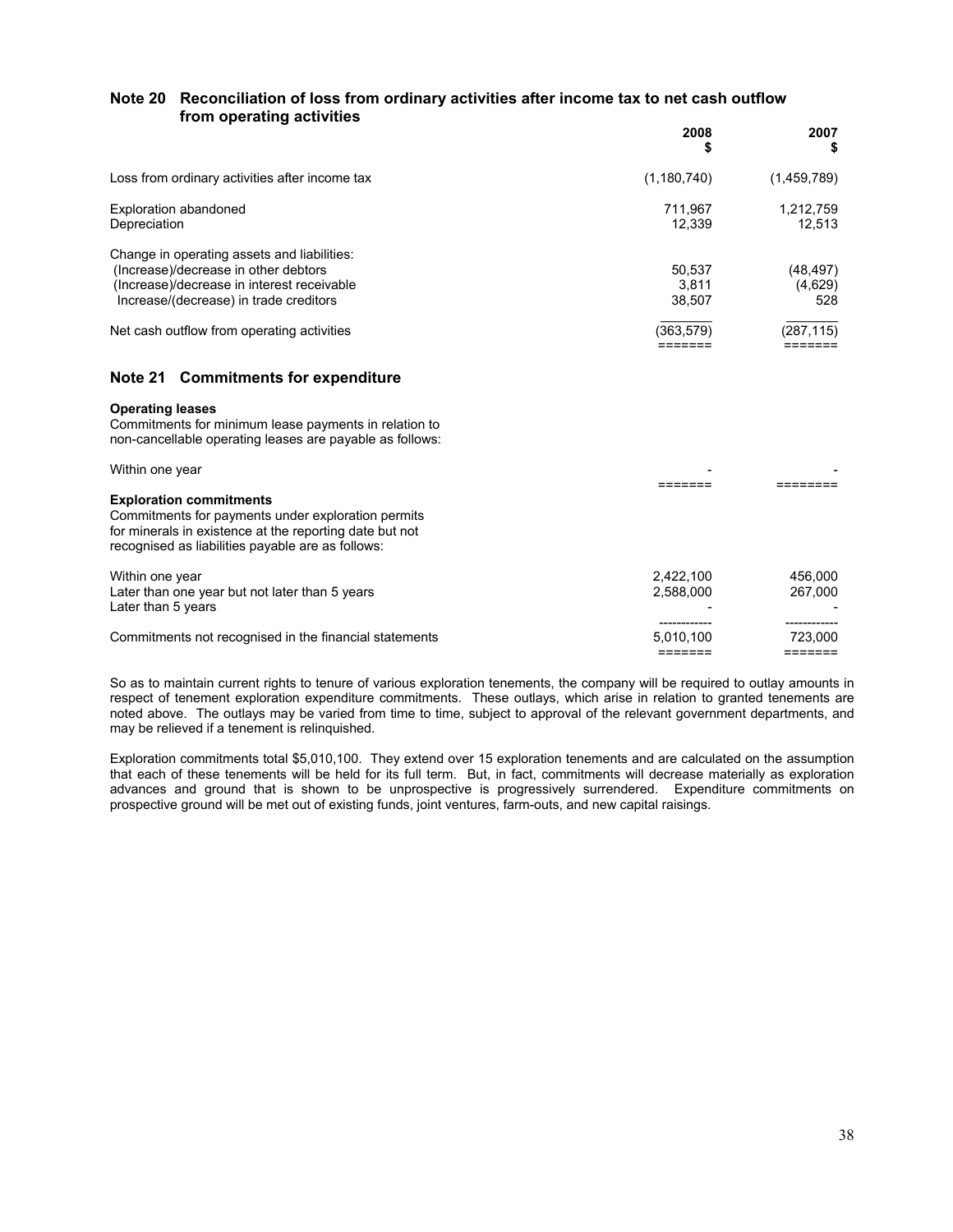# **Note 22 Earnings per share**

|     |                                                                                                                                                                                        | 2008<br><b>Cents</b>     | 2007<br><b>Cents</b>     |
|-----|----------------------------------------------------------------------------------------------------------------------------------------------------------------------------------------|--------------------------|--------------------------|
| (a) | Basic earnings per share                                                                                                                                                               |                          |                          |
|     | Profit attributable to ordinary equity holders of the company                                                                                                                          | (1.04)                   | (1.33)                   |
| (b) | Diluted earnings per share                                                                                                                                                             |                          |                          |
|     | Profit attributable to ordinary equity holders of the company                                                                                                                          | (1.04)<br>======         | (1.33)<br>======         |
|     |                                                                                                                                                                                        | 2008<br>\$               | 2007<br>\$               |
| (c) | Reconciliation of earnings used in calculating earnings per share                                                                                                                      |                          |                          |
|     | Basic earnings per share<br>Profit from operations                                                                                                                                     | (1, 180, 740)<br>======  | (1,459,789)<br>======    |
|     | Diluted earnings per share<br>Profit from operations                                                                                                                                   | (1, 180, 740)<br>======  | (1,459,789)<br>======    |
| (d) | Weighted average number of shares used as the denominator                                                                                                                              | 2008<br><b>Number</b>    | 2007<br><b>Number</b>    |
|     | Weighted average number of ordinary shares used as the denominator in<br>calculating basic earnings per share<br>Adjustments for calculation of diluted earnings per share:<br>Options | 113,928,342              | 110,112,975              |
|     | Weighted average number of ordinary shares and potential ordinary<br>shares used as the denominator in calculating diluted earnings per share                                          | 113,928,342<br>========= | 110,112,975<br>========= |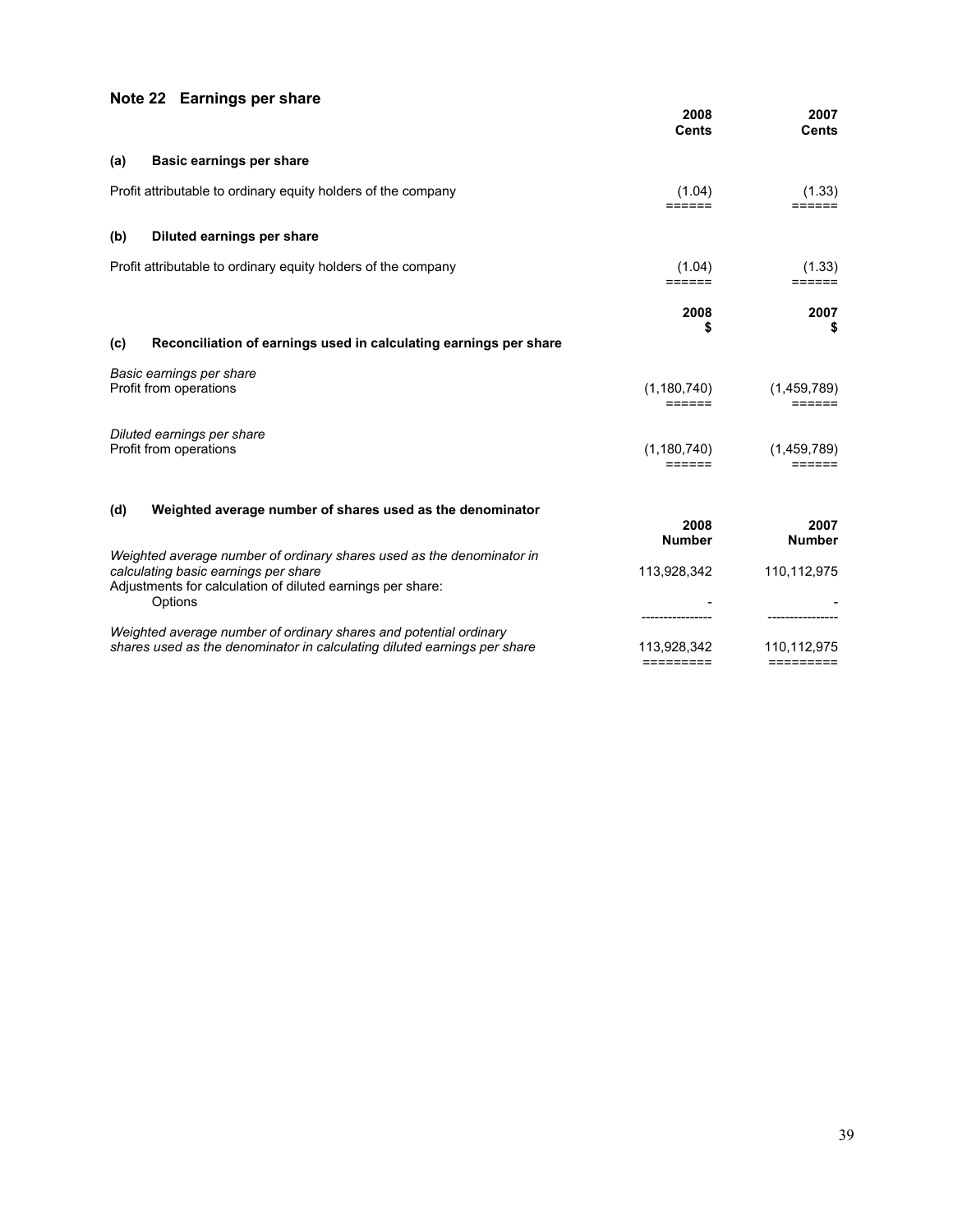

Level 21 300 Queen Street Brisbane Queensland 4000

Postal Address: GPO Box 35 Brisbane Old 4001 Australia

Tel: 07 3228 4000 Fax: 07 3221 6420

www.pitcher.com.au info@pitchergld.com.au

An Independent Queensland Partnership. ABN 83 252 867 498

Pitcher Partners is an association of independent firms Melbourne | Sydney | Brisbane | Perth | Adelaide

## **INDEPENDENT AUDITOR'S REPORT TO THE MEMBERS OF LODESTONE EXPLORATION LIMITED**

We have audited the accompanying financial report of Lodestone Exploration Limited ("the company"). The financial report comprises the balance sheet as at 30 June 2008, and the income statement, statement of changes in equity and cash flow statement for the year ended on that date, a summary of significant accounting policies, other explanatory notes and the Directors' declaration.

## **Directors' Responsibility for the Financial Report and the AASB 124 Remuneration Disclosures contained in the Directors' Report**

The Directors of the company are responsible for the preparation and fair presentation of the financial report in accordance with Australian Accounting Standards (including the Australian Accounting Interpretations) and the Corporations Act 2001. This responsibility includes establishing and maintaining internal control relevant to the preparation and fair presentation of the financial report that is free from material misstatement, whether due to fraud or error; selecting and applying appropriate accounting policies; and making accounting estimates that are reasonable in the circumstances.

In Note 1, the Directors also state, in accordance with Accounting Standard AASB 101 Presentation of Financial Statements, that compliance with the Australian equivalents to International Financial Reporting Standards ensures that the financial report, comprising the financial statements and notes, complies with International Financial Reporting Standards.

## **Auditor's Responsibility**

Our responsibility is to express an opinion on the financial report based on our audit. We conducted our audit in accordance with Australian Auditing Standards. These Auditing Standards require that we comply with relevant ethical requirements relating to audit engagements and plan and perform the audit to obtain reasonable assurance whether the financial report is free from material misstatement.

An audit involves performing procedures to obtain audit evidence about the amounts and disclosures in the financial report. The procedures selected depend on the auditor's judgement, including the assessment of the risks of material misstatement in the financial report, whether due to fraud or error. In making those risk assessments, the auditor considers internal control relevant to the entity's preparation and fair presentation of the financial report in order to design audit procedures that are appropriate in the circumstances, but not for the purpose of expressing an opinion on the effectiveness of the entity's internal control. An audit also includes evaluating the appropriateness of accounting policies used and the reasonableness of accounting estimates made by the Directors, as well as evaluating the overall presentation of the financial report.

40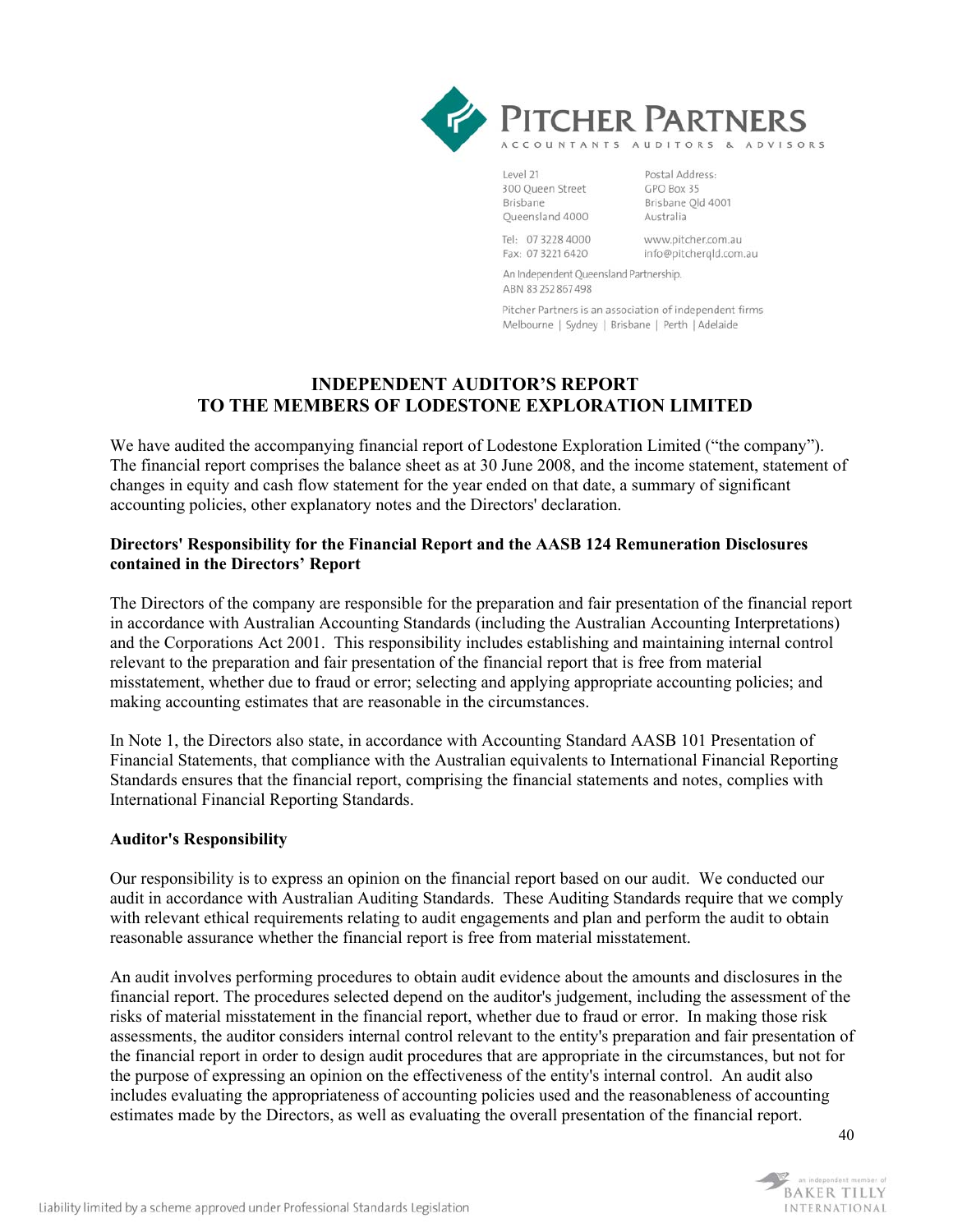

## **INDEPENDENT AUDITOR'S REPORT TO THE MEMBERS OF LODESTONE EXPLORATION LIMITED (continued)**

## **Auditor's Responsibility (continued)**

We believe that the audit evidence we have obtained is sufficient and appropriate to provide a basis for our audit opinion.

## **Independence**

In conducting our audit, we have complied with the independence requirements of the Corporations Act 2001.

## **Auditor's opinion**

In our opinion,

- (a) the financial report of Lodestone Exploration Limited is in accordance with the Corporations Act 2001, including:
	- (i) giving a true and fair view of the company's financial position as at 30 June 2008 and of its performance for the year ended on that date; and
	- (ii) complying with Australian Accounting Standards (including the Australian Accounting Interpretations) and the Corporations Regulations 2001; and
- (b) the financial report also complies with International Financial Reporting Standards as disclosed in Note 1.

## **Report on the Remuneration Report**

We have audited the Remuneration Report included on pages 6 to 8 of the Directors' Report for the year ended 30 June 2008. The Directors of the company are responsible for the preparation and presentation of the Remuneration Report in accordance with section 300A of the Corporations Act 2001. Our responsibility is to express an opinion on the Remuneration Report, based on our audit conducted in accordance with Australian Auditing Standards.

## **Auditor's opinion**

In our opinion the Remuneration Report of Lodestone Exploration Limited for the year ended 30 June 2008, complies with section 300A of the Corporations Act 2001.

Pitcher Partners

PITCHER PARTNERS S A Green

Brisbane, 29 September 2008

Partner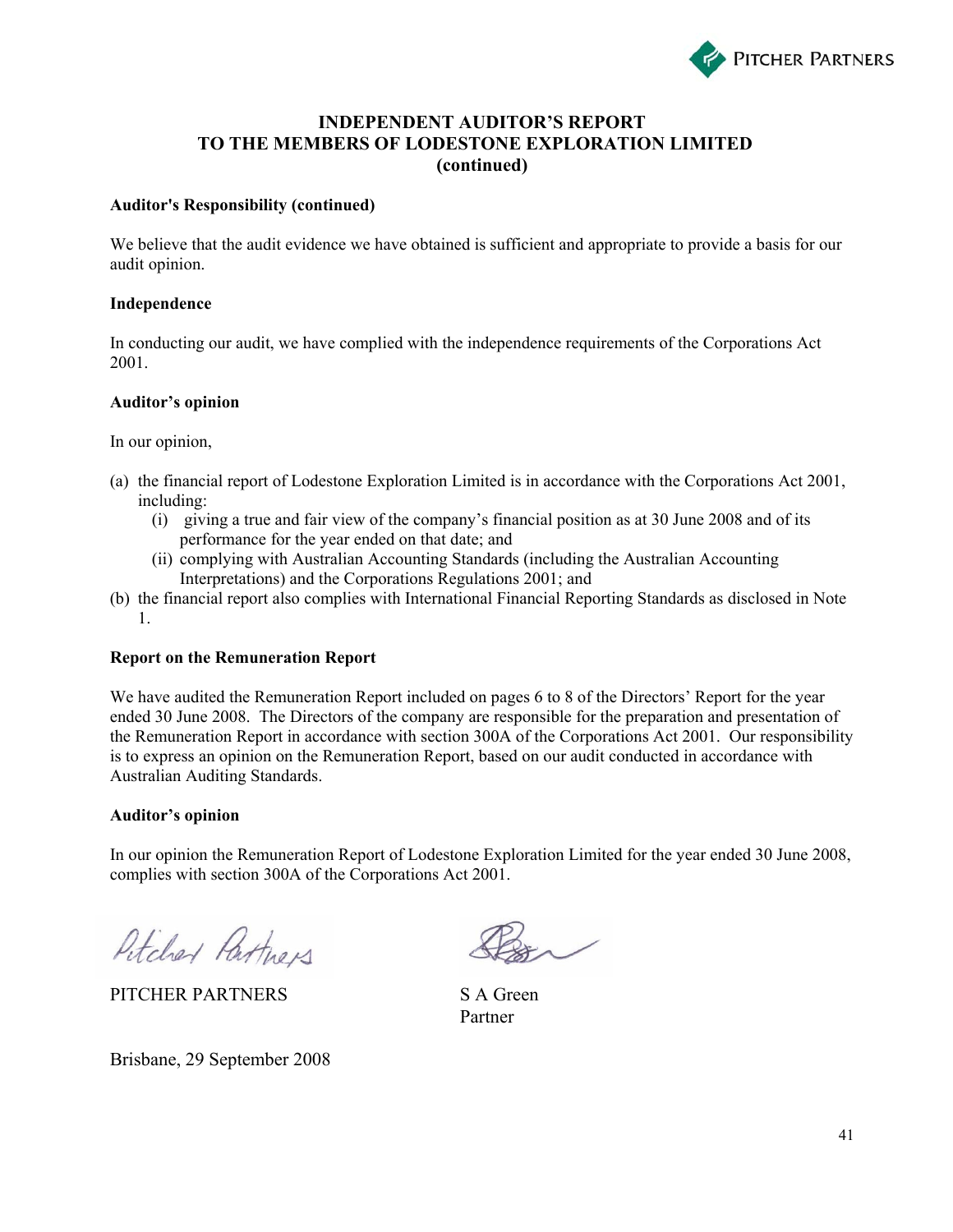## **SHAREHOLDER INFORMATION**

The shareholder information set out below was applicable as at 22 September 2008.

## **A. Distribution of equity securities**

Analysis of numbers of equity security holders by size of holding:

|                    | <b>Class of equity security</b> |  |
|--------------------|---------------------------------|--|
|                    | <b>Ordinary Shares</b>          |  |
| $1 - 1.000$        | 29                              |  |
| $1,001 - 5,000$    | 22                              |  |
| $5,001 - 10,000$   | 134                             |  |
| $10,001 - 100,000$ | 329                             |  |
| 100,001 and over   | 292                             |  |
|                    | 806                             |  |

There were 227 holders of less than a marketable parcel of ordinary shares.

## **B. Equity security holders**

## *Twenty largest quoted equity security holders*

The names of the twenty largest holders of quoted equity securities are listed below:

|                                                     |               | <b>Ordinary shares</b> |
|-----------------------------------------------------|---------------|------------------------|
| <b>Name</b>                                         | <b>Number</b> | Percentage of          |
|                                                     | Held          | issued shares          |
| Nefco Nominees Pty Ltd                              | 14,054,756    | 8.01                   |
| Wealford Investments Limited                        | 10,000,000    | 5.70                   |
| John Lachlan McCawley                               | 6,854,198     | 3.91                   |
| <b>TBIC Pty Ltd</b>                                 | 3,817,949     | 2.18                   |
| Eastern Porphyry Pty Ltd                            | 3,000,000     | 1.71                   |
| Campbell Marine Pty Ltd                             | 3,000,000     | 1.71                   |
| Allegro Capital Nominees Pty Limited                | 2,754,846     | 1.63                   |
| Arminga Geological Research and Exploration Pty Ltd | 2,666,667     | 1.52                   |
| <b>Bernard Wessels Holtshousen</b>                  | 2,500,000     | 1.43                   |
| Berne No 132 Nominees Pty Ltd <323731 A/c>          | 2,428,204     | 1.38                   |
| Neil Harris                                         | 2,395,000     | 1.37                   |
| Raul Used                                           | 2,266,667     | 1.29                   |
| <b>National Nominees Limited</b>                    | 2,000,000     | 1.14                   |
| <b>Volute Pty Ltd</b>                               | 1,965,000     | 1.12                   |
| Cathnick Investments Pty Ltd                        | 1,400,000     | 0.80                   |
| David Oakley                                        | 1,226,923     | 0.70                   |
| Martin Clyde Ackland                                | 1,195,834     | 0.68                   |
| Zodiac Capital Limited                              | 1,175,000     | 0.67                   |
| <b>ANZ Nominees Limited</b>                         | 1,175,000     | 0.67                   |
| Berne No 132 Nominees Pty Ltd <224266 A/c>          | 1,166,667     | 0.67                   |
|                                                     | 67.042.711    | 38.29                  |